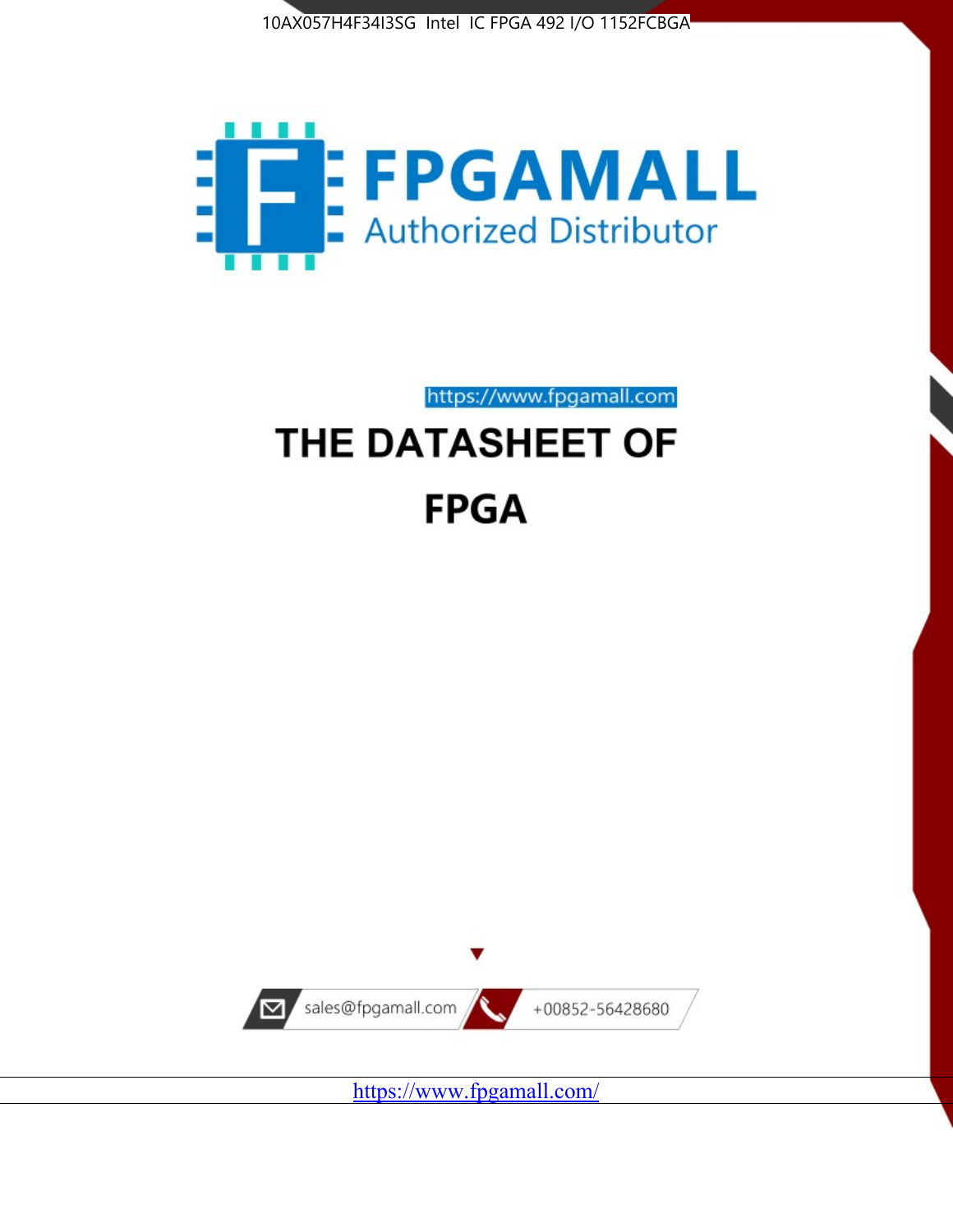10AX057H4F34I3SG Intel IC FPGA 492 I/O 1152FCBGA



# **Intel® Arria® 10 Device Overview**



**A10-OVERVIEW | 2018.12.06** Latest document on the web: **[PDF](https://www.intel.com/content/dam/www/programmable/us/en/pdfs/literature/hb/arria-10/a10_overview.pdf)** | **[HTML](https://www.intel.com/content/www/us/en/programmable/documentation/sam1403480274650.html)**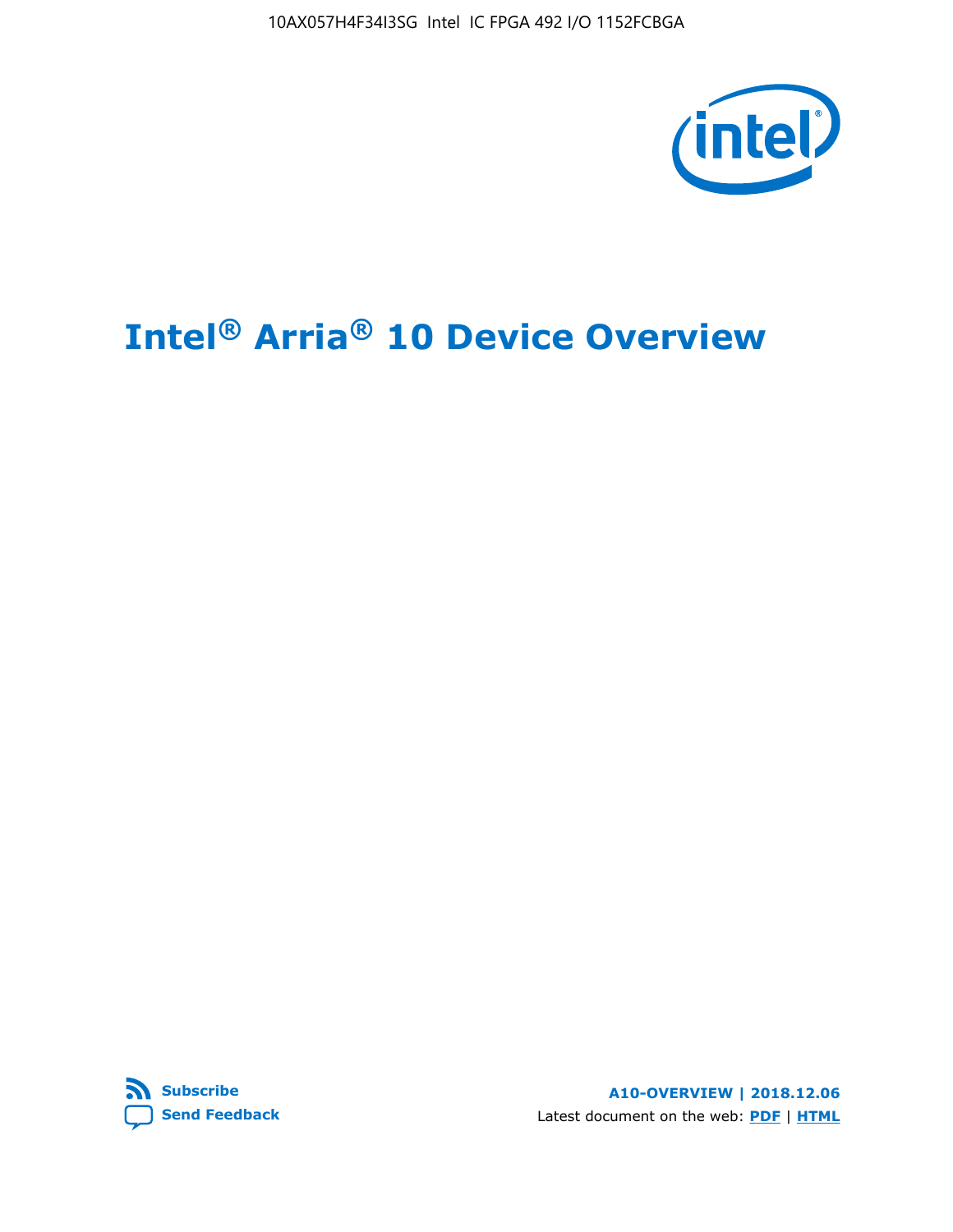

**Contents** 

# **Contents**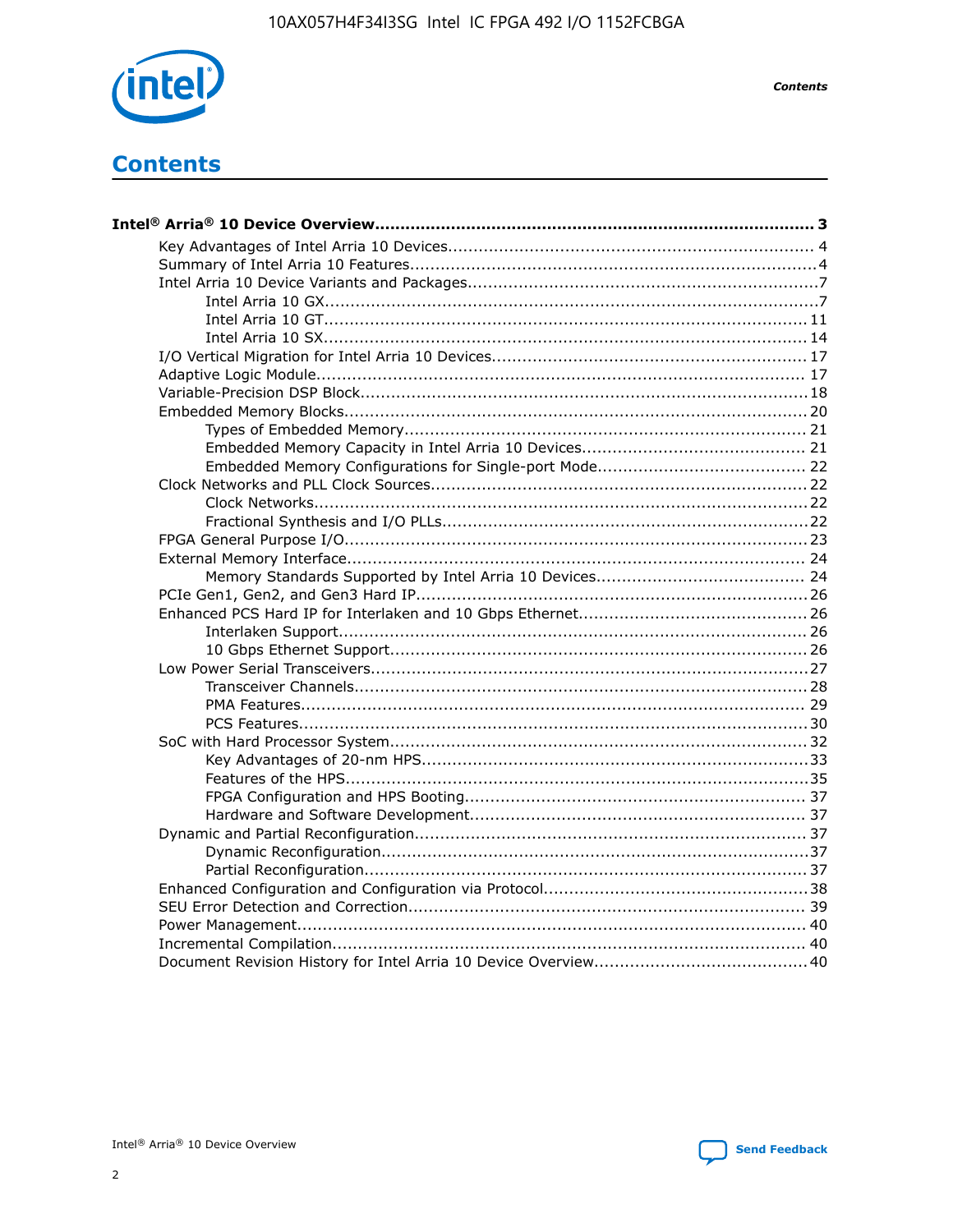**A10-OVERVIEW | 2018.12.06**

**[Send Feedback](mailto:FPGAtechdocfeedback@intel.com?subject=Feedback%20on%20Intel%20Arria%2010%20Device%20Overview%20(A10-OVERVIEW%202018.12.06)&body=We%20appreciate%20your%20feedback.%20In%20your%20comments,%20also%20specify%20the%20page%20number%20or%20paragraph.%20Thank%20you.)**



# **Intel® Arria® 10 Device Overview**

The Intel<sup>®</sup> Arria<sup>®</sup> 10 device family consists of high-performance and power-efficient 20 nm mid-range FPGAs and SoCs.

Intel Arria 10 device family delivers:

- Higher performance than the previous generation of mid-range and high-end FPGAs.
- Power efficiency attained through a comprehensive set of power-saving technologies.

The Intel Arria 10 devices are ideal for high performance, power-sensitive, midrange applications in diverse markets.

| <b>Market</b>         | <b>Applications</b>                                                                                               |
|-----------------------|-------------------------------------------------------------------------------------------------------------------|
| Wireless              | Channel and switch cards in remote radio heads<br>٠<br>Mobile backhaul<br>٠                                       |
| Wireline              | 40G/100G muxponders and transponders<br>٠<br>100G line cards<br>٠<br><b>Bridging</b><br>٠<br>Aggregation<br>٠     |
| <b>Broadcast</b>      | Studio switches<br>٠<br>Servers and transport<br>٠<br>Videoconferencing<br>٠<br>Professional audio and video<br>٠ |
| Computing and Storage | Flash cache<br>٠<br>Cloud computing servers<br>٠<br>Server acceleration<br>٠                                      |
| Medical               | Diagnostic scanners<br>٠<br>Diagnostic imaging<br>٠                                                               |
| Military              | Missile guidance and control<br>٠<br>Radar<br>٠<br>Electronic warfare<br>٠<br>Secure communications<br>٠          |

#### **Table 1. Sample Markets and Ideal Applications for Intel Arria 10 Devices**

#### **Related Information**

- [Intel Arria 10 Device Handbook: Known Issues](http://www.altera.com/support/kdb/solutions/rd07302013_646.html) Lists the planned updates to the *Intel Arria 10 Device Handbook* chapters.
- [Intel Arria 10 GX/GT Device Errata and Design Recommendations](https://www.intel.com/content/www/us/en/programmable/documentation/agz1493851706374.html#yqz1494433888646)
- [Intel Arria 10 SX Device Errata and Design Recommendations](https://www.intel.com/content/www/us/en/programmable/documentation/cru1462832385668.html#cru1462832558642)

Intel Corporation. All rights reserved. Intel, the Intel logo, Altera, Arria, Cyclone, Enpirion, MAX, Nios, Quartus and Stratix words and logos are trademarks of Intel Corporation or its subsidiaries in the U.S. and/or other countries. Intel warrants performance of its FPGA and semiconductor products to current specifications in accordance with Intel's standard warranty, but reserves the right to make changes to any products and services at any time without notice. Intel assumes no responsibility or liability arising out of the application or use of any information, product, or service described herein except as expressly agreed to in writing by Intel. Intel customers are advised to obtain the latest version of device specifications before relying on any published information and before placing orders for products or services. \*Other names and brands may be claimed as the property of others.

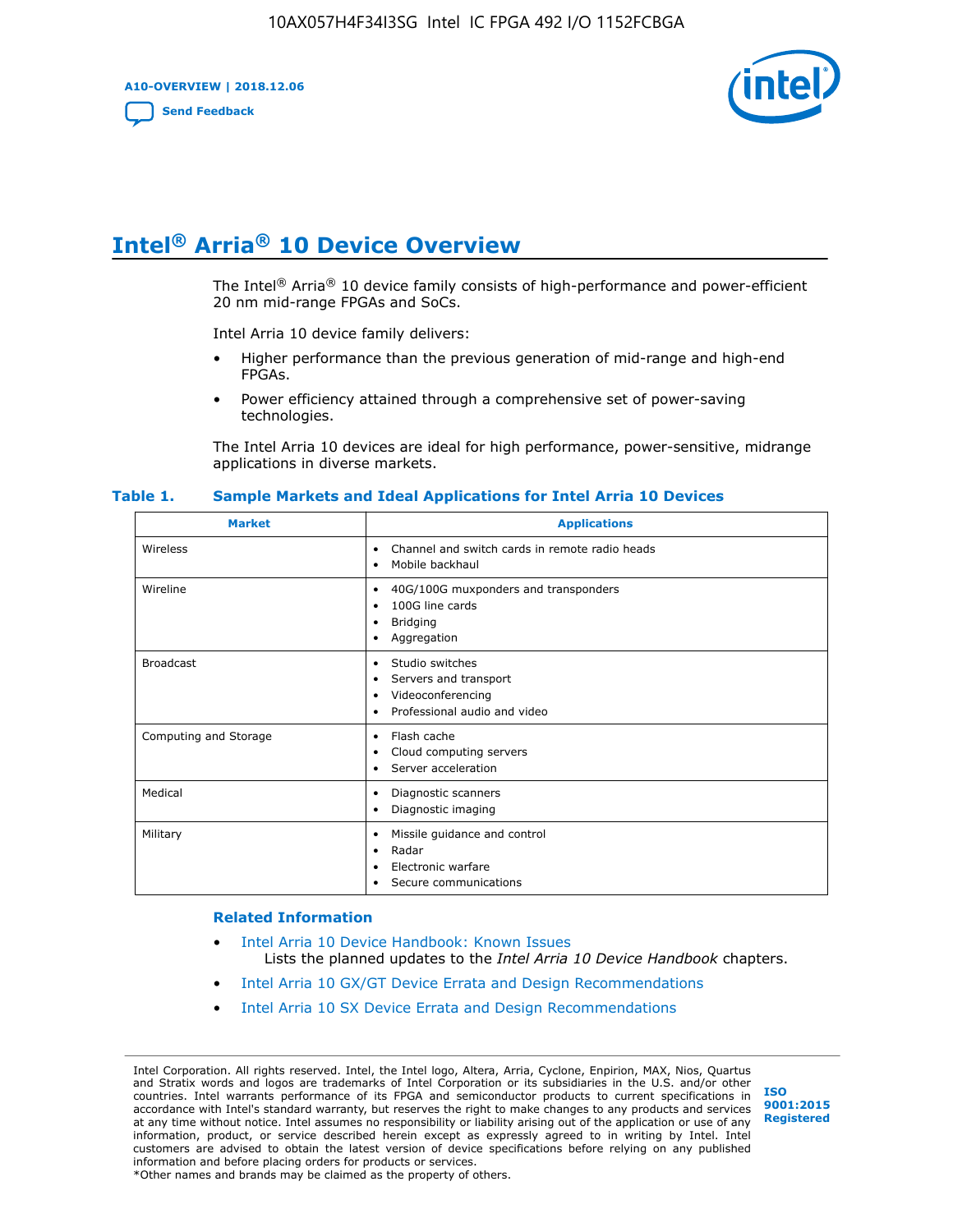

# **Key Advantages of Intel Arria 10 Devices**

# **Table 2. Key Advantages of the Intel Arria 10 Device Family**

| <b>Advantage</b>                                                                                          | <b>Supporting Feature</b>                                                                                                                                                                                                                                                                                                |  |  |  |  |  |  |
|-----------------------------------------------------------------------------------------------------------|--------------------------------------------------------------------------------------------------------------------------------------------------------------------------------------------------------------------------------------------------------------------------------------------------------------------------|--|--|--|--|--|--|
| Enhanced core architecture                                                                                | Built on TSMC's 20 nm process technology<br>٠<br>60% higher performance than the previous generation of mid-range FPGAs<br>٠<br>15% higher performance than the fastest previous-generation FPGA<br>٠                                                                                                                    |  |  |  |  |  |  |
| High-bandwidth integrated<br>transceivers                                                                 | Short-reach rates up to 25.8 Gigabits per second (Gbps)<br>٠<br>Backplane capability up to 12.5 Gbps<br>٠<br>Integrated 10GBASE-KR and 40GBASE-KR4 Forward Error Correction (FEC)<br>٠                                                                                                                                   |  |  |  |  |  |  |
| Improved logic integration and<br>hard IP blocks                                                          | 8-input adaptive logic module (ALM)<br>٠<br>Up to 65.6 megabits (Mb) of embedded memory<br>٠<br>Variable-precision digital signal processing (DSP) blocks<br>Fractional synthesis phase-locked loops (PLLs)<br>Hard PCI Express Gen3 IP blocks<br>Hard memory controllers and PHY up to 2,400 Megabits per second (Mbps) |  |  |  |  |  |  |
| Second generation hard<br>processor system (HPS) with<br>integrated ARM* Cortex*-A9*<br>MPCore* processor | Tight integration of a dual-core ARM Cortex-A9 MPCore processor, hard IP, and an<br>٠<br>FPGA in a single Intel Arria 10 system-on-a-chip (SoC)<br>Supports over 128 Gbps peak bandwidth with integrated data coherency between<br>$\bullet$<br>the processor and the FPGA fabric                                        |  |  |  |  |  |  |
| Advanced power savings                                                                                    | Comprehensive set of advanced power saving features<br>٠<br>Power-optimized MultiTrack routing and core architecture<br>٠<br>Up to 40% lower power compared to previous generation of mid-range FPGAs<br>Up to 60% lower power compared to previous generation of high-end FPGAs                                         |  |  |  |  |  |  |

# **Summary of Intel Arria 10 Features**

## **Table 3. Summary of Features for Intel Arria 10 Devices**

| <b>Feature</b>                  | <b>Description</b>                                                                                                                                                                                                                                                                                                                                                                                 |
|---------------------------------|----------------------------------------------------------------------------------------------------------------------------------------------------------------------------------------------------------------------------------------------------------------------------------------------------------------------------------------------------------------------------------------------------|
| Technology                      | TSMC's 20-nm SoC process technology<br>Allows operation at a lower $V_{\text{CC}}$ level of 0.82 V instead of the 0.9 V standard $V_{\text{CC}}$ core voltage                                                                                                                                                                                                                                      |
| Packaging                       | 1.0 mm ball-pitch Fineline BGA packaging<br>٠<br>0.8 mm ball-pitch Ultra Fineline BGA packaging<br>Multiple devices with identical package footprints for seamless migration between different<br><b>FPGA</b> densities<br>Devices with compatible package footprints allow migration to next generation high-end<br>Stratix $@10$ devices<br>RoHS, leaded $(1)$ , and lead-free (Pb-free) options |
| High-performance<br>FPGA fabric | Enhanced 8-input ALM with four registers<br>Improved multi-track routing architecture to reduce congestion and improve compilation time<br>Hierarchical core clocking architecture<br>Fine-grained partial reconfiguration                                                                                                                                                                         |
| Internal memory<br>blocks       | M20K-20-Kb memory blocks with hard error correction code (ECC)<br>Memory logic array block (MLAB)-640-bit memory                                                                                                                                                                                                                                                                                   |
|                                 | continued                                                                                                                                                                                                                                                                                                                                                                                          |



<sup>(1)</sup> Contact Intel for availability.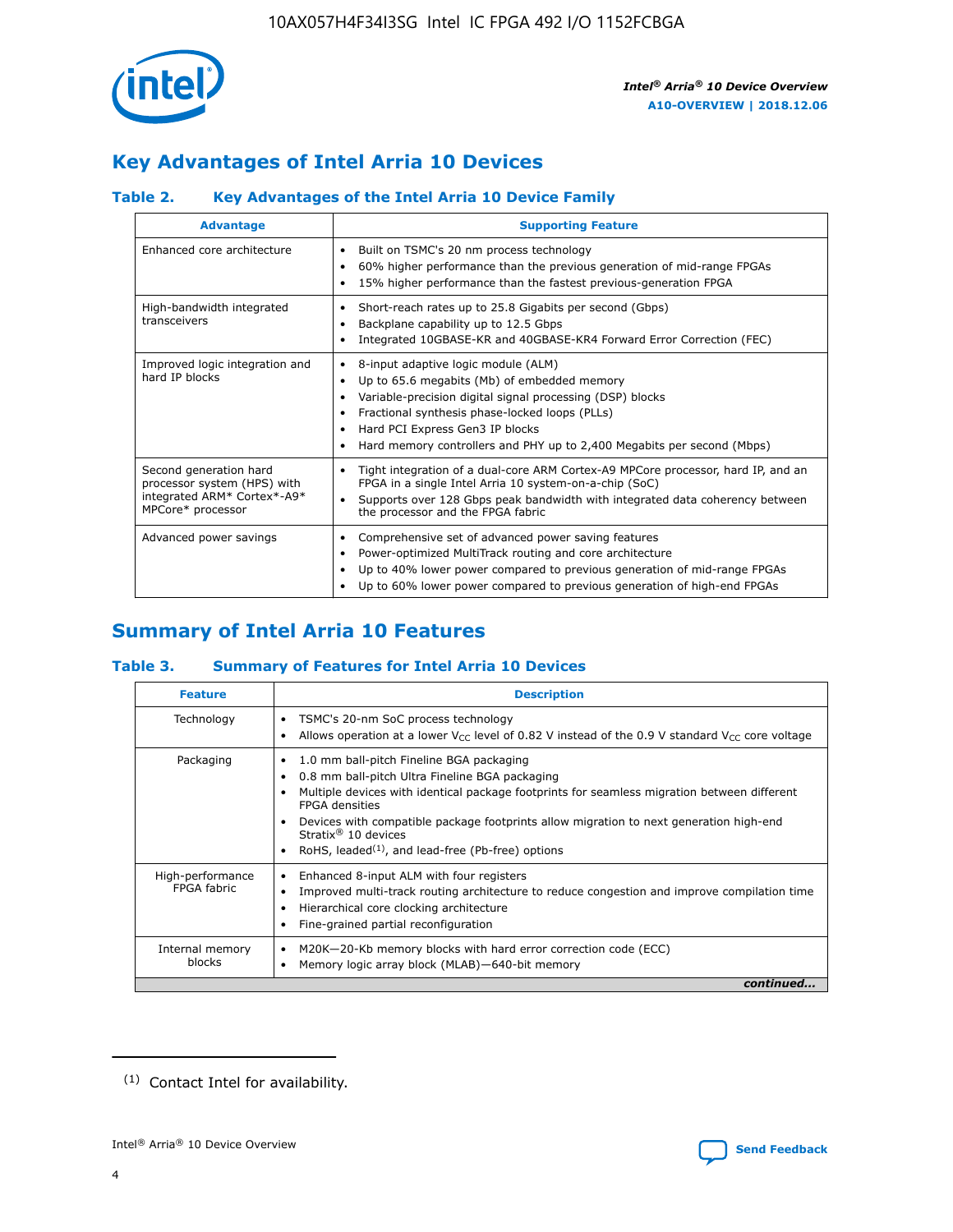r



| <b>Feature</b>                         | <b>Description</b>                                                                                             |                                                                                                                                                                                                                                                                                                                                                                                                                                                                                                                                                                                                                                                                                                                                                                                                                                                                  |  |  |  |  |  |
|----------------------------------------|----------------------------------------------------------------------------------------------------------------|------------------------------------------------------------------------------------------------------------------------------------------------------------------------------------------------------------------------------------------------------------------------------------------------------------------------------------------------------------------------------------------------------------------------------------------------------------------------------------------------------------------------------------------------------------------------------------------------------------------------------------------------------------------------------------------------------------------------------------------------------------------------------------------------------------------------------------------------------------------|--|--|--|--|--|
| Embedded Hard IP<br>blocks             | Variable-precision DSP                                                                                         | Native support for signal processing precision levels from $18 \times 19$ to<br>$\bullet$<br>54 x 54<br>Native support for 27 x 27 multiplier mode<br>$\bullet$<br>64-bit accumulator and cascade for systolic finite impulse responses<br>(FIRs)<br>Internal coefficient memory banks<br>$\bullet$<br>Preadder/subtractor for improved efficiency<br>Additional pipeline register to increase performance and reduce<br>power<br>Supports floating point arithmetic:<br>- Perform multiplication, addition, subtraction, multiply-add,<br>multiply-subtract, and complex multiplication.<br>- Supports multiplication with accumulation capability, cascade<br>summation, and cascade subtraction capability.<br>- Dynamic accumulator reset control.<br>- Support direct vector dot and complex multiplication chaining<br>multiply floating point DSP blocks. |  |  |  |  |  |
|                                        | Memory controller                                                                                              | DDR4, DDR3, and DDR3L                                                                                                                                                                                                                                                                                                                                                                                                                                                                                                                                                                                                                                                                                                                                                                                                                                            |  |  |  |  |  |
|                                        | PCI Express*                                                                                                   | PCI Express (PCIe*) Gen3 (x1, x2, x4, or x8), Gen2 (x1, x2, x4, or x8)<br>and Gen1 (x1, x2, x4, or x8) hard IP with complete protocol stack,<br>endpoint, and root port                                                                                                                                                                                                                                                                                                                                                                                                                                                                                                                                                                                                                                                                                          |  |  |  |  |  |
|                                        | Transceiver I/O                                                                                                | 10GBASE-KR/40GBASE-KR4 Forward Error Correction (FEC)<br>PCS hard IPs that support:<br>- 10-Gbps Ethernet (10GbE)<br>- PCIe PIPE interface<br>- Interlaken<br>- Gbps Ethernet (GbE)<br>- Common Public Radio Interface (CPRI) with deterministic latency<br>support<br>- Gigabit-capable passive optical network (GPON) with fast lock-<br>time support<br>13.5G JESD204b<br>$\bullet$<br>8B/10B, 64B/66B, 64B/67B encoders and decoders<br>Custom mode support for proprietary protocols                                                                                                                                                                                                                                                                                                                                                                        |  |  |  |  |  |
| Core clock networks                    | $\bullet$                                                                                                      | Up to 800 MHz fabric clocking, depending on the application:<br>- 667 MHz external memory interface clocking with 2,400 Mbps DDR4 interface<br>- 800 MHz LVDS interface clocking with 1,600 Mbps LVDS interface<br>Global, regional, and peripheral clock networks<br>Clock networks that are not used can be gated to reduce dynamic power                                                                                                                                                                                                                                                                                                                                                                                                                                                                                                                      |  |  |  |  |  |
| Phase-locked loops<br>(PLLs)           | High-resolution fractional synthesis PLLs:<br>$\bullet$<br>Integer PLLs:<br>- Adjacent to general purpose I/Os | - Precision clock synthesis, clock delay compensation, and zero delay buffering (ZDB)<br>- Support integer mode and fractional mode<br>- Fractional mode support with third-order delta-sigma modulation<br>- Support external memory and LVDS interfaces                                                                                                                                                                                                                                                                                                                                                                                                                                                                                                                                                                                                        |  |  |  |  |  |
| FPGA General-purpose<br>$I/Os$ (GPIOs) | On-chip termination (OCT)<br>٠<br>$\bullet$                                                                    | 1.6 Gbps LVDS-every pair can be configured as receiver or transmitter<br>1.2 V to 3.0 V single-ended LVTTL/LVCMOS interfacing                                                                                                                                                                                                                                                                                                                                                                                                                                                                                                                                                                                                                                                                                                                                    |  |  |  |  |  |
| <b>External Memory</b><br>Interface    | $\bullet$                                                                                                      | Hard memory controller- DDR4, DDR3, and DDR3L support<br>$-$ DDR4-speeds up to 1,200 MHz/2,400 Mbps<br>- DDR3-speeds up to 1,067 MHz/2,133 Mbps<br>Soft memory controller—provides support for RLDRAM $3^{(2)}$ , QDR IV $^{(2)}$ , and QDR II+<br>continued                                                                                                                                                                                                                                                                                                                                                                                                                                                                                                                                                                                                     |  |  |  |  |  |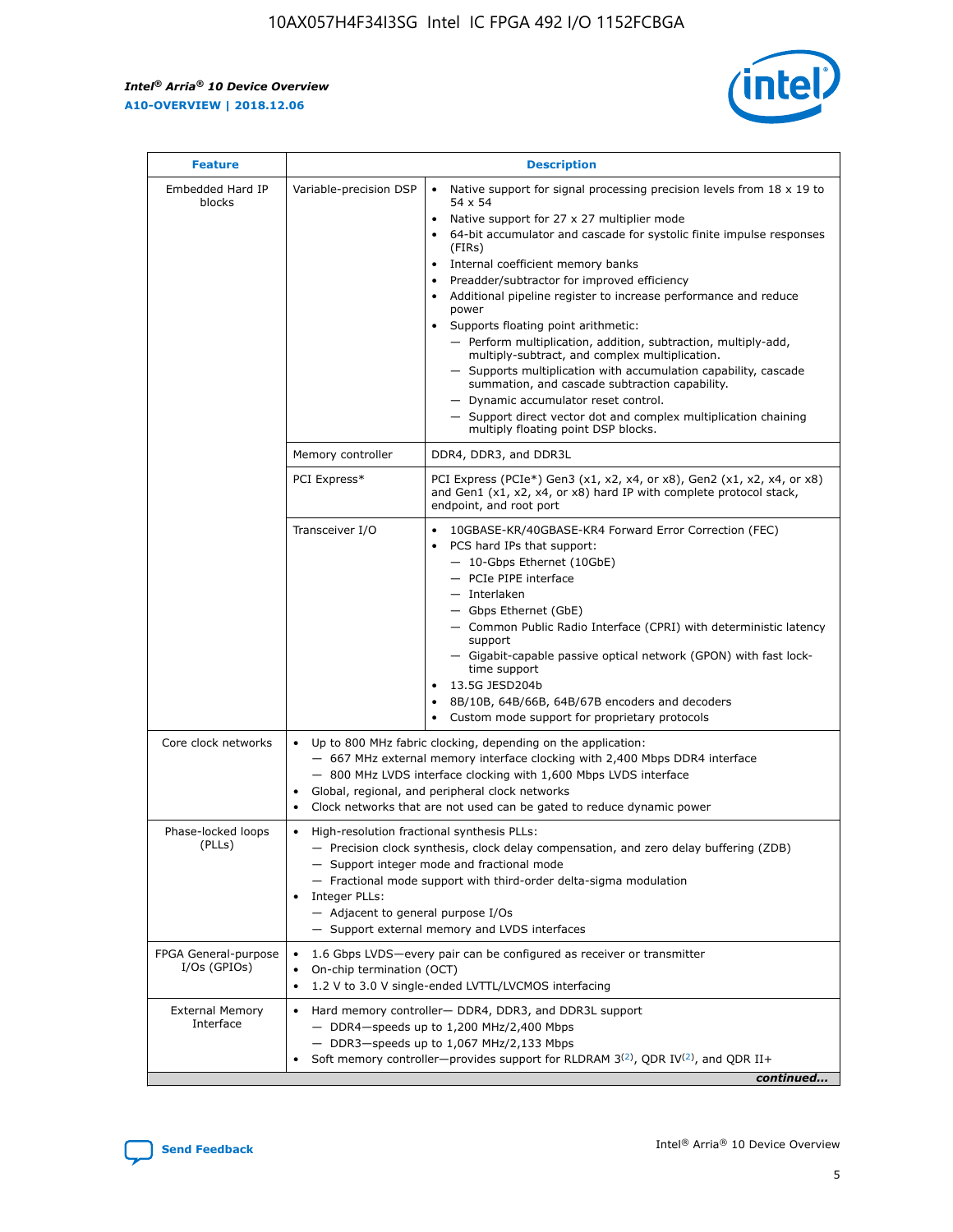

| <b>Feature</b>                                    | <b>Description</b>                                                                                                                                                                                                                                                                                                                                                                                                                                                                                                                                                                                                                             |
|---------------------------------------------------|------------------------------------------------------------------------------------------------------------------------------------------------------------------------------------------------------------------------------------------------------------------------------------------------------------------------------------------------------------------------------------------------------------------------------------------------------------------------------------------------------------------------------------------------------------------------------------------------------------------------------------------------|
| Low-power serial<br>transceivers                  | • Continuous operating range:<br>- Intel Arria 10 GX-1 Gbps to 17.4 Gbps<br>- Intel Arria 10 GT-1 Gbps to 25.8 Gbps<br>Backplane support:<br>$-$ Intel Arria 10 GX-up to 12.5<br>$-$ Intel Arria 10 GT-up to 12.5<br>Extended range down to 125 Mbps with oversampling<br>ATX transmit PLLs with user-configurable fractional synthesis capability<br>• Electronic Dispersion Compensation (EDC) support for XFP, SFP+, QSFP, and CFP optical<br>module<br>• Adaptive linear and decision feedback equalization<br>Transmitter pre-emphasis and de-emphasis<br>$\bullet$<br>Dynamic partial reconfiguration of individual transceiver channels |
| <b>HPS</b><br>(Intel Arria 10 SX<br>devices only) | Processor and system<br>Dual-core ARM Cortex-A9 MPCore processor-1.2 GHz CPU with<br>$\bullet$<br>1.5 GHz overdrive capability<br>256 KB on-chip RAM and 64 KB on-chip ROM<br>$\bullet$<br>System peripherals-general-purpose timers, watchdog timers, direct<br>memory access (DMA) controller, FPGA configuration manager, and<br>clock and reset managers<br>• Security features—anti-tamper, secure boot, Advanced Encryption<br>Standard (AES) and authentication (SHA)<br>ARM CoreSight* JTAG debug access port, trace port, and on-chip<br>trace storage                                                                                |
|                                                   | <b>External interfaces</b><br>Hard memory interface—Hard memory controller (2,400 Mbps DDR4,<br>$\bullet$<br>and 2,133 Mbps DDR3), Quad serial peripheral interface (QSPI) flash<br>controller, NAND flash controller, direct memory access (DMA)<br>controller, Secure Digital/MultiMediaCard (SD/MMC) controller<br>Communication interface-10/100/1000 Ethernet media access<br>control (MAC), USB On-The-GO (OTG) controllers, I <sup>2</sup> C controllers,<br>UART 16550, serial peripheral interface (SPI), and up to 62<br>HPS GPIO interfaces (48 direct-share I/Os)                                                                  |
|                                                   | High-performance ARM AMBA* AXI bus bridges that support<br>Interconnects to core<br>$\bullet$<br>simultaneous read and write<br>HPS-FPGA bridges—include the FPGA-to-HPS, HPS-to-FPGA, and<br>$\bullet$<br>lightweight HPS-to-FPGA bridges that allow the FPGA fabric to issue<br>transactions to slaves in the HPS, and vice versa<br>Configuration bridge that allows HPS configuration manager to<br>configure the core logic via dedicated 32-bit configuration port<br>FPGA-to-HPS SDRAM controller bridge-provides configuration<br>interfaces for the multiport front end (MPFE) of the HPS SDRAM<br>controller                         |
| Configuration                                     | Tamper protection—comprehensive design protection to protect your valuable IP investments<br>Enhanced 256-bit advanced encryption standard (AES) design security with authentication<br>$\bullet$<br>Configuration via protocol (CvP) using PCIe Gen1, Gen2, or Gen3<br>continued                                                                                                                                                                                                                                                                                                                                                              |

<sup>(2)</sup> Intel Arria 10 devices support this external memory interface using hard PHY with soft memory controller.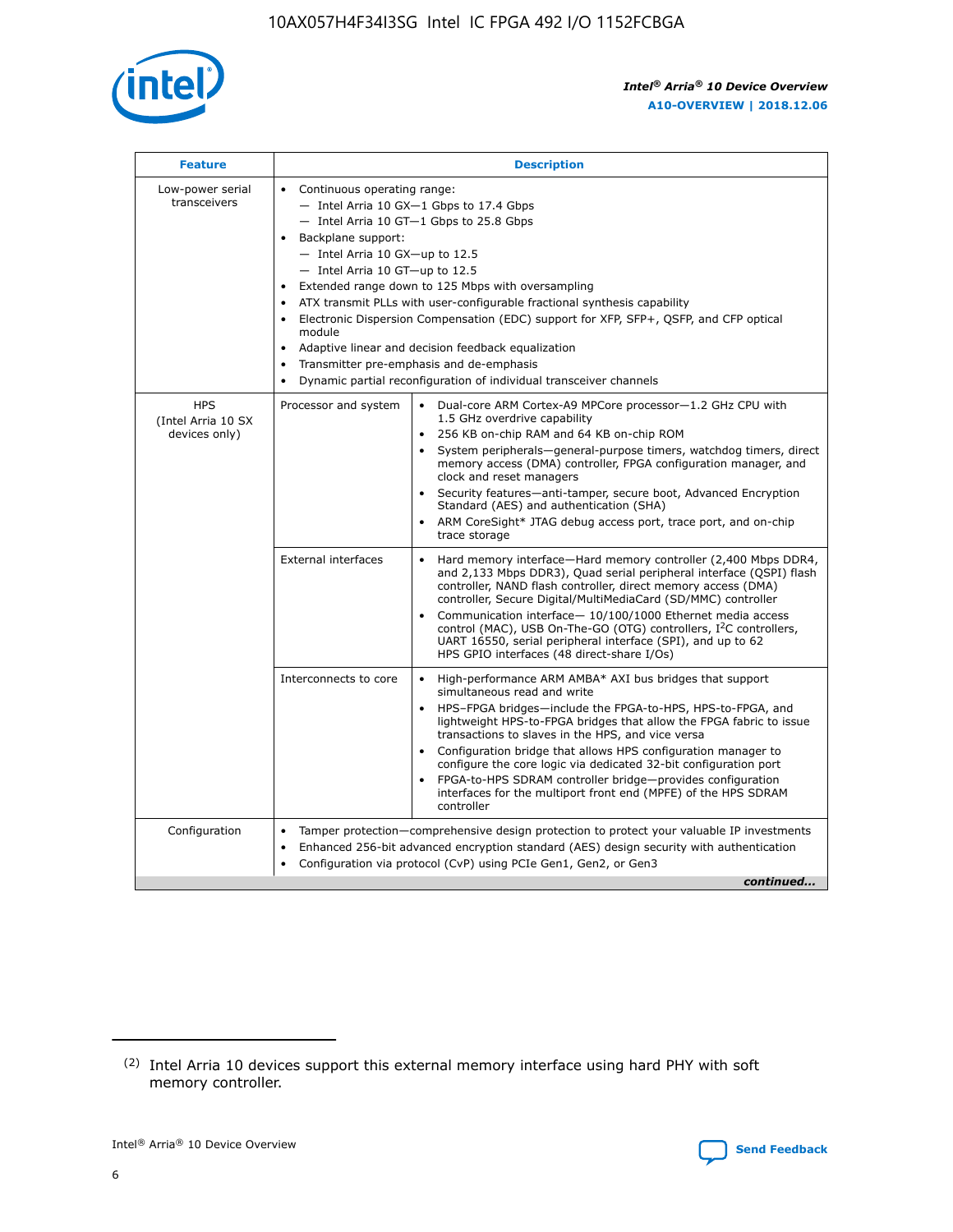

| <b>Feature</b>     | <b>Description</b>                                                                                                                                                                                               |
|--------------------|------------------------------------------------------------------------------------------------------------------------------------------------------------------------------------------------------------------|
|                    | Dynamic reconfiguration of the transceivers and PLLs<br>Fine-grained partial reconfiguration of the core fabric<br>Active Serial x4 Interface<br>$\bullet$                                                       |
| Power management   | SmartVID<br>Low static power device options<br>Programmable Power Technology<br>Intel Quartus <sup>®</sup> Prime integrated power analysis                                                                       |
| Software and tools | Intel Quartus Prime design suite<br>Transceiver toolkit<br>Platform Designer system integration tool<br>DSP Builder for Intel FPGAs<br>OpenCL <sup>™</sup> support<br>Intel SoC FPGA Embedded Design Suite (EDS) |

## **Related Information**

[Intel Arria 10 Transceiver PHY Overview](https://www.intel.com/content/www/us/en/programmable/documentation/nik1398707230472.html#nik1398706768037) Provides details on Intel Arria 10 transceivers.

# **Intel Arria 10 Device Variants and Packages**

#### **Table 4. Device Variants for the Intel Arria 10 Device Family**

| <b>Variant</b>    | <b>Description</b>                                                                                                                                                                                                     |
|-------------------|------------------------------------------------------------------------------------------------------------------------------------------------------------------------------------------------------------------------|
| Intel Arria 10 GX | FPGA featuring 17.4 Gbps transceivers for short reach applications with 12.5 backplane driving<br>capability.                                                                                                          |
| Intel Arria 10 GT | FPGA featuring:<br>17.4 Gbps transceivers for short reach applications with 12.5 backplane driving capability.<br>25.8 Gbps transceivers for supporting CAUI-4 and CEI-25G applications with CFP2 and CFP4<br>modules. |
| Intel Arria 10 SX | SoC integrating ARM-based HPS and FPGA featuring 17.4 Gbps transceivers for short reach<br>applications with 12.5 backplane driving capability.                                                                        |

# **Intel Arria 10 GX**

This section provides the available options, maximum resource counts, and package plan for the Intel Arria 10 GX devices.

The information in this section is correct at the time of publication. For the latest information and to get more details, refer to the Intel FPGA Product Selector.

#### **Related Information**

#### [Intel FPGA Product Selector](http://www.altera.com/products/selector/psg-selector.html) Provides the latest information on Intel products.

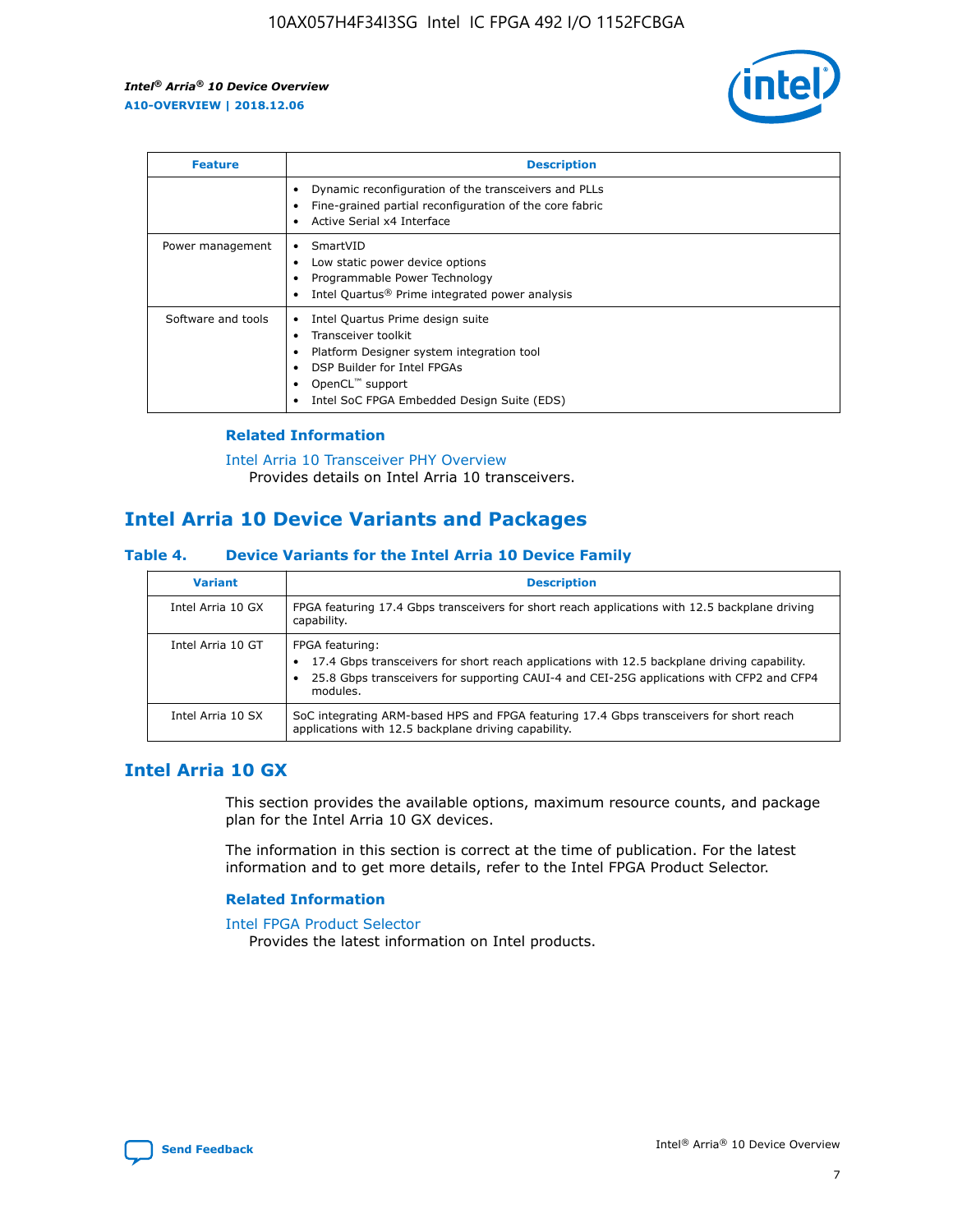

# **Available Options**





#### **Related Information**

[Transceiver Performance for Intel Arria 10 GX/SX Devices](https://www.intel.com/content/www/us/en/programmable/documentation/mcn1413182292568.html#mcn1413213965502) Provides more information about the transceiver speed grade.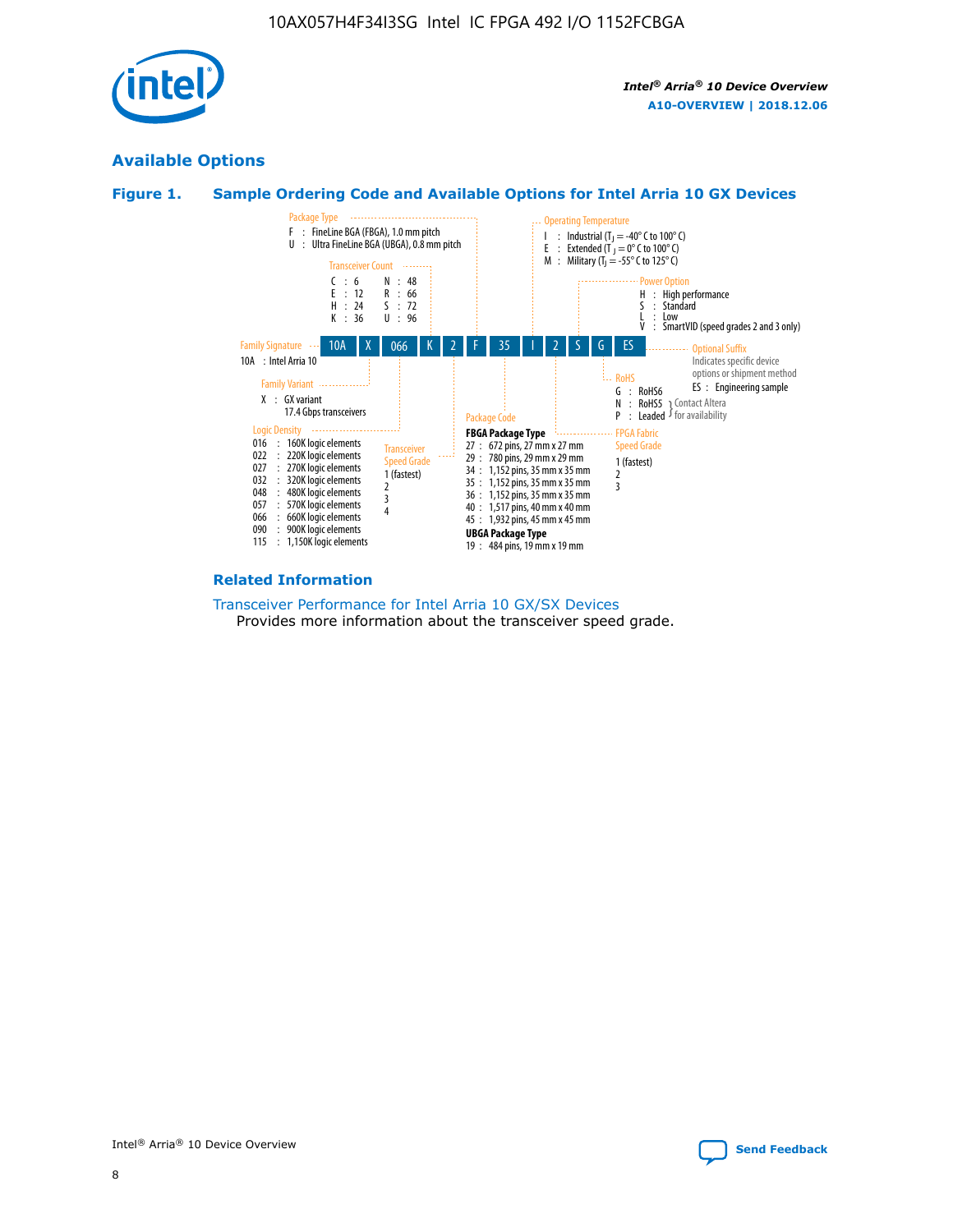

# **Maximum Resources**

#### **Table 5. Maximum Resource Counts for Intel Arria 10 GX Devices (GX 160, GX 220, GX 270, GX 320, and GX 480)**

| <b>Resource</b>         |                                                          | <b>Product Line</b> |                                                 |            |                |                |  |  |  |
|-------------------------|----------------------------------------------------------|---------------------|-------------------------------------------------|------------|----------------|----------------|--|--|--|
|                         |                                                          | <b>GX 160</b>       | <b>GX 220</b><br><b>GX 270</b><br><b>GX 320</b> |            |                | <b>GX 480</b>  |  |  |  |
| Logic Elements (LE) (K) |                                                          | 160                 | 220                                             | 270        | 320            | 480            |  |  |  |
| <b>ALM</b>              |                                                          | 61,510              | 80,330                                          | 101,620    | 119,900        | 183,590        |  |  |  |
| Register                |                                                          | 246,040             | 321,320                                         | 406,480    | 479,600        | 734,360        |  |  |  |
| Memory (Kb)             | M <sub>20</sub> K                                        | 8,800               | 11,740                                          | 15,000     | 17,820         | 28,620         |  |  |  |
| <b>MLAB</b>             |                                                          | 1,050               | 1,690                                           | 2,452      | 2,727          | 4,164          |  |  |  |
|                         | Variable-precision DSP Block<br>156<br>192<br>830<br>985 |                     |                                                 |            | 1,368          |                |  |  |  |
| 18 x 19 Multiplier      |                                                          | 312                 | 384                                             | 1,660      | 1,970          | 2,736          |  |  |  |
| PLL                     | Fractional<br>Synthesis                                  | 6                   | 6                                               | 8          | 8              | 12             |  |  |  |
|                         | I/O                                                      | 6                   | 6                                               | 8          | 8              | 12             |  |  |  |
| 17.4 Gbps Transceiver   |                                                          | 12                  | 12                                              | 24         | 24             |                |  |  |  |
| GPIO <sup>(3)</sup>     |                                                          | 288                 | 288                                             | 384<br>384 |                | 492            |  |  |  |
| LVDS Pair $(4)$         |                                                          | 120                 | 120                                             | 168        | 168            | 222            |  |  |  |
| PCIe Hard IP Block      |                                                          | 1                   | 1                                               | 2          | $\overline{2}$ | $\overline{2}$ |  |  |  |
| Hard Memory Controller  |                                                          | 6                   | 6                                               | 8          | 8              | 12             |  |  |  |

<sup>(4)</sup> Each LVDS I/O pair can be used as differential input or output.



<sup>(3)</sup> The number of GPIOs does not include transceiver I/Os. In the Intel Quartus Prime software, the number of user I/Os includes transceiver I/Os.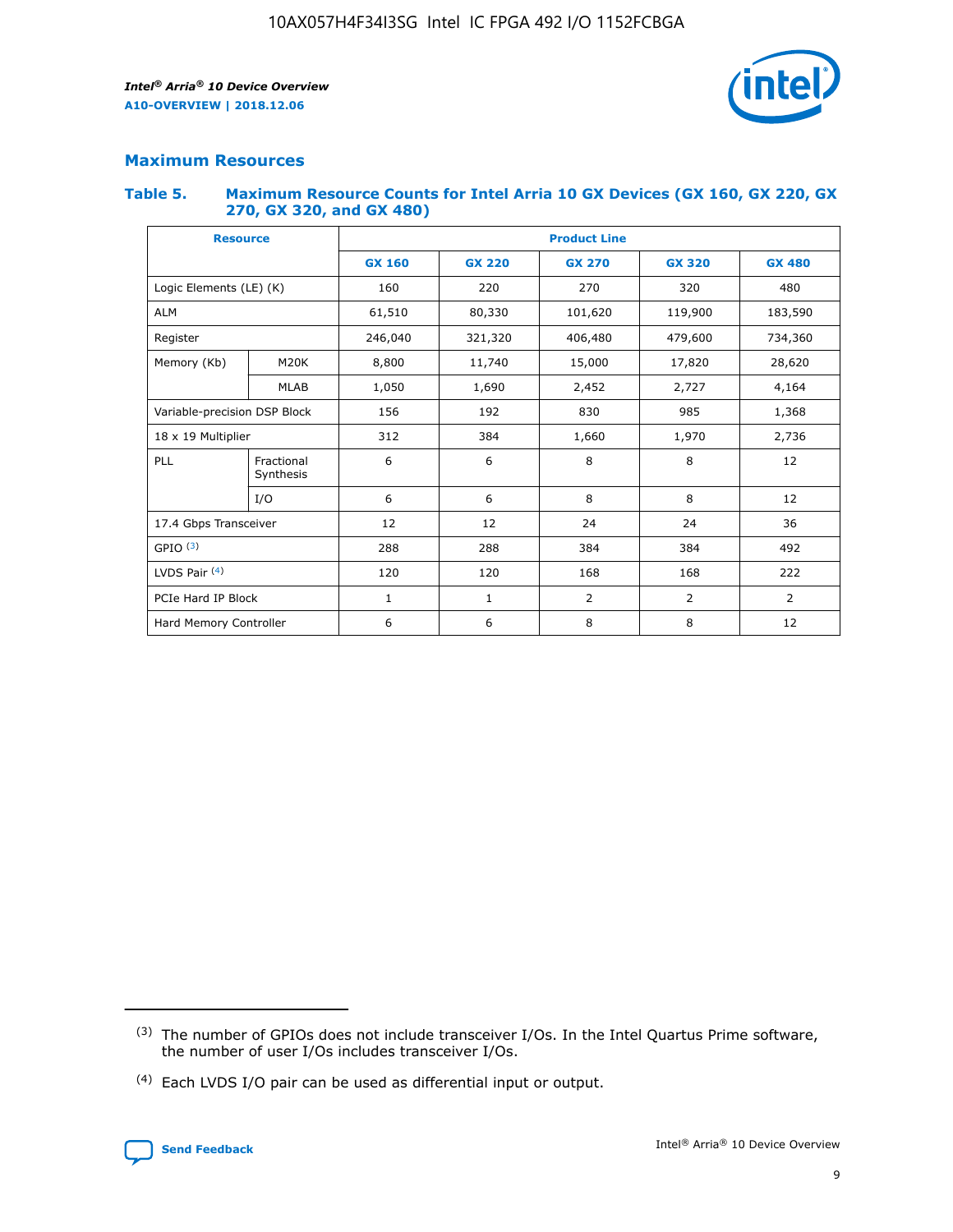

## **Table 6. Maximum Resource Counts for Intel Arria 10 GX Devices (GX 570, GX 660, GX 900, and GX 1150)**

|                              | <b>Resource</b>         | <b>Product Line</b> |                |                |                |  |  |  |
|------------------------------|-------------------------|---------------------|----------------|----------------|----------------|--|--|--|
|                              |                         | <b>GX 570</b>       | <b>GX 660</b>  |                | <b>GX 1150</b> |  |  |  |
| Logic Elements (LE) (K)      |                         | 570                 | 660            | 900            | 1,150          |  |  |  |
| <b>ALM</b>                   |                         | 217,080             | 251,680        | 339,620        | 427,200        |  |  |  |
| Register                     |                         | 868,320             | 1,006,720      | 1,358,480      | 1,708,800      |  |  |  |
| Memory (Kb)                  | <b>M20K</b>             | 36,000              | 42,620         | 48,460         | 54,260         |  |  |  |
|                              | <b>MLAB</b>             | 5,096               | 5,788<br>9,386 |                | 12,984         |  |  |  |
| Variable-precision DSP Block |                         | 1,523               | 1,687          | 1,518          | 1,518          |  |  |  |
| $18 \times 19$ Multiplier    |                         | 3,046               | 3,374          | 3,036          | 3,036          |  |  |  |
| PLL                          | Fractional<br>Synthesis | 16                  | 16             | 32             | 32             |  |  |  |
|                              | I/O                     | 16                  | 16             | 16             | 16             |  |  |  |
| 17.4 Gbps Transceiver        |                         | 48                  | 48<br>96       |                | 96             |  |  |  |
| GPIO <sup>(3)</sup>          |                         | 696                 | 696            | 768            | 768            |  |  |  |
| LVDS Pair $(4)$              |                         | 324                 | 324            |                | 384            |  |  |  |
| PCIe Hard IP Block           |                         | 2                   | $\overline{2}$ | $\overline{4}$ | $\overline{4}$ |  |  |  |
| Hard Memory Controller       |                         | 16                  | 16             | 16             | 16             |  |  |  |

# **Package Plan**

# **Table 7. Package Plan for Intel Arria 10 GX Devices (U19, F27, and F29)**

Refer to I/O and High Speed I/O in Intel Arria 10 Devices chapter for the number of 3 V I/O, LVDS I/O, and LVDS channels in each device package.

| <b>Product Line</b> | U <sub>19</sub><br>$(19 \text{ mm} \times 19 \text{ mm})$<br>484-pin UBGA) |          |             |         | <b>F27</b><br>(27 mm × 27 mm,<br>672-pin FBGA) |             | <b>F29</b><br>(29 mm × 29 mm,<br>780-pin FBGA) |          |             |  |
|---------------------|----------------------------------------------------------------------------|----------|-------------|---------|------------------------------------------------|-------------|------------------------------------------------|----------|-------------|--|
|                     | 3 V I/O                                                                    | LVDS I/O | <b>XCVR</b> | 3 V I/O | <b>LVDS I/O</b>                                | <b>XCVR</b> | 3 V I/O                                        | LVDS I/O | <b>XCVR</b> |  |
| GX 160              | 48                                                                         | 192      | 6           | 48      | 192                                            | 12          | 48                                             | 240      | 12          |  |
| GX 220              | 48                                                                         | 192      | 6           | 48      | 192                                            | 12          | 48                                             | 240      | 12          |  |
| GX 270              |                                                                            |          |             | 48      | 192                                            | 12          | 48                                             | 312      | 12          |  |
| GX 320              |                                                                            |          |             | 48      | 192                                            | 12          | 48                                             | 312      | 12          |  |
| GX 480              |                                                                            |          |             |         |                                                |             | 48                                             | 312      | 12          |  |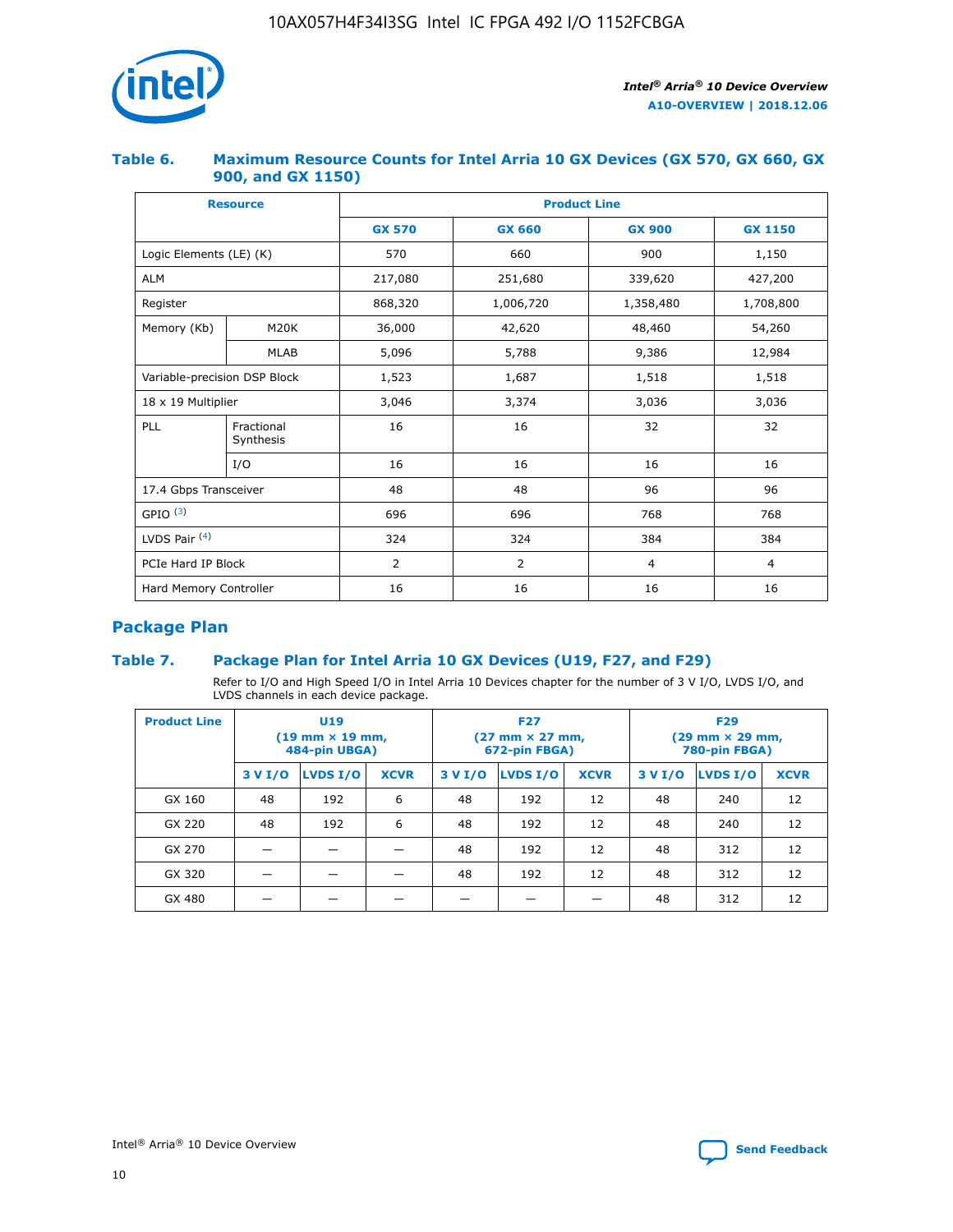

#### **Table 8. Package Plan for Intel Arria 10 GX Devices (F34, F35, NF40, and KF40)**

Refer to I/O and High Speed I/O in Intel Arria 10 Devices chapter for the number of 3 V I/O, LVDS I/O, and LVDS channels in each device package.

| <b>Product Line</b> | <b>F34</b><br>$(35 \text{ mm} \times 35 \text{ mm})$<br>1152-pin FBGA) |                    | <b>F35</b><br>$(35 \text{ mm} \times 35 \text{ mm})$<br><b>1152-pin FBGA)</b> |           | <b>KF40</b><br>$(40$ mm $\times$ 40 mm,<br>1517-pin FBGA) |             |           | <b>NF40</b><br>$(40$ mm $\times$ 40 mm,<br><b>1517-pin FBGA)</b> |             |            |                    |             |
|---------------------|------------------------------------------------------------------------|--------------------|-------------------------------------------------------------------------------|-----------|-----------------------------------------------------------|-------------|-----------|------------------------------------------------------------------|-------------|------------|--------------------|-------------|
|                     | 3V<br>I/O                                                              | <b>LVDS</b><br>I/O | <b>XCVR</b>                                                                   | 3V<br>I/O | <b>LVDS</b><br>I/O                                        | <b>XCVR</b> | 3V<br>I/O | <b>LVDS</b><br>I/O                                               | <b>XCVR</b> | 3 V<br>I/O | <b>LVDS</b><br>I/O | <b>XCVR</b> |
| GX 270              | 48                                                                     | 336                | 24                                                                            | 48        | 336                                                       | 24          |           |                                                                  |             |            |                    |             |
| GX 320              | 48                                                                     | 336                | 24                                                                            | 48        | 336                                                       | 24          |           |                                                                  |             |            |                    |             |
| GX 480              | 48                                                                     | 444                | 24                                                                            | 48        | 348                                                       | 36          |           |                                                                  |             |            |                    |             |
| GX 570              | 48                                                                     | 444                | 24                                                                            | 48        | 348                                                       | 36          | 96        | 600                                                              | 36          | 48         | 540                | 48          |
| GX 660              | 48                                                                     | 444                | 24                                                                            | 48        | 348                                                       | 36          | 96        | 600                                                              | 36          | 48         | 540                | 48          |
| GX 900              |                                                                        | 504                | 24                                                                            | -         |                                                           |             |           |                                                                  |             |            | 600                | 48          |
| GX 1150             |                                                                        | 504                | 24                                                                            |           |                                                           |             |           |                                                                  |             |            | 600                | 48          |

#### **Table 9. Package Plan for Intel Arria 10 GX Devices (RF40, NF45, SF45, and UF45)**

Refer to I/O and High Speed I/O in Intel Arria 10 Devices chapter for the number of 3 V I/O, LVDS I/O, and LVDS channels in each device package.

| <b>Product Line</b> | <b>RF40</b><br>$(40$ mm $\times$ 40 mm,<br>1517-pin FBGA) |                    | <b>NF45</b><br>$(45 \text{ mm} \times 45 \text{ mm})$<br><b>1932-pin FBGA)</b> |            |                    | <b>SF45</b><br>$(45 \text{ mm} \times 45 \text{ mm})$<br><b>1932-pin FBGA)</b> |            |                    | <b>UF45</b><br>$(45 \text{ mm} \times 45 \text{ mm})$<br><b>1932-pin FBGA)</b> |           |                    |             |
|---------------------|-----------------------------------------------------------|--------------------|--------------------------------------------------------------------------------|------------|--------------------|--------------------------------------------------------------------------------|------------|--------------------|--------------------------------------------------------------------------------|-----------|--------------------|-------------|
|                     | 3V<br>I/O                                                 | <b>LVDS</b><br>I/O | <b>XCVR</b>                                                                    | 3 V<br>I/O | <b>LVDS</b><br>I/O | <b>XCVR</b>                                                                    | 3 V<br>I/O | <b>LVDS</b><br>I/O | <b>XCVR</b>                                                                    | 3V<br>I/O | <b>LVDS</b><br>I/O | <b>XCVR</b> |
| GX 900              |                                                           | 342                | 66                                                                             | _          | 768                | 48                                                                             |            | 624                | 72                                                                             |           | 480                | 96          |
| GX 1150             |                                                           | 342                | 66                                                                             | _          | 768                | 48                                                                             |            | 624                | 72                                                                             |           | 480                | 96          |

#### **Related Information**

[I/O and High-Speed Differential I/O Interfaces in Intel Arria 10 Devices chapter, Intel](https://www.intel.com/content/www/us/en/programmable/documentation/sam1403482614086.html#sam1403482030321) [Arria 10 Device Handbook](https://www.intel.com/content/www/us/en/programmable/documentation/sam1403482614086.html#sam1403482030321)

Provides the number of 3 V and LVDS I/Os, and LVDS channels for each Intel Arria 10 device package.

# **Intel Arria 10 GT**

This section provides the available options, maximum resource counts, and package plan for the Intel Arria 10 GT devices.

The information in this section is correct at the time of publication. For the latest information and to get more details, refer to the Intel FPGA Product Selector.

#### **Related Information**

#### [Intel FPGA Product Selector](http://www.altera.com/products/selector/psg-selector.html)

Provides the latest information on Intel products.

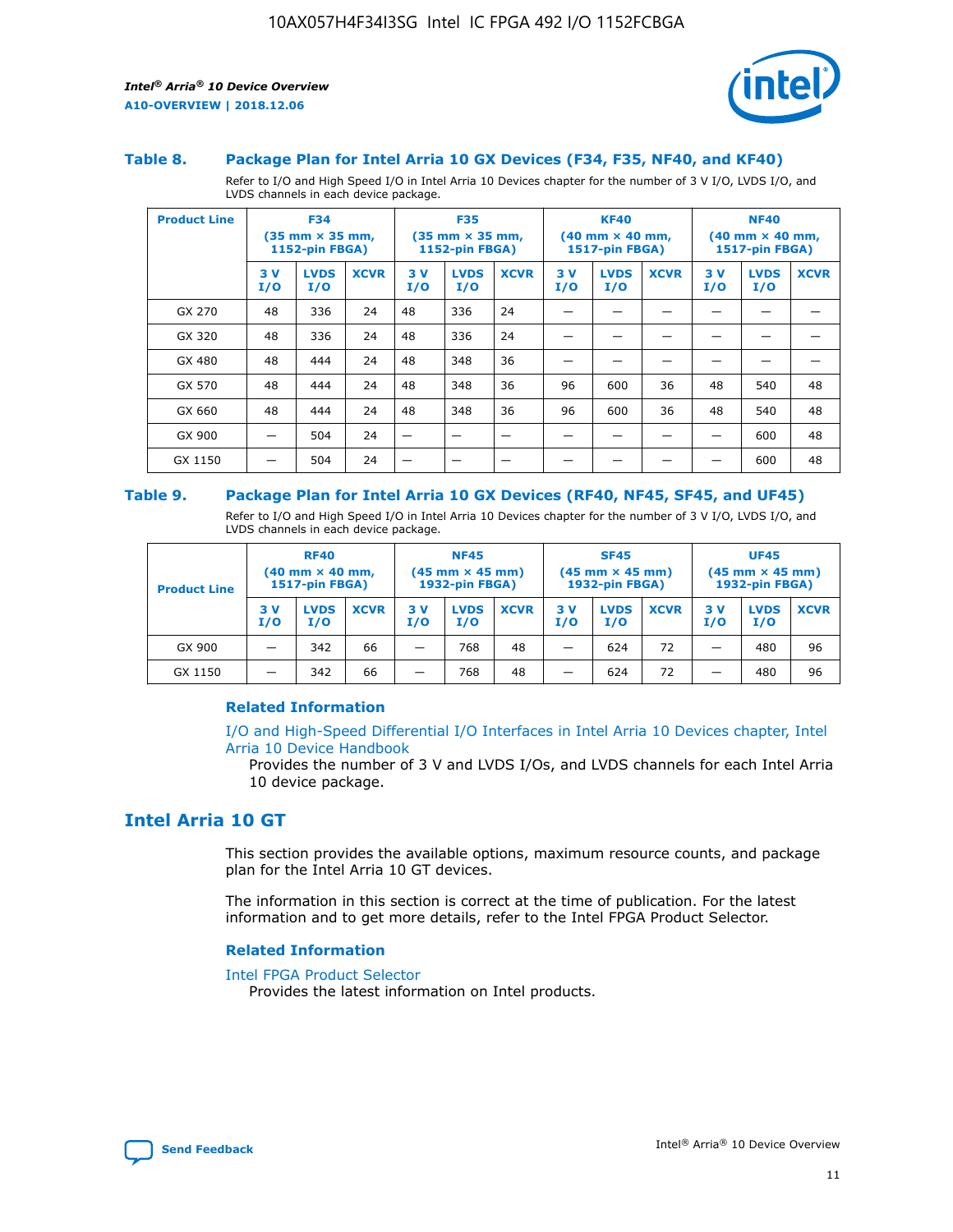

# **Available Options**

# **Figure 2. Sample Ordering Code and Available Options for Intel Arria 10 GT Devices**

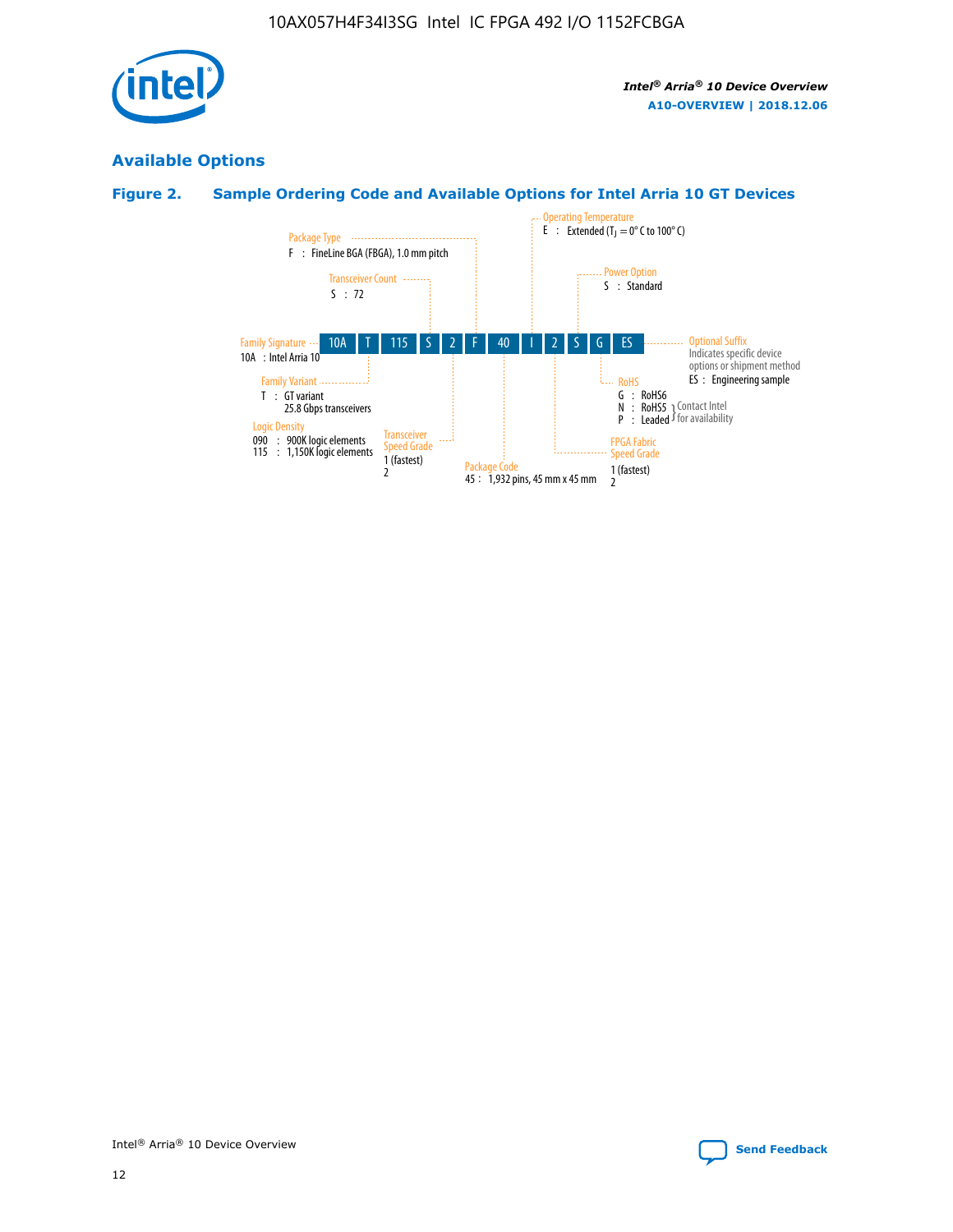

## **Maximum Resources**

#### **Table 10. Maximum Resource Counts for Intel Arria 10 GT Devices**

|                              | <b>Resource</b>      | <b>Product Line</b> |                |  |
|------------------------------|----------------------|---------------------|----------------|--|
|                              |                      | <b>GT 900</b>       | GT 1150        |  |
| Logic Elements (LE) (K)      |                      | 900                 | 1,150          |  |
| <b>ALM</b>                   |                      | 339,620             | 427,200        |  |
| Register                     |                      | 1,358,480           | 1,708,800      |  |
| Memory (Kb)                  | M20K                 | 48,460              | 54,260         |  |
|                              | <b>MLAB</b>          | 9,386               | 12,984         |  |
| Variable-precision DSP Block |                      | 1,518               | 1,518          |  |
| 18 x 19 Multiplier           |                      | 3,036               | 3,036          |  |
| PLL                          | Fractional Synthesis | 32                  | 32             |  |
|                              | I/O                  | 16                  | 16             |  |
| Transceiver                  | 17.4 Gbps            | 72(5)               | 72(5)          |  |
|                              | 25.8 Gbps            | 6                   | 6              |  |
| GPIO <sup>(6)</sup>          |                      | 624                 | 624            |  |
| LVDS Pair $(7)$              |                      | 312                 | 312            |  |
| PCIe Hard IP Block           |                      | $\overline{4}$      | $\overline{4}$ |  |
| Hard Memory Controller       |                      | 16                  | 16             |  |

#### **Related Information**

#### [Intel Arria 10 GT Channel Usage](https://www.intel.com/content/www/us/en/programmable/documentation/nik1398707230472.html#nik1398707008178)

Configuring GT/GX channels in Intel Arria 10 GT devices.

## **Package Plan**

#### **Table 11. Package Plan for Intel Arria 10 GT Devices**

Refer to I/O and High Speed I/O in Intel Arria 10 Devices chapter for the number of 3 V I/O, LVDS I/O, and LVDS channels in each device package.

| <b>Product Line</b> | <b>SF45</b><br>(45 mm × 45 mm, 1932-pin FBGA) |                 |             |  |  |  |
|---------------------|-----------------------------------------------|-----------------|-------------|--|--|--|
|                     | 3 V I/O                                       | <b>LVDS I/O</b> | <b>XCVR</b> |  |  |  |
| GT 900              |                                               | 624             | 72          |  |  |  |
| GT 1150             |                                               | 624             | 72          |  |  |  |

<sup>(7)</sup> Each LVDS I/O pair can be used as differential input or output.



 $(5)$  If all 6 GT channels are in use, 12 of the GX channels are not usable.

<sup>(6)</sup> The number of GPIOs does not include transceiver I/Os. In the Intel Quartus Prime software, the number of user I/Os includes transceiver I/Os.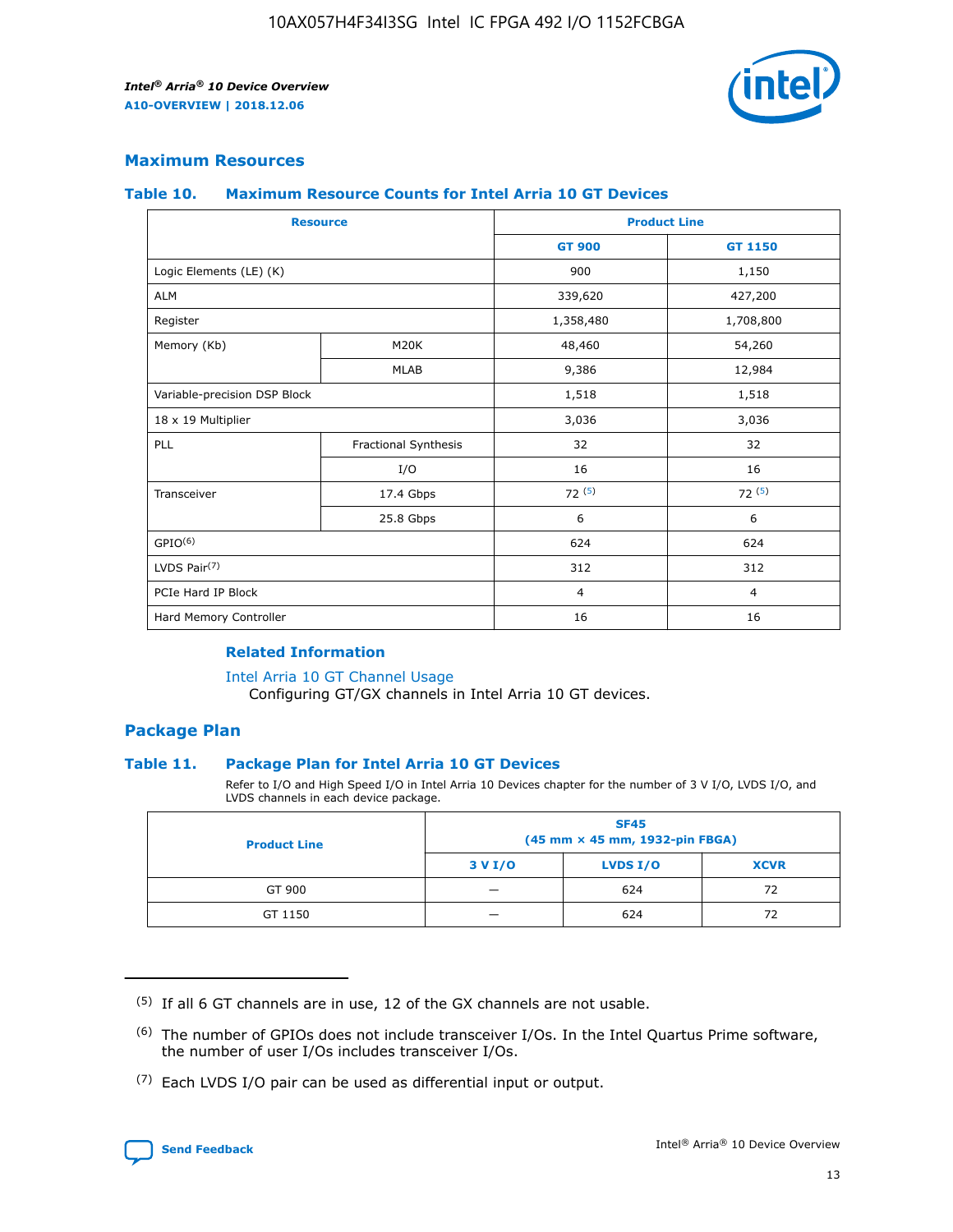

#### **Related Information**

[I/O and High-Speed Differential I/O Interfaces in Intel Arria 10 Devices chapter, Intel](https://www.intel.com/content/www/us/en/programmable/documentation/sam1403482614086.html#sam1403482030321) [Arria 10 Device Handbook](https://www.intel.com/content/www/us/en/programmable/documentation/sam1403482614086.html#sam1403482030321)

Provides the number of 3 V and LVDS I/Os, and LVDS channels for each Intel Arria 10 device package.

# **Intel Arria 10 SX**

This section provides the available options, maximum resource counts, and package plan for the Intel Arria 10 SX devices.

The information in this section is correct at the time of publication. For the latest information and to get more details, refer to the Intel FPGA Product Selector.

#### **Related Information**

[Intel FPGA Product Selector](http://www.altera.com/products/selector/psg-selector.html) Provides the latest information on Intel products.

#### **Available Options**

#### **Figure 3. Sample Ordering Code and Available Options for Intel Arria 10 SX Devices**



#### **Related Information**

[Transceiver Performance for Intel Arria 10 GX/SX Devices](https://www.intel.com/content/www/us/en/programmable/documentation/mcn1413182292568.html#mcn1413213965502) Provides more information about the transceiver speed grade.

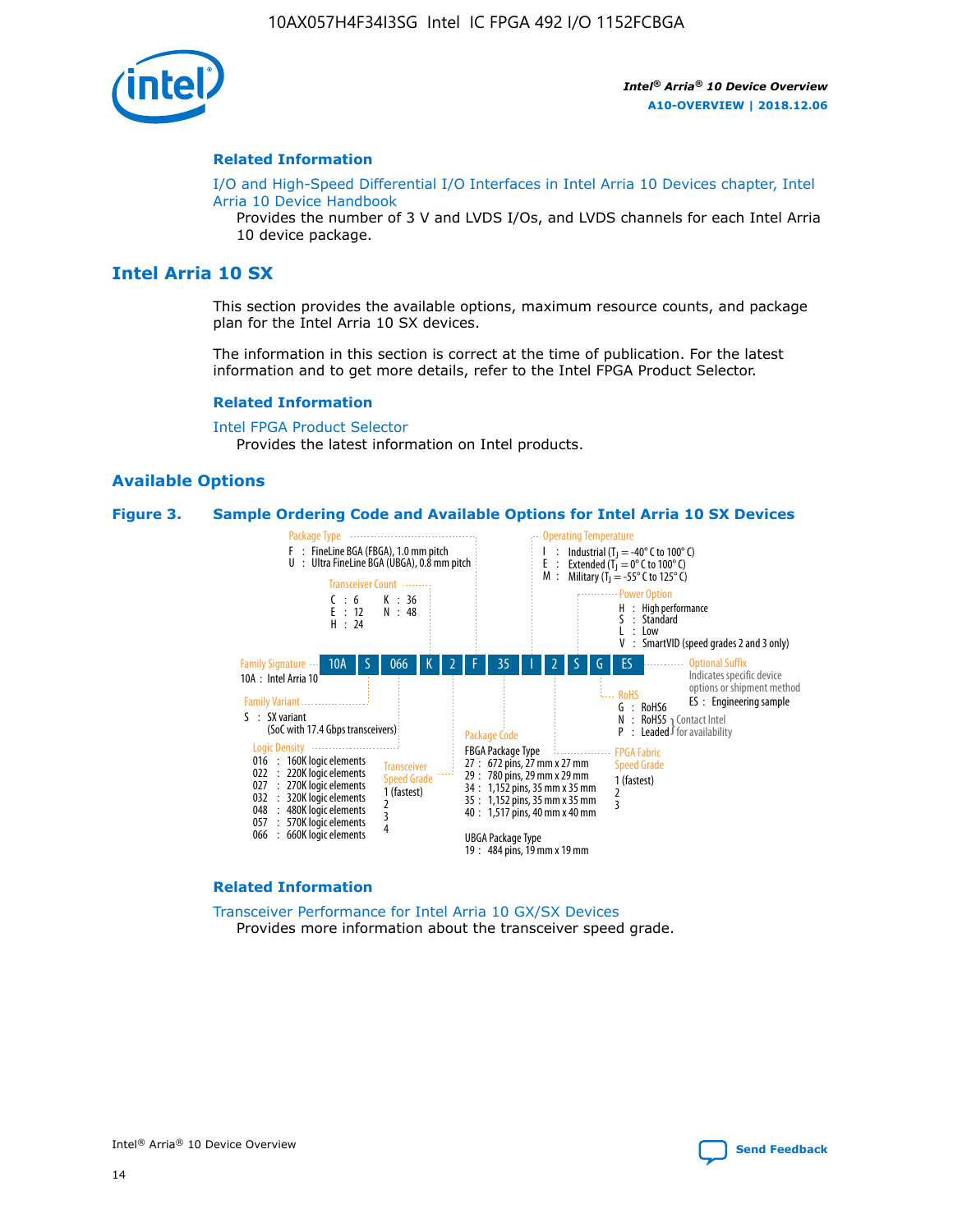

# **Maximum Resources**

#### **Table 12. Maximum Resource Counts for Intel Arria 10 SX Devices**

| <b>Resource</b>                   |                         | <b>Product Line</b> |               |                |                |                |                |                |  |  |  |
|-----------------------------------|-------------------------|---------------------|---------------|----------------|----------------|----------------|----------------|----------------|--|--|--|
|                                   |                         | <b>SX 160</b>       | <b>SX 220</b> | <b>SX 270</b>  | <b>SX 320</b>  | <b>SX 480</b>  | <b>SX 570</b>  | <b>SX 660</b>  |  |  |  |
| Logic Elements (LE) (K)           |                         | 160                 | 220           | 270            | 320            | 480            | 570            | 660            |  |  |  |
| <b>ALM</b>                        |                         | 61,510              | 80,330        | 101,620        | 119,900        | 183,590        | 217,080        | 251,680        |  |  |  |
| Register                          |                         | 246,040             | 321,320       | 406,480        | 479,600        | 734,360        | 868,320        | 1,006,720      |  |  |  |
| Memory (Kb)                       | M <sub>20</sub> K       | 8,800               | 11,740        | 15,000         | 17,820         | 28,620         | 36,000         | 42,620         |  |  |  |
|                                   | <b>MLAB</b>             | 1,050               | 1,690         | 2,452          | 2,727          | 4,164          | 5,096          | 5,788          |  |  |  |
| Variable-precision DSP Block      |                         | 156                 | 192           | 830            | 985            | 1,368          | 1,523          | 1,687          |  |  |  |
| 18 x 19 Multiplier                |                         | 312                 | 384           | 1,660          | 1,970          | 2,736          | 3,046          | 3,374          |  |  |  |
| PLL                               | Fractional<br>Synthesis | 6                   | 6             | 8              | 8              | 12             | 16             | 16             |  |  |  |
|                                   | I/O                     | 6                   | 6             | 8              | 8              | 12             | 16             | 16             |  |  |  |
| 17.4 Gbps Transceiver             |                         | 12                  | 12            | 24             | 24             | 36             | 48             | 48             |  |  |  |
| GPIO <sup>(8)</sup>               |                         | 288                 | 288           | 384            | 384            | 492            | 696            | 696            |  |  |  |
| LVDS Pair $(9)$                   |                         | 120                 | 120           | 168            | 168            | 174            | 324            | 324            |  |  |  |
| PCIe Hard IP Block                |                         | $\mathbf{1}$        | $\mathbf{1}$  | $\overline{2}$ | $\overline{2}$ | $\overline{2}$ | $\overline{2}$ | $\overline{2}$ |  |  |  |
| Hard Memory Controller            |                         | 6                   | 6             | 8              | 8              | 12             | 16             | 16             |  |  |  |
| ARM Cortex-A9 MPCore<br>Processor |                         | Yes                 | Yes           | Yes            | Yes            | Yes            | Yes            | <b>Yes</b>     |  |  |  |

# **Package Plan**

#### **Table 13. Package Plan for Intel Arria 10 SX Devices (U19, F27, F29, and F34)**

Refer to I/O and High Speed I/O in Intel Arria 10 Devices chapter for the number of 3 V I/O, LVDS I/O, and LVDS channels in each device package.

| <b>Product Line</b> | U <sub>19</sub><br>$(19 \text{ mm} \times 19 \text{ mm})$<br>484-pin UBGA) |                    | <b>F27</b><br>$(27 \text{ mm} \times 27 \text{ mm})$<br>672-pin FBGA) |           | <b>F29</b><br>$(29 \text{ mm} \times 29 \text{ mm})$<br>780-pin FBGA) |             |            | <b>F34</b><br>$(35 \text{ mm} \times 35 \text{ mm})$<br><b>1152-pin FBGA)</b> |             |           |                    |             |
|---------------------|----------------------------------------------------------------------------|--------------------|-----------------------------------------------------------------------|-----------|-----------------------------------------------------------------------|-------------|------------|-------------------------------------------------------------------------------|-------------|-----------|--------------------|-------------|
|                     | 3V<br>I/O                                                                  | <b>LVDS</b><br>I/O | <b>XCVR</b>                                                           | 3V<br>I/O | <b>LVDS</b><br>I/O                                                    | <b>XCVR</b> | 3 V<br>I/O | <b>LVDS</b><br>I/O                                                            | <b>XCVR</b> | 3V<br>I/O | <b>LVDS</b><br>I/O | <b>XCVR</b> |
| SX 160              | 48                                                                         | 144                | 6                                                                     | 48        | 192                                                                   | 12          | 48         | 240                                                                           | 12          | –         |                    |             |
| SX 220              | 48                                                                         | 144                | 6                                                                     | 48        | 192                                                                   | 12          | 48         | 240                                                                           | 12          |           |                    |             |
| SX 270              |                                                                            |                    |                                                                       | 48        | 192                                                                   | 12          | 48         | 312                                                                           | 12          | 48        | 336                | 24          |
| SX 320              |                                                                            |                    |                                                                       | 48        | 192                                                                   | 12          | 48         | 312                                                                           | 12          | 48        | 336                | 24          |
|                     | continued                                                                  |                    |                                                                       |           |                                                                       |             |            |                                                                               |             |           |                    |             |

 $(8)$  The number of GPIOs does not include transceiver I/Os. In the Intel Quartus Prime software, the number of user I/Os includes transceiver I/Os.

 $(9)$  Each LVDS I/O pair can be used as differential input or output.

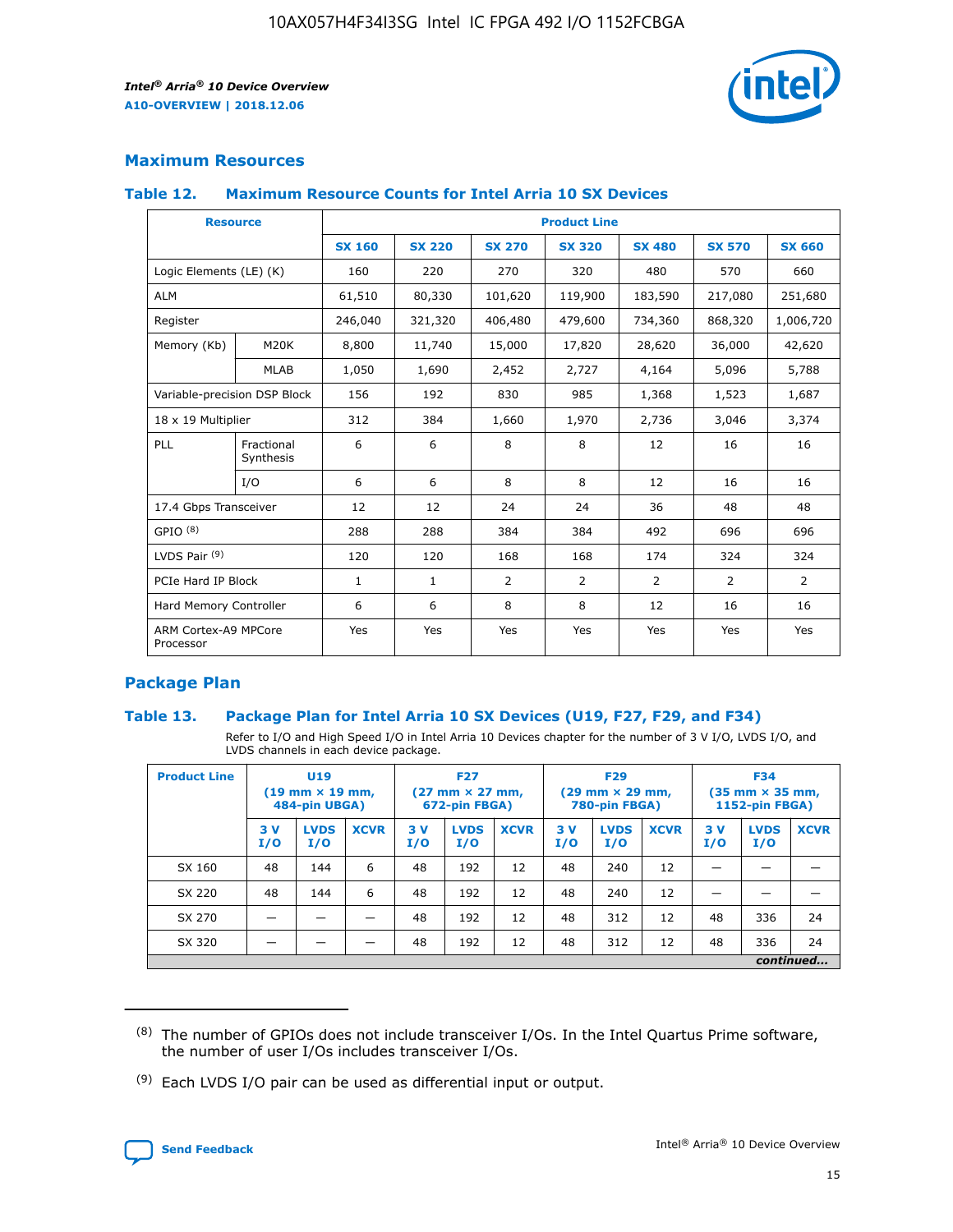

| <b>Product Line</b> | <b>U19</b><br>$(19 \text{ mm} \times 19 \text{ mm})$<br>484-pin UBGA) |                    | <b>F27</b><br>$(27 \text{ mm} \times 27 \text{ mm})$<br>672-pin FBGA) |           | <b>F29</b><br>$(29$ mm $\times$ 29 mm,<br>780-pin FBGA) |             |           | <b>F34</b><br>$(35$ mm $\times$ 35 mm,<br><b>1152-pin FBGA)</b> |             |           |                    |             |
|---------------------|-----------------------------------------------------------------------|--------------------|-----------------------------------------------------------------------|-----------|---------------------------------------------------------|-------------|-----------|-----------------------------------------------------------------|-------------|-----------|--------------------|-------------|
|                     | 3 V<br>I/O                                                            | <b>LVDS</b><br>I/O | <b>XCVR</b>                                                           | 3V<br>I/O | <b>LVDS</b><br>I/O                                      | <b>XCVR</b> | 3V<br>I/O | <b>LVDS</b><br>I/O                                              | <b>XCVR</b> | 3V<br>I/O | <b>LVDS</b><br>I/O | <b>XCVR</b> |
| SX 480              |                                                                       |                    |                                                                       |           |                                                         |             | 48        | 312                                                             | 12          | 48        | 444                | 24          |
| SX 570              |                                                                       |                    |                                                                       |           |                                                         |             |           |                                                                 |             | 48        | 444                | 24          |
| SX 660              |                                                                       |                    |                                                                       |           |                                                         |             |           |                                                                 |             | 48        | 444                | 24          |

## **Table 14. Package Plan for Intel Arria 10 SX Devices (F35, KF40, and NF40)**

Refer to I/O and High Speed I/O in Intel Arria 10 Devices chapter for the number of 3 V I/O, LVDS I/O, and LVDS channels in each device package.

| <b>Product Line</b> | <b>F35</b><br>(35 mm × 35 mm,<br><b>1152-pin FBGA)</b> |          |             |                                           | <b>KF40</b><br>(40 mm × 40 mm,<br>1517-pin FBGA) |    | <b>NF40</b><br>(40 mm × 40 mm,<br>1517-pin FBGA) |          |             |  |
|---------------------|--------------------------------------------------------|----------|-------------|-------------------------------------------|--------------------------------------------------|----|--------------------------------------------------|----------|-------------|--|
|                     | 3 V I/O                                                | LVDS I/O | <b>XCVR</b> | <b>LVDS I/O</b><br>3 V I/O<br><b>XCVR</b> |                                                  |    | 3 V I/O                                          | LVDS I/O | <b>XCVR</b> |  |
| SX 270              | 48                                                     | 336      | 24          |                                           |                                                  |    |                                                  |          |             |  |
| SX 320              | 48                                                     | 336      | 24          |                                           |                                                  |    |                                                  |          |             |  |
| SX 480              | 48                                                     | 348      | 36          |                                           |                                                  |    |                                                  |          |             |  |
| SX 570              | 48                                                     | 348      | 36          | 96                                        | 600                                              | 36 | 48                                               | 540      | 48          |  |
| SX 660              | 48                                                     | 348      | 36          | 96                                        | 600                                              | 36 | 48                                               | 540      | 48          |  |

# **Related Information**

[I/O and High-Speed Differential I/O Interfaces in Intel Arria 10 Devices chapter, Intel](https://www.intel.com/content/www/us/en/programmable/documentation/sam1403482614086.html#sam1403482030321) [Arria 10 Device Handbook](https://www.intel.com/content/www/us/en/programmable/documentation/sam1403482614086.html#sam1403482030321)

Provides the number of 3 V and LVDS I/Os, and LVDS channels for each Intel Arria 10 device package.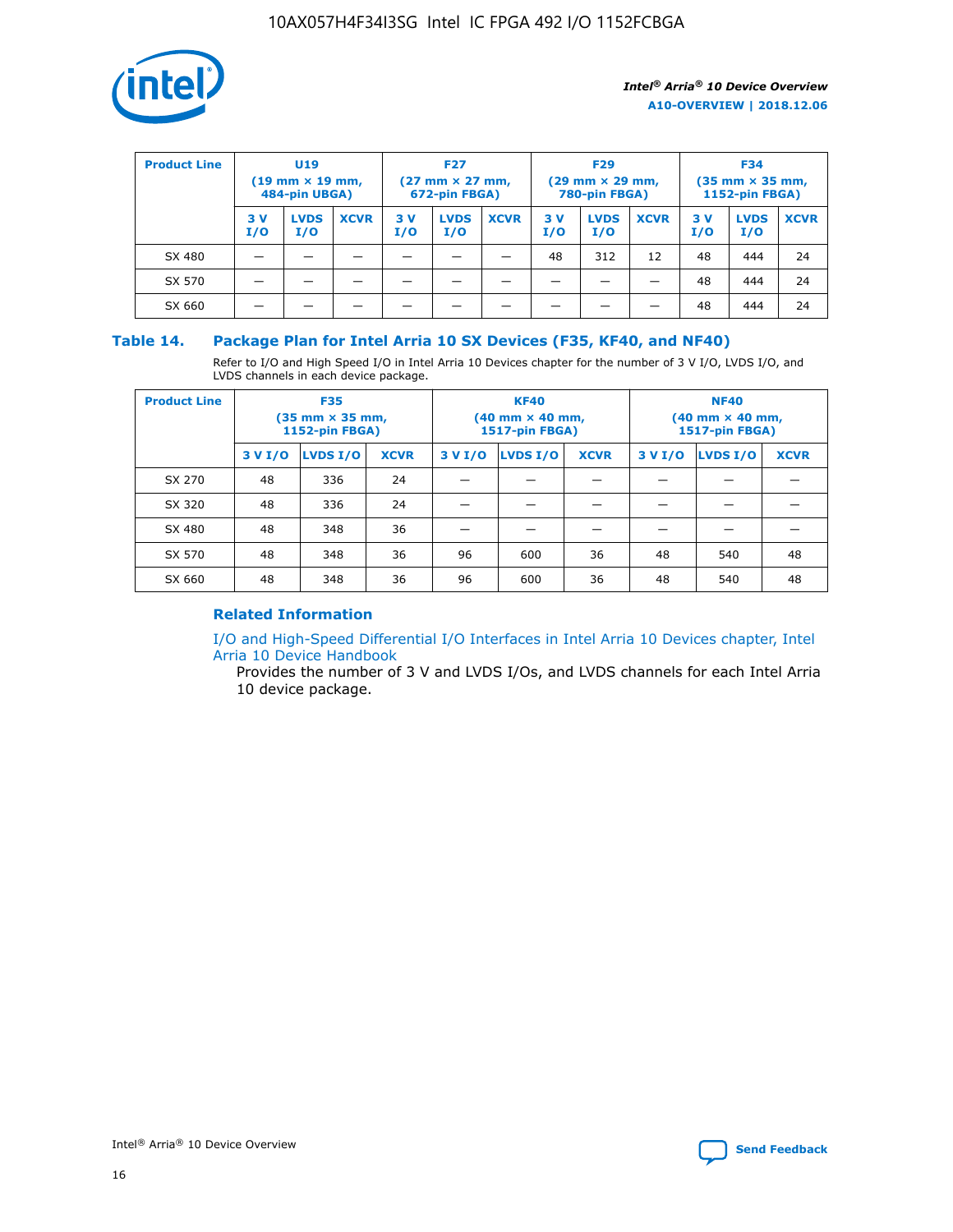

# **I/O Vertical Migration for Intel Arria 10 Devices**

#### **Figure 4. Migration Capability Across Intel Arria 10 Product Lines**

- The arrows indicate the migration paths. The devices included in each vertical migration path are shaded. Devices with fewer resources in the same path have lighter shades.
- To achieve the full I/O migration across product lines in the same migration path, restrict I/Os and transceivers usage to match the product line with the lowest I/O and transceiver counts.
- An LVDS I/O bank in the source device may be mapped to a 3 V I/O bank in the target device. To use memory interface clock frequency higher than 533 MHz, assign external memory interface pins only to banks that are LVDS I/O in both devices.
- There may be nominal 0.15 mm package height difference between some product lines in the same package type.
	- **Variant Product Line Package U19 F27 F29 F34 F35 KF40 NF40 RF40 NF45 SF45 UF45** Intel® Arria® 10 GX GX 160 GX 220 GX 270 GX 320 GX 480 GX 570 GX 660 GX 900 GX 1150 Intel Arria 10 GT GT 900 GT 1150 Intel Arria 10 SX SX 160 SX 220 SX 270 SX 320 SX 480 SX 570 SX 660
- Some migration paths are not shown in the Intel Quartus Prime software **Pin Migration View**.

*Note:* To verify the pin migration compatibility, use the **Pin Migration View** window in the Intel Quartus Prime software Pin Planner.

# **Adaptive Logic Module**

Intel Arria 10 devices use a 20 nm ALM as the basic building block of the logic fabric.

The ALM architecture is the same as the previous generation FPGAs, allowing for efficient implementation of logic functions and easy conversion of IP between the device generations.

The ALM, as shown in following figure, uses an 8-input fracturable look-up table (LUT) with four dedicated registers to help improve timing closure in register-rich designs and achieve an even higher design packing capability than the traditional two-register per LUT architecture.

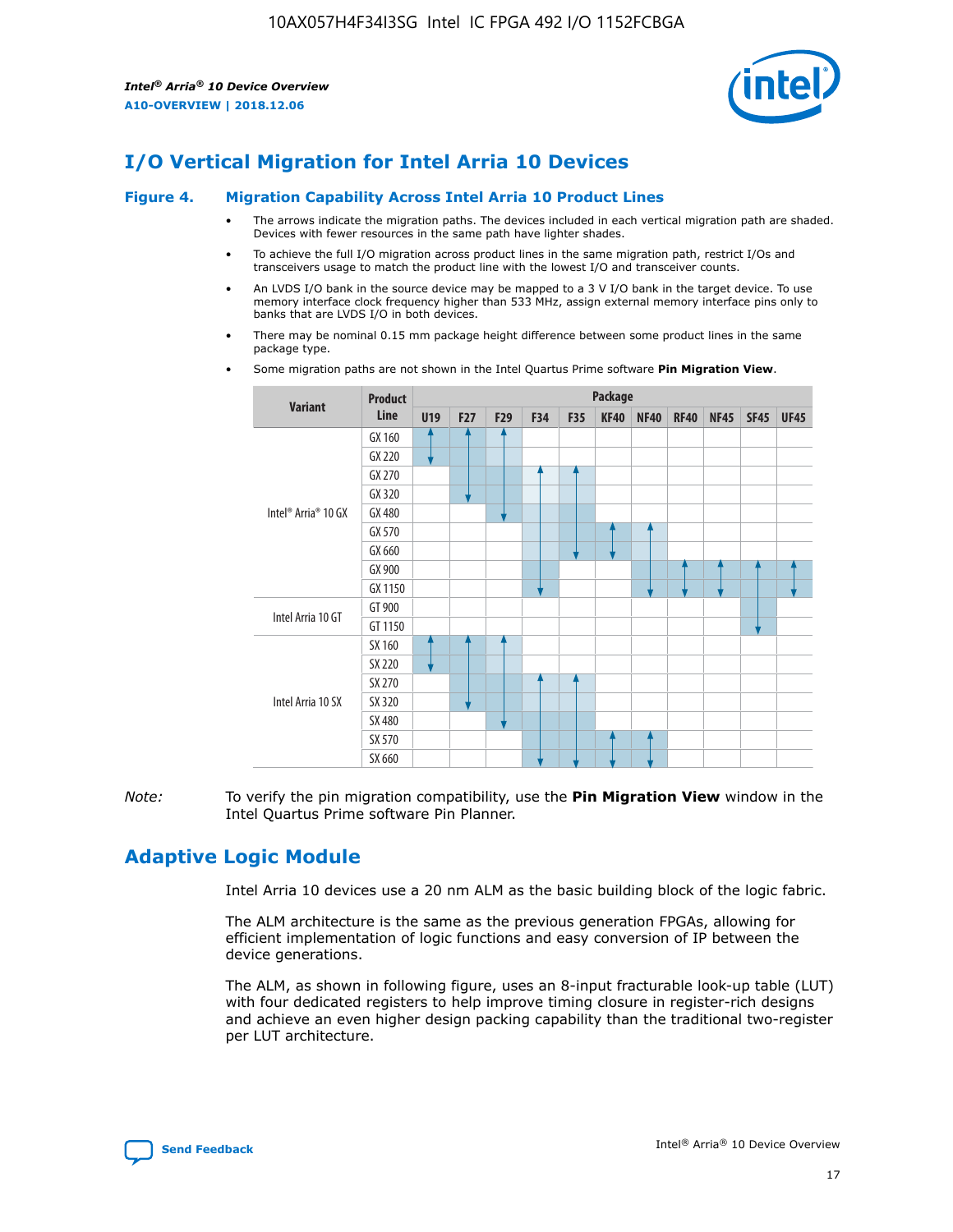

**Figure 5. ALM for Intel Arria 10 Devices**



The Intel Quartus Prime software optimizes your design according to the ALM logic structure and automatically maps legacy designs into the Intel Arria 10 ALM architecture.

# **Variable-Precision DSP Block**

The Intel Arria 10 variable precision DSP blocks support fixed-point arithmetic and floating-point arithmetic.

Features for fixed-point arithmetic:

- High-performance, power-optimized, and fully registered multiplication operations
- 18-bit and 27-bit word lengths
- Two 18 x 19 multipliers or one 27 x 27 multiplier per DSP block
- Built-in addition, subtraction, and 64-bit double accumulation register to combine multiplication results
- Cascading 19-bit or 27-bit when pre-adder is disabled and cascading 18-bit when pre-adder is used to form the tap-delay line for filtering applications
- Cascading 64-bit output bus to propagate output results from one block to the next block without external logic support
- Hard pre-adder supported in 19-bit and 27-bit modes for symmetric filters
- Internal coefficient register bank in both 18-bit and 27-bit modes for filter implementation
- 18-bit and 27-bit systolic finite impulse response (FIR) filters with distributed output adder
- Biased rounding support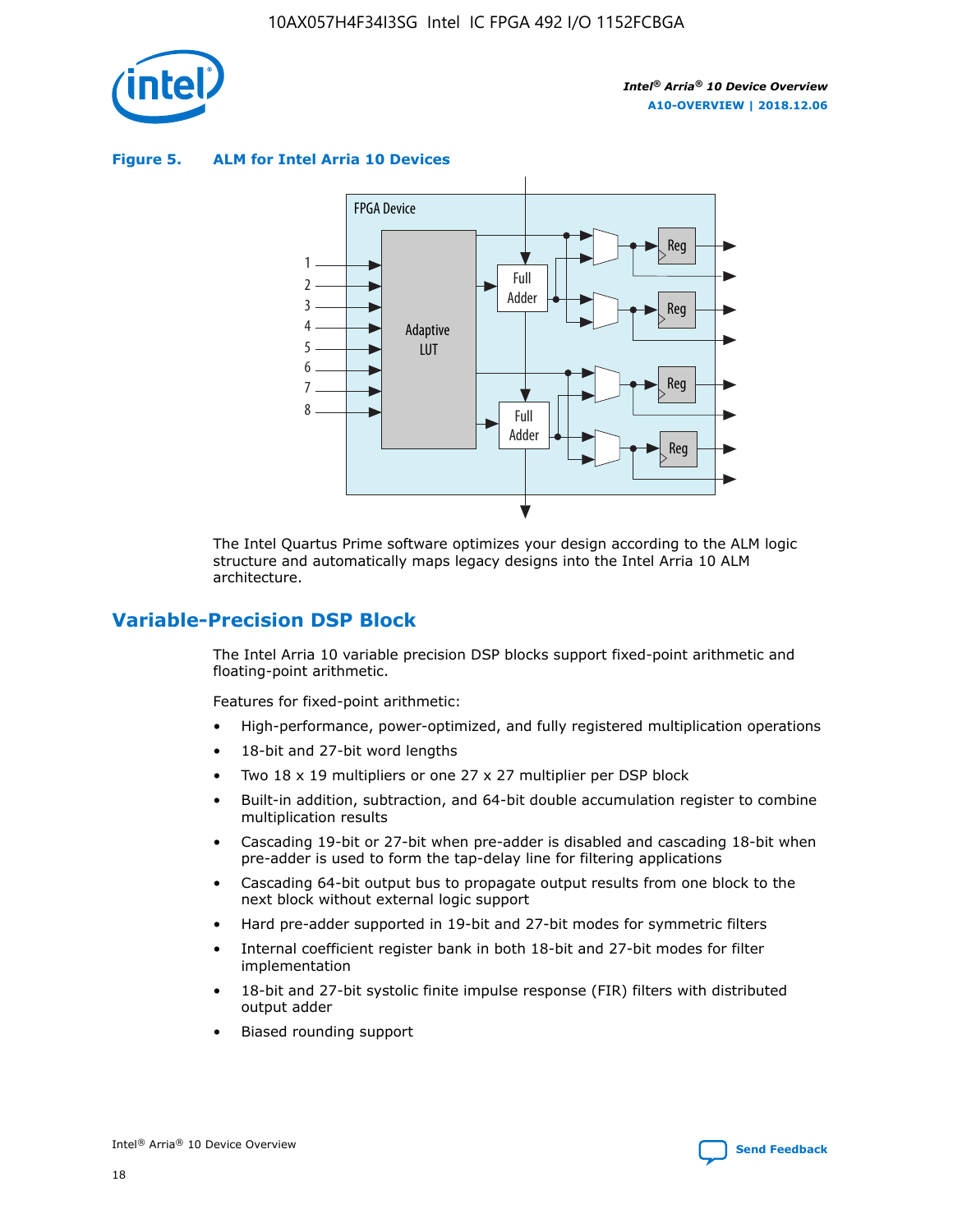

Features for floating-point arithmetic:

- A completely hardened architecture that supports multiplication, addition, subtraction, multiply-add, and multiply-subtract
- Multiplication with accumulation capability and a dynamic accumulator reset control
- Multiplication with cascade summation capability
- Multiplication with cascade subtraction capability
- Complex multiplication
- Direct vector dot product
- Systolic FIR filter

#### **Table 15. Variable-Precision DSP Block Configurations for Intel Arria 10 Devices**

| <b>Usage Example</b>                                       | <b>Multiplier Size (Bit)</b>    | <b>DSP Block Resources</b> |
|------------------------------------------------------------|---------------------------------|----------------------------|
| Medium precision fixed point                               | Two 18 x 19                     |                            |
| High precision fixed or Single precision<br>floating point | One 27 x 27                     |                            |
| Fixed point FFTs                                           | One 19 x 36 with external adder |                            |
| Very high precision fixed point                            | One 36 x 36 with external adder |                            |
| Double precision floating point                            | One 54 x 54 with external adder | 4                          |

#### **Table 16. Resources for Fixed-Point Arithmetic in Intel Arria 10 Devices**

The table lists the variable-precision DSP resources by bit precision for each Intel Arria 10 device.

| <b>Variant</b>  | <b>Product Line</b> | Variable-<br>precision<br><b>DSP Block</b> | <b>Independent Input and Output</b><br><b>Multiplications Operator</b> |                                     | 18 x 19<br><b>Multiplier</b><br><b>Adder Sum</b> | $18 \times 18$<br><b>Multiplier</b><br><b>Adder</b> |
|-----------------|---------------------|--------------------------------------------|------------------------------------------------------------------------|-------------------------------------|--------------------------------------------------|-----------------------------------------------------|
|                 |                     |                                            | 18 x 19<br><b>Multiplier</b>                                           | $27 \times 27$<br><b>Multiplier</b> | <b>Mode</b>                                      | <b>Summed with</b><br>36 bit Input                  |
| AIntel Arria 10 | GX 160              | 156                                        | 312                                                                    | 156                                 | 156                                              | 156                                                 |
| GX              | GX 220              | 192                                        | 384                                                                    | 192                                 | 192                                              | 192                                                 |
|                 | GX 270              | 830                                        | 1,660                                                                  | 830                                 | 830                                              | 830                                                 |
|                 | GX 320              | 984                                        | 1,968                                                                  | 984                                 | 984                                              | 984                                                 |
|                 | GX 480              | 1,368                                      | 2,736                                                                  | 1,368                               | 1,368                                            | 1,368                                               |
|                 | GX 570              | 1,523                                      | 3,046                                                                  | 1,523                               | 1,523                                            | 1,523                                               |
|                 | GX 660              | 1,687                                      | 3,374                                                                  | 1,687                               | 1,687                                            | 1,687                                               |
|                 | GX 900              | 1,518                                      | 3,036                                                                  | 1,518                               | 1,518                                            | 1,518                                               |
|                 | GX 1150             | 1,518                                      | 3,036                                                                  | 1,518                               | 1,518                                            | 1,518                                               |
| Intel Arria 10  | GT 900              | 1,518                                      | 3,036                                                                  | 1,518                               | 1,518                                            | 1,518                                               |
| GT              | GT 1150             | 1,518                                      | 3,036                                                                  | 1,518                               | 1,518                                            | 1,518                                               |
| Intel Arria 10  | SX 160              | 156                                        | 312                                                                    | 156                                 | 156                                              | 156                                                 |
| <b>SX</b>       | SX 220              | 192                                        | 384                                                                    | 192                                 | 192                                              | 192                                                 |
|                 | SX 270              | 830                                        | 1,660                                                                  | 830                                 | 830                                              | 830                                                 |
|                 |                     |                                            |                                                                        |                                     |                                                  | continued                                           |

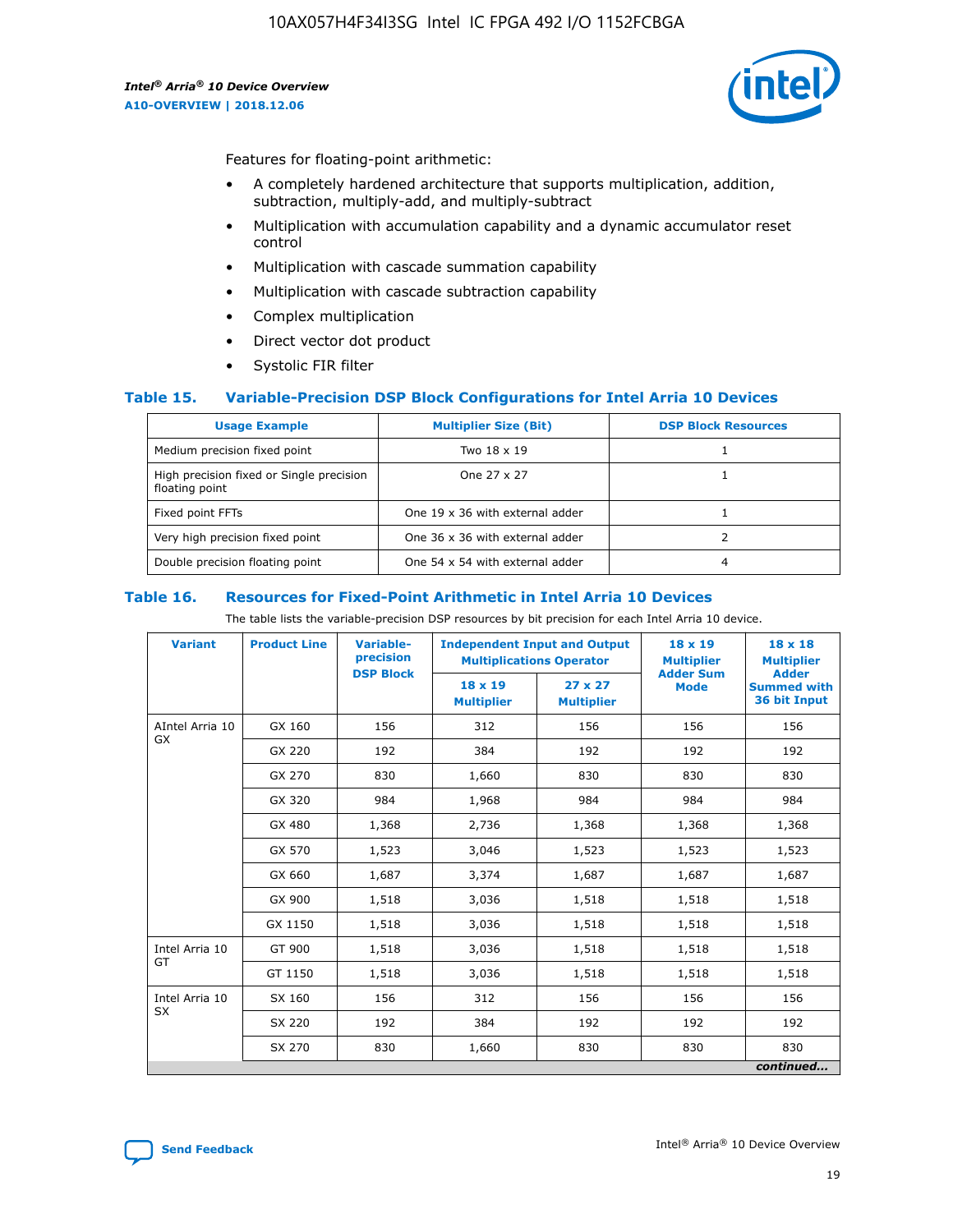

| <b>Variant</b> | <b>Product Line</b> | <b>Variable-</b><br>precision<br><b>DSP Block</b> | <b>Independent Input and Output</b><br><b>Multiplications Operator</b> |                                     | $18 \times 19$<br><b>Multiplier</b><br><b>Adder Sum</b> | $18 \times 18$<br><b>Multiplier</b><br><b>Adder</b> |  |
|----------------|---------------------|---------------------------------------------------|------------------------------------------------------------------------|-------------------------------------|---------------------------------------------------------|-----------------------------------------------------|--|
|                |                     |                                                   | $18 \times 19$<br><b>Multiplier</b>                                    | $27 \times 27$<br><b>Multiplier</b> | <b>Mode</b>                                             | <b>Summed with</b><br>36 bit Input                  |  |
|                | SX 320              | 984                                               | 1,968                                                                  | 984                                 | 984                                                     | 984                                                 |  |
|                | SX 480              | 1,368                                             | 2,736                                                                  | 1,368                               | 1,368                                                   | 1,368                                               |  |
|                | SX 570              | 1,523                                             | 3,046                                                                  | 1,523                               | 1,523                                                   | 1,523                                               |  |
|                | SX 660              | 1,687                                             | 3,374                                                                  | 1,687                               | 1,687                                                   | 1,687                                               |  |

# **Table 17. Resources for Floating-Point Arithmetic in Intel Arria 10 Devices**

The table lists the variable-precision DSP resources by bit precision for each Intel Arria 10 device.

| <b>Variant</b> | <b>Product Line</b> | <b>Variable-</b><br>precision<br><b>DSP Block</b> | <b>Single</b><br><b>Precision</b><br><b>Floating-Point</b><br><b>Multiplication</b><br><b>Mode</b> | <b>Single-Precision</b><br><b>Floating-Point</b><br><b>Adder Mode</b> | Single-<br><b>Precision</b><br><b>Floating-Point</b><br><b>Multiply</b><br><b>Accumulate</b><br><b>Mode</b> | <b>Peak</b><br><b>Giga Floating-</b><br><b>Point</b><br><b>Operations</b><br>per Second<br>(GFLOPs) |
|----------------|---------------------|---------------------------------------------------|----------------------------------------------------------------------------------------------------|-----------------------------------------------------------------------|-------------------------------------------------------------------------------------------------------------|-----------------------------------------------------------------------------------------------------|
| Intel Arria 10 | GX 160              | 156                                               | 156                                                                                                | 156                                                                   | 156                                                                                                         | 140                                                                                                 |
| GX             | GX 220              | 192                                               | 192                                                                                                | 192                                                                   | 192                                                                                                         | 173                                                                                                 |
|                | GX 270              | 830                                               | 830                                                                                                | 830                                                                   | 830                                                                                                         | 747                                                                                                 |
|                | GX 320              | 984                                               | 984                                                                                                | 984                                                                   | 984                                                                                                         | 886                                                                                                 |
|                | GX 480              | 1,369                                             | 1,368                                                                                              | 1,368                                                                 | 1,368                                                                                                       | 1,231                                                                                               |
|                | GX 570              | 1,523                                             | 1,523                                                                                              | 1,523                                                                 | 1,523                                                                                                       | 1,371                                                                                               |
|                | GX 660              | 1,687                                             | 1,687                                                                                              | 1,687                                                                 | 1,687                                                                                                       | 1,518                                                                                               |
|                | GX 900              | 1,518                                             | 1,518                                                                                              | 1,518                                                                 | 1,518                                                                                                       | 1,366                                                                                               |
|                | GX 1150             | 1,518                                             | 1,518                                                                                              | 1,518                                                                 | 1,518                                                                                                       | 1,366                                                                                               |
| Intel Arria 10 | GT 900              | 1,518                                             | 1,518                                                                                              | 1,518                                                                 | 1,518                                                                                                       | 1,366                                                                                               |
| GT             | GT 1150             | 1,518                                             | 1,518                                                                                              | 1,518                                                                 | 1,518                                                                                                       | 1,366                                                                                               |
| Intel Arria 10 | SX 160              | 156                                               | 156                                                                                                | 156                                                                   | 156                                                                                                         | 140                                                                                                 |
| <b>SX</b>      | SX 220              | 192                                               | 192                                                                                                | 192                                                                   | 192                                                                                                         | 173                                                                                                 |
|                | SX 270              | 830                                               | 830                                                                                                | 830                                                                   | 830                                                                                                         | 747                                                                                                 |
|                | SX 320              | 984                                               | 984                                                                                                | 984                                                                   | 984                                                                                                         | 886                                                                                                 |
|                | SX 480              | 1,369                                             | 1,368                                                                                              | 1,368                                                                 | 1,368                                                                                                       | 1,231                                                                                               |
|                | SX 570              | 1,523                                             | 1,523                                                                                              | 1,523                                                                 | 1,523                                                                                                       | 1,371                                                                                               |
|                | SX 660              | 1,687                                             | 1,687                                                                                              | 1,687                                                                 | 1,687                                                                                                       | 1,518                                                                                               |

# **Embedded Memory Blocks**

The embedded memory blocks in the devices are flexible and designed to provide an optimal amount of small- and large-sized memory arrays to fit your design requirements.

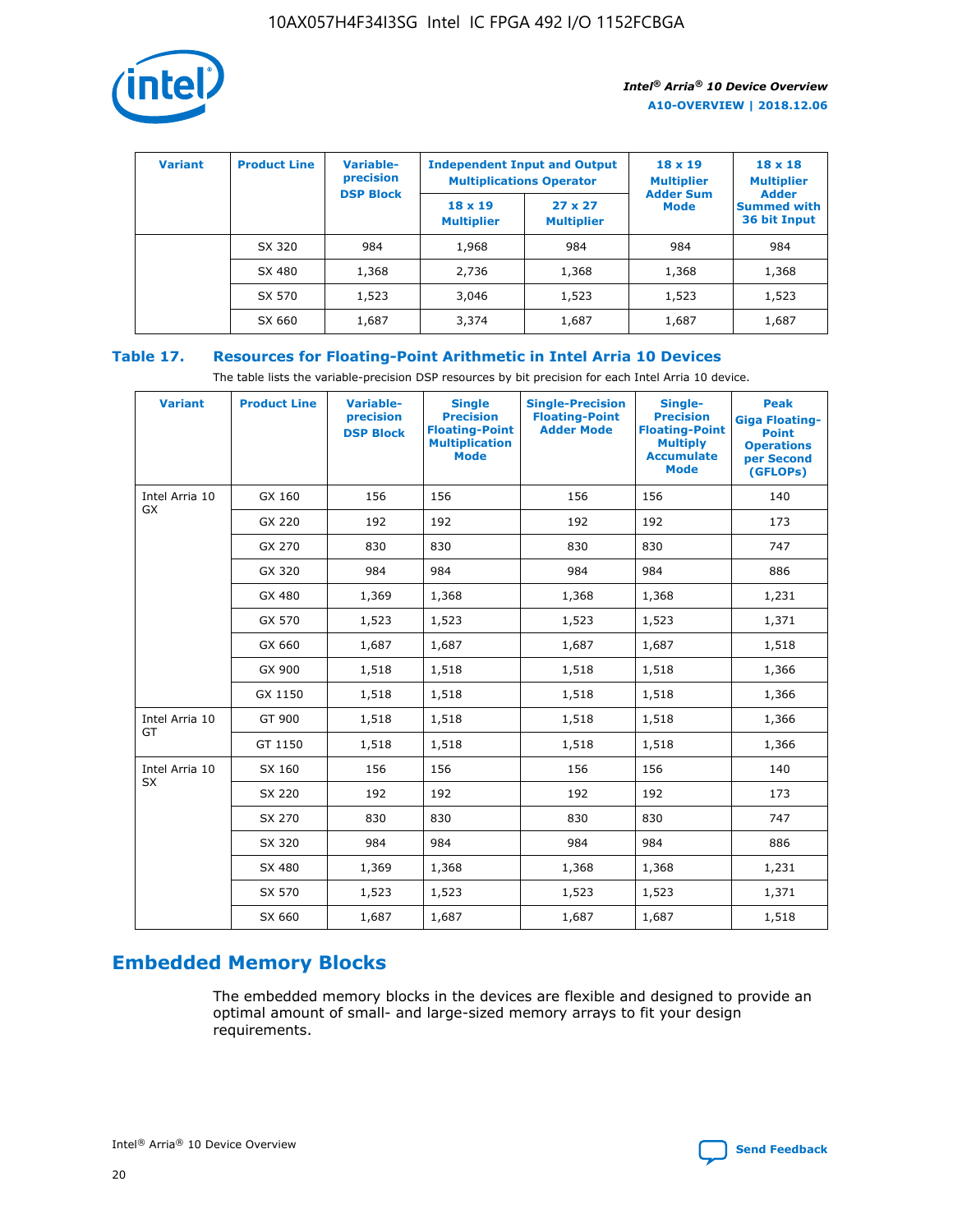

# **Types of Embedded Memory**

The Intel Arria 10 devices contain two types of memory blocks:

- 20 Kb M20K blocks—blocks of dedicated memory resources. The M20K blocks are ideal for larger memory arrays while still providing a large number of independent ports.
- 640 bit memory logic array blocks (MLABs)—enhanced memory blocks that are configured from dual-purpose logic array blocks (LABs). The MLABs are ideal for wide and shallow memory arrays. The MLABs are optimized for implementation of shift registers for digital signal processing (DSP) applications, wide and shallow FIFO buffers, and filter delay lines. Each MLAB is made up of ten adaptive logic modules (ALMs). In the Intel Arria 10 devices, you can configure these ALMs as ten 32 x 2 blocks, giving you one 32 x 20 simple dual-port SRAM block per MLAB.

# **Embedded Memory Capacity in Intel Arria 10 Devices**

|                   | <b>Product</b> |              | <b>M20K</b>         | <b>MLAB</b>  |                     | <b>Total RAM Bit</b> |
|-------------------|----------------|--------------|---------------------|--------------|---------------------|----------------------|
| <b>Variant</b>    | Line           | <b>Block</b> | <b>RAM Bit (Kb)</b> | <b>Block</b> | <b>RAM Bit (Kb)</b> | (Kb)                 |
| Intel Arria 10 GX | GX 160         | 440          | 8,800               | 1,680        | 1,050               | 9,850                |
|                   | GX 220         | 587          | 11,740              | 2,703        | 1,690               | 13,430               |
|                   | GX 270         | 750          | 15,000              | 3,922        | 2,452               | 17,452               |
|                   | GX 320         | 891          | 17,820              | 4,363        | 2,727               | 20,547               |
|                   | GX 480         | 1,431        | 28,620              | 6,662        | 4,164               | 32,784               |
|                   | GX 570         | 1,800        | 36,000              | 8,153        | 5,096               | 41,096               |
|                   | GX 660         | 2,131        | 42,620              | 9,260        | 5,788               | 48,408               |
|                   | GX 900         | 2,423        | 48,460              | 15,017       | 9,386               | 57,846               |
|                   | GX 1150        | 2,713        | 54,260              | 20,774       | 12,984              | 67,244               |
| Intel Arria 10 GT | GT 900         | 2,423        | 48,460              | 15,017       | 9,386               | 57,846               |
|                   | GT 1150        | 2,713        | 54,260              | 20,774       | 12,984              | 67,244               |
| Intel Arria 10 SX | SX 160         | 440          | 8,800               | 1,680        | 1,050               | 9,850                |
|                   | SX 220         | 587          | 11,740              | 2,703        | 1,690               | 13,430               |
|                   | SX 270         | 750          | 15,000              | 3,922        | 2,452               | 17,452               |
|                   | SX 320         | 891          | 17,820              | 4,363        | 2,727               | 20,547               |
|                   | SX 480         | 1,431        | 28,620              | 6,662        | 4,164               | 32,784               |
|                   | SX 570         | 1,800        | 36,000              | 8,153        | 5,096               | 41,096               |
|                   | SX 660         | 2,131        | 42,620              | 9,260        | 5,788               | 48,408               |

#### **Table 18. Embedded Memory Capacity and Distribution in Intel Arria 10 Devices**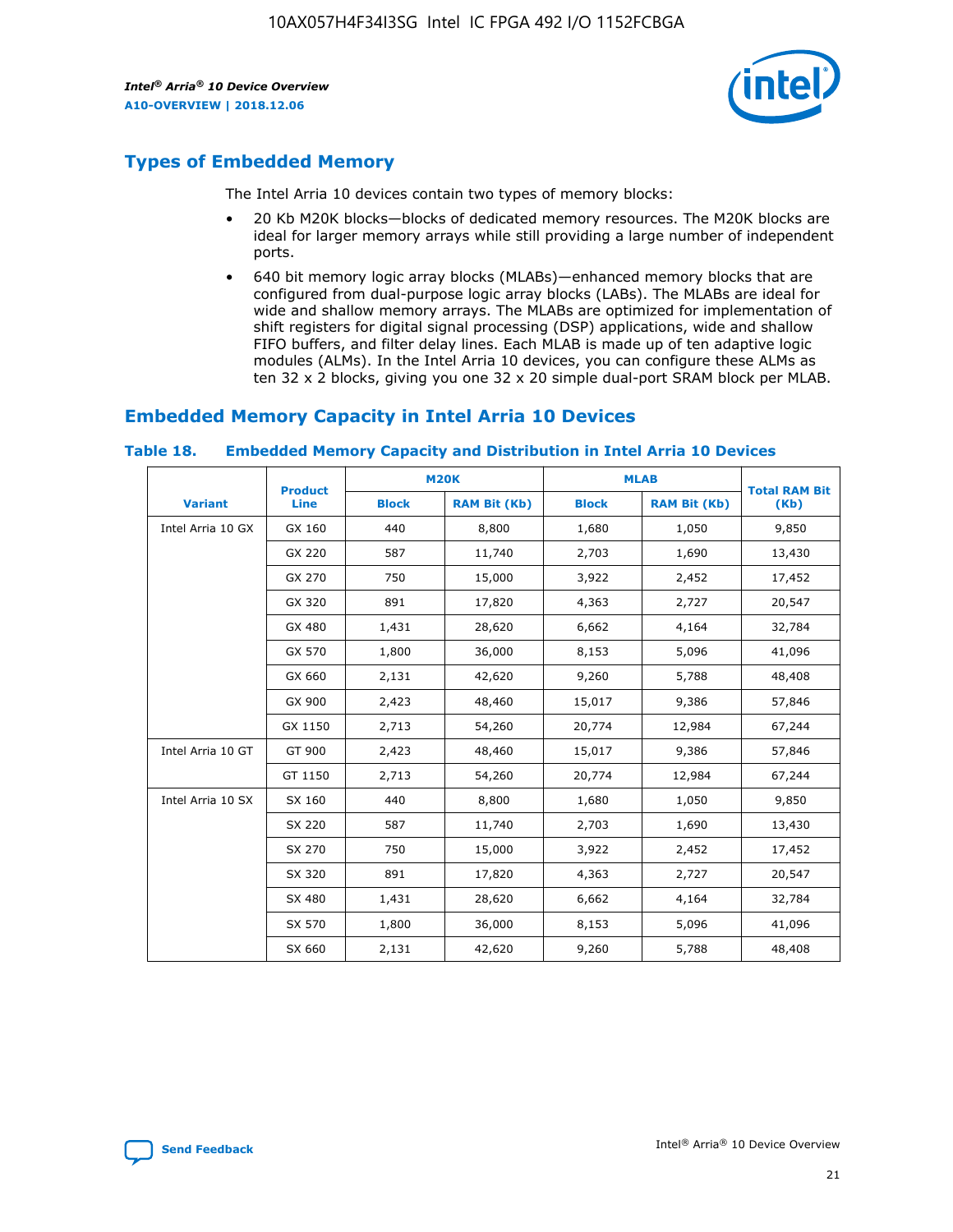

# **Embedded Memory Configurations for Single-port Mode**

#### **Table 19. Single-port Embedded Memory Configurations for Intel Arria 10 Devices**

This table lists the maximum configurations supported for single-port RAM and ROM modes.

| <b>Memory Block</b> | Depth (bits) | <b>Programmable Width</b> |
|---------------------|--------------|---------------------------|
| MLAB                | 32           | x16, x18, or x20          |
|                     | 64(10)       | x8, x9, x10               |
| M20K                | 512          | x40, x32                  |
|                     | 1K           | x20, x16                  |
|                     | 2K           | x10, x8                   |
|                     | 4K           | x5, x4                    |
|                     | 8K           | x2                        |
|                     | 16K          | x1                        |

# **Clock Networks and PLL Clock Sources**

The clock network architecture is based on Intel's global, regional, and peripheral clock structure. This clock structure is supported by dedicated clock input pins, fractional clock synthesis PLLs, and integer I/O PLLs.

# **Clock Networks**

The Intel Arria 10 core clock networks are capable of up to 800 MHz fabric operation across the full industrial temperature range. For the external memory interface, the clock network supports the hard memory controller with speeds up to 2,400 Mbps in a quarter-rate transfer.

To reduce power consumption, the Intel Quartus Prime software identifies all unused sections of the clock network and powers them down.

# **Fractional Synthesis and I/O PLLs**

Intel Arria 10 devices contain up to 32 fractional synthesis PLLs and up to 16 I/O PLLs that are available for both specific and general purpose uses in the core:

- Fractional synthesis PLLs—located in the column adjacent to the transceiver blocks
- I/O PLLs—located in each bank of the 48 I/Os

#### **Fractional Synthesis PLLs**

You can use the fractional synthesis PLLs to:

- Reduce the number of oscillators that are required on your board
- Reduce the number of clock pins that are used in the device by synthesizing multiple clock frequencies from a single reference clock source

<sup>(10)</sup> Supported through software emulation and consumes additional MLAB blocks.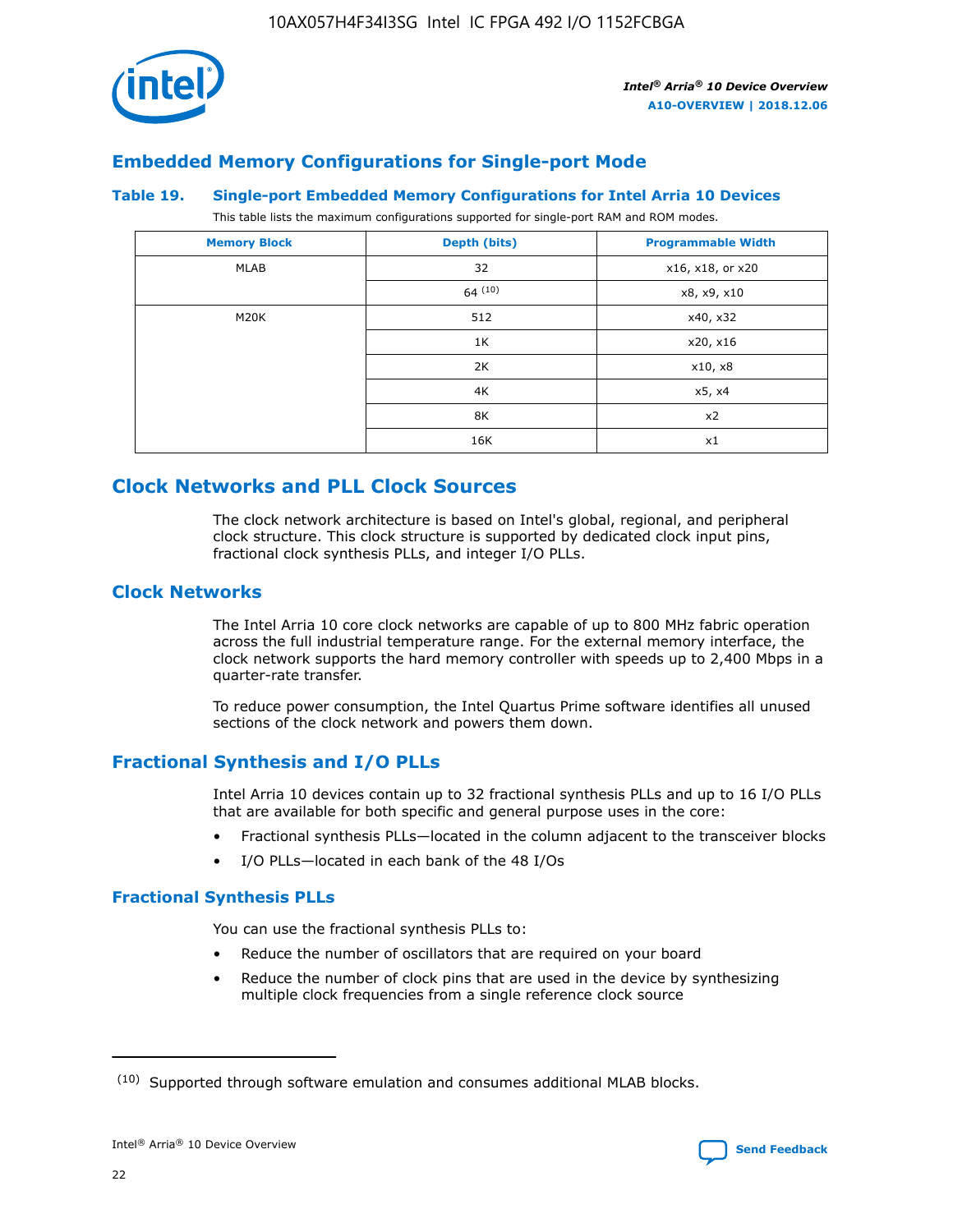

The fractional synthesis PLLs support the following features:

- Reference clock frequency synthesis for transceiver CMU and Advanced Transmit (ATX) PLLs
- Clock network delay compensation
- Zero-delay buffering
- Direct transmit clocking for transceivers
- Independently configurable into two modes:
	- Conventional integer mode equivalent to the general purpose PLL
	- Enhanced fractional mode with third order delta-sigma modulation
- PLL cascading

#### **I/O PLLs**

The integer mode I/O PLLs are located in each bank of 48 I/Os. You can use the I/O PLLs to simplify the design of external memory and high-speed LVDS interfaces.

In each I/O bank, the I/O PLLs are adjacent to the hard memory controllers and LVDS SERDES. Because these PLLs are tightly coupled with the I/Os that need to use them, it makes it easier to close timing.

You can use the I/O PLLs for general purpose applications in the core such as clock network delay compensation and zero-delay buffering.

Intel Arria 10 devices support PLL-to-PLL cascading.

# **FPGA General Purpose I/O**

Intel Arria 10 devices offer highly configurable GPIOs. Each I/O bank contains 48 general purpose I/Os and a high-efficiency hard memory controller.

The following list describes the features of the GPIOs:

- Consist of 3 V I/Os for high-voltage application and LVDS I/Os for differential signaling
	- Up to two 3 V I/O banks, available in some devices, that support up to 3 V I/O standards
	- LVDS I/O banks that support up to 1.8 V I/O standards
- Support a wide range of single-ended and differential I/O interfaces
- LVDS speeds up to 1.6 Gbps
- Each LVDS pair of pins has differential input and output buffers, allowing you to configure the LVDS direction for each pair.
- Programmable bus hold and weak pull-up
- Programmable differential output voltage  $(V_{OD})$  and programmable pre-emphasis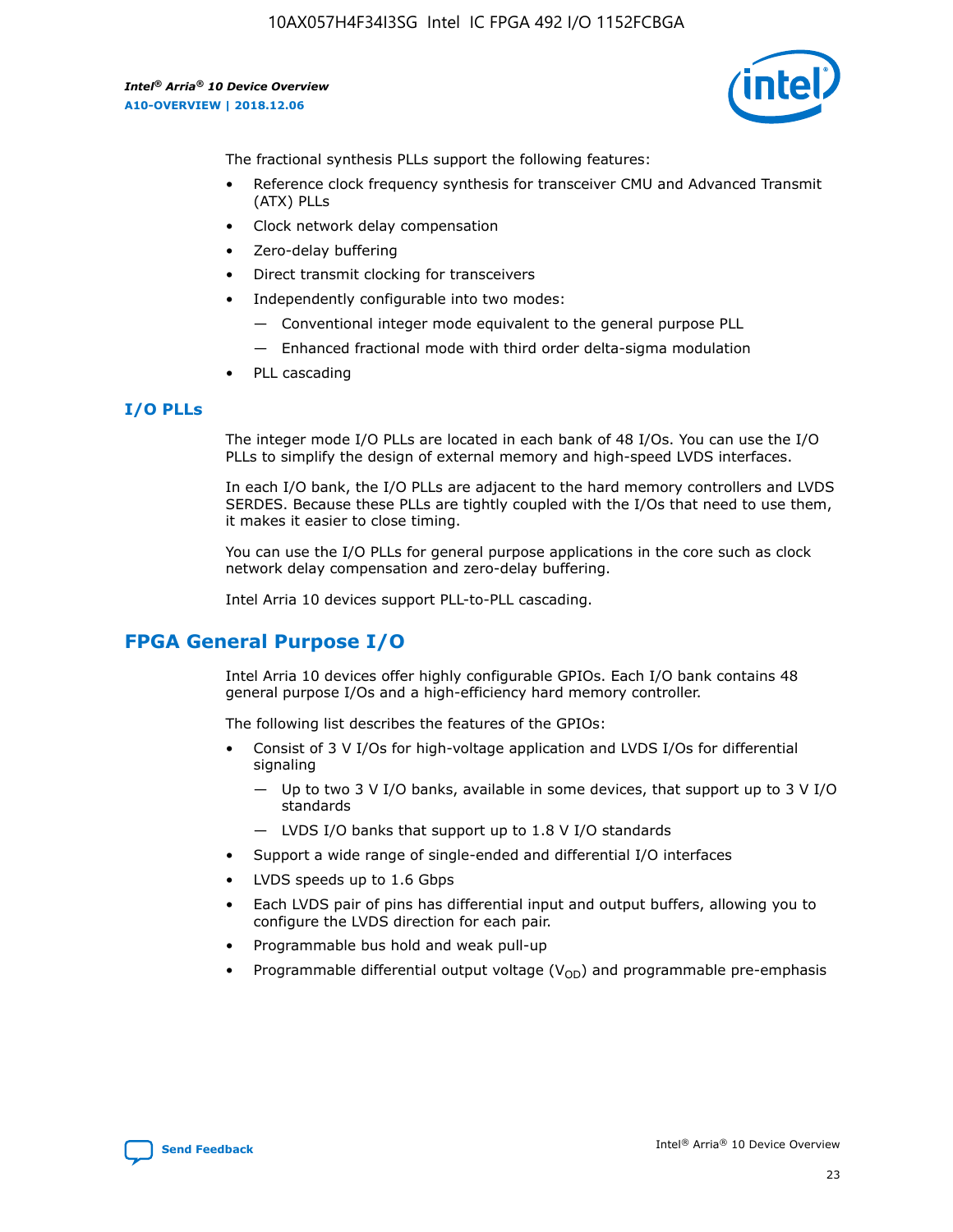

- Series (R<sub>S</sub>) and parallel (R<sub>T</sub>) on-chip termination (OCT) for all I/O banks with OCT calibration to limit the termination impedance variation
- On-chip dynamic termination that has the ability to swap between series and parallel termination, depending on whether there is read or write on a common bus for signal integrity
- Easy timing closure support using the hard read FIFO in the input register path, and delay-locked loop (DLL) delay chain with fine and coarse architecture

# **External Memory Interface**

Intel Arria 10 devices offer massive external memory bandwidth, with up to seven 32 bit DDR4 memory interfaces running at up to 2,400 Mbps. This bandwidth provides additional ease of design, lower power, and resource efficiencies of hardened highperformance memory controllers.

The memory interface within Intel Arria 10 FPGAs and SoCs delivers the highest performance and ease of use. You can configure up to a maximum width of 144 bits when using the hard or soft memory controllers. If required, you can bypass the hard memory controller and use a soft controller implemented in the user logic.

Each I/O contains a hardened DDR read/write path (PHY) capable of performing key memory interface functionality such as read/write leveling, FIFO buffering to lower latency and improve margin, timing calibration, and on-chip termination.

The timing calibration is aided by the inclusion of hard microcontrollers based on Intel's Nios® II technology, specifically tailored to control the calibration of multiple memory interfaces. This calibration allows the Intel Arria 10 device to compensate for any changes in process, voltage, or temperature either within the Intel Arria 10 device itself, or within the external memory device. The advanced calibration algorithms ensure maximum bandwidth and robust timing margin across all operating conditions.

In addition to parallel memory interfaces, Intel Arria 10 devices support serial memory technologies such as the Hybrid Memory Cube (HMC). The HMC is supported by the Intel Arria 10 high-speed serial transceivers which connect up to four HMC links, with each link running at data rates up to 15 Gbps.

#### **Related Information**

#### [External Memory Interface Spec Estimator](http://www.altera.com/technology/memory/estimator/mem-emif-index.html)

Provides a parametric tool that allows you to find and compare the performance of the supported external memory interfaces in IntelFPGAs.

# **Memory Standards Supported by Intel Arria 10 Devices**

The I/Os are designed to provide high performance support for existing and emerging external memory standards.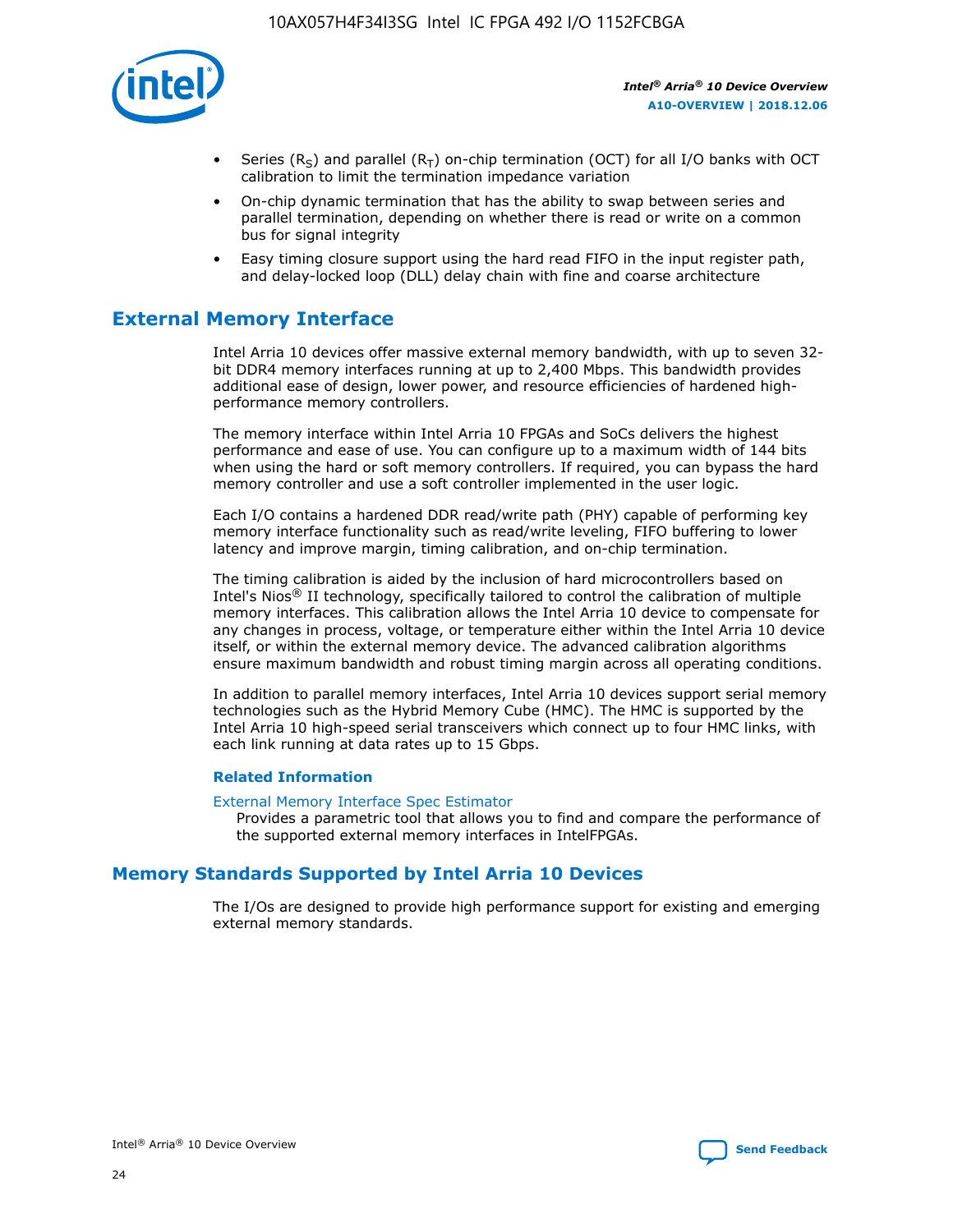

#### **Table 20. Memory Standards Supported by the Hard Memory Controller**

This table lists the overall capability of the hard memory controller. For specific details, refer to the External Memory Interface Spec Estimator and Intel Arria 10 Device Datasheet.

| <b>Memory Standard</b> | <b>Rate Support</b> | <b>Ping Pong PHY Support</b> | <b>Maximum Frequency</b><br>(MHz) |
|------------------------|---------------------|------------------------------|-----------------------------------|
| <b>DDR4 SDRAM</b>      | Quarter rate        | Yes                          | 1,067                             |
|                        |                     |                              | 1,200                             |
| DDR3 SDRAM             | Half rate           | Yes                          | 533                               |
|                        |                     |                              | 667                               |
|                        | Quarter rate        | Yes                          | 1,067                             |
|                        |                     |                              | 1,067                             |
| <b>DDR3L SDRAM</b>     | Half rate           | Yes                          | 533                               |
|                        |                     |                              | 667                               |
|                        | Quarter rate        | Yes                          | 933                               |
|                        |                     |                              | 933                               |
| LPDDR3 SDRAM           | Half rate           |                              | 533                               |
|                        | Quarter rate        |                              | 800                               |

#### **Table 21. Memory Standards Supported by the Soft Memory Controller**

| <b>Memory Standard</b>      | <b>Rate Support</b> | <b>Maximum Frequency</b><br>(MHz) |
|-----------------------------|---------------------|-----------------------------------|
| <b>RLDRAM 3 (11)</b>        | Quarter rate        | 1,200                             |
| ODR IV SRAM <sup>(11)</sup> | Quarter rate        | 1,067                             |
| <b>ODR II SRAM</b>          | Full rate           | 333                               |
|                             | Half rate           | 633                               |
| <b>ODR II+ SRAM</b>         | Full rate           | 333                               |
|                             | Half rate           | 633                               |
| <b>ODR II+ Xtreme SRAM</b>  | Full rate           | 333                               |
|                             | Half rate           | 633                               |

#### **Table 22. Memory Standards Supported by the HPS Hard Memory Controller**

The hard processor system (HPS) is available in Intel Arria 10 SoC devices only.

| <b>Memory Standard</b> | <b>Rate Support</b> | <b>Maximum Frequency</b><br>(MHz) |
|------------------------|---------------------|-----------------------------------|
| <b>DDR4 SDRAM</b>      | Half rate           | 1,200                             |
| <b>DDR3 SDRAM</b>      | Half rate           | 1,067                             |
| <b>DDR3L SDRAM</b>     | Half rate           | 933                               |

<sup>(11)</sup> Intel Arria 10 devices support this external memory interface using hard PHY with soft memory controller.

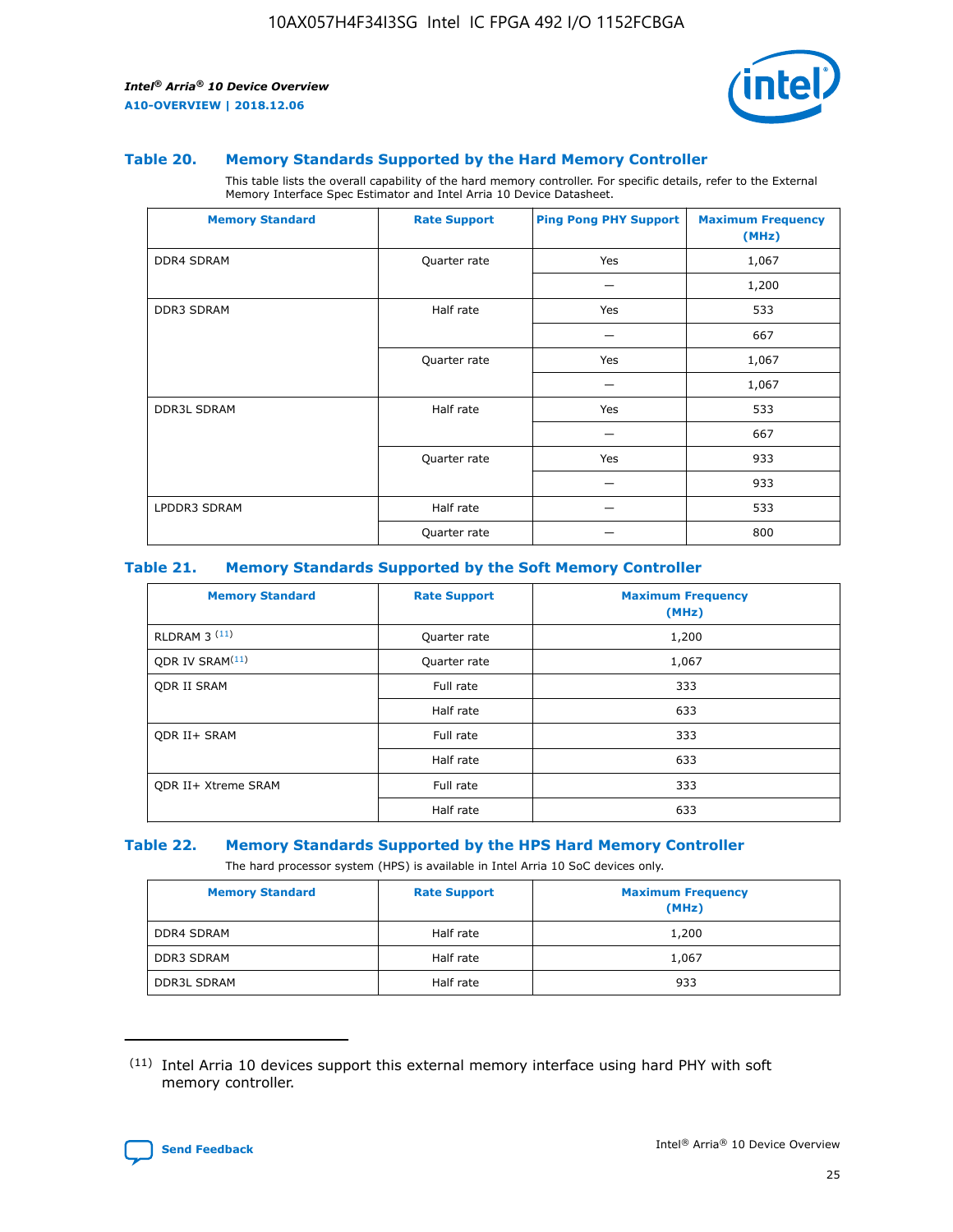

#### **Related Information**

#### [Intel Arria 10 Device Datasheet](https://www.intel.com/content/www/us/en/programmable/documentation/mcn1413182292568.html#mcn1413182153340)

Lists the memory interface performance according to memory interface standards, rank or chip select configurations, and Intel Arria 10 device speed grades.

# **PCIe Gen1, Gen2, and Gen3 Hard IP**

Intel Arria 10 devices contain PCIe hard IP that is designed for performance and ease-of-use:

- Includes all layers of the PCIe stack—transaction, data link and physical layers.
- Supports PCIe Gen3, Gen2, and Gen1 Endpoint and Root Port in x1, x2, x4, or x8 lane configuration.
- Operates independently from the core logic—optional configuration via protocol (CvP) allows the PCIe link to power up and complete link training in less than 100 ms while the Intel Arria 10 device completes loading the programming file for the rest of the FPGA.
- Provides added functionality that makes it easier to support emerging features such as Single Root I/O Virtualization (SR-IOV) and optional protocol extensions.
- Provides improved end-to-end datapath protection using ECC.
- Supports FPGA configuration via protocol (CvP) using PCIe at Gen3, Gen2, or Gen1 speed.

#### **Related Information**

PCS Features on page 30

# **Enhanced PCS Hard IP for Interlaken and 10 Gbps Ethernet**

# **Interlaken Support**

The Intel Arria 10 enhanced PCS hard IP provides integrated Interlaken PCS supporting rates up to 25.8 Gbps per lane.

The Interlaken PCS is based on the proven functionality of the PCS developed for Intel's previous generation FPGAs, which demonstrated interoperability with Interlaken ASSP vendors and third-party IP suppliers. The Interlaken PCS is present in every transceiver channel in Intel Arria 10 devices.

#### **Related Information**

PCS Features on page 30

# **10 Gbps Ethernet Support**

The Intel Arria 10 enhanced PCS hard IP supports 10GBASE-R PCS compliant with IEEE 802.3 10 Gbps Ethernet (10GbE). The integrated hard IP support for 10GbE and the 10 Gbps transceivers save external PHY cost, board space, and system power.



Intel® Arria® 10 Device Overview **[Send Feedback](mailto:FPGAtechdocfeedback@intel.com?subject=Feedback%20on%20Intel%20Arria%2010%20Device%20Overview%20(A10-OVERVIEW%202018.12.06)&body=We%20appreciate%20your%20feedback.%20In%20your%20comments,%20also%20specify%20the%20page%20number%20or%20paragraph.%20Thank%20you.)**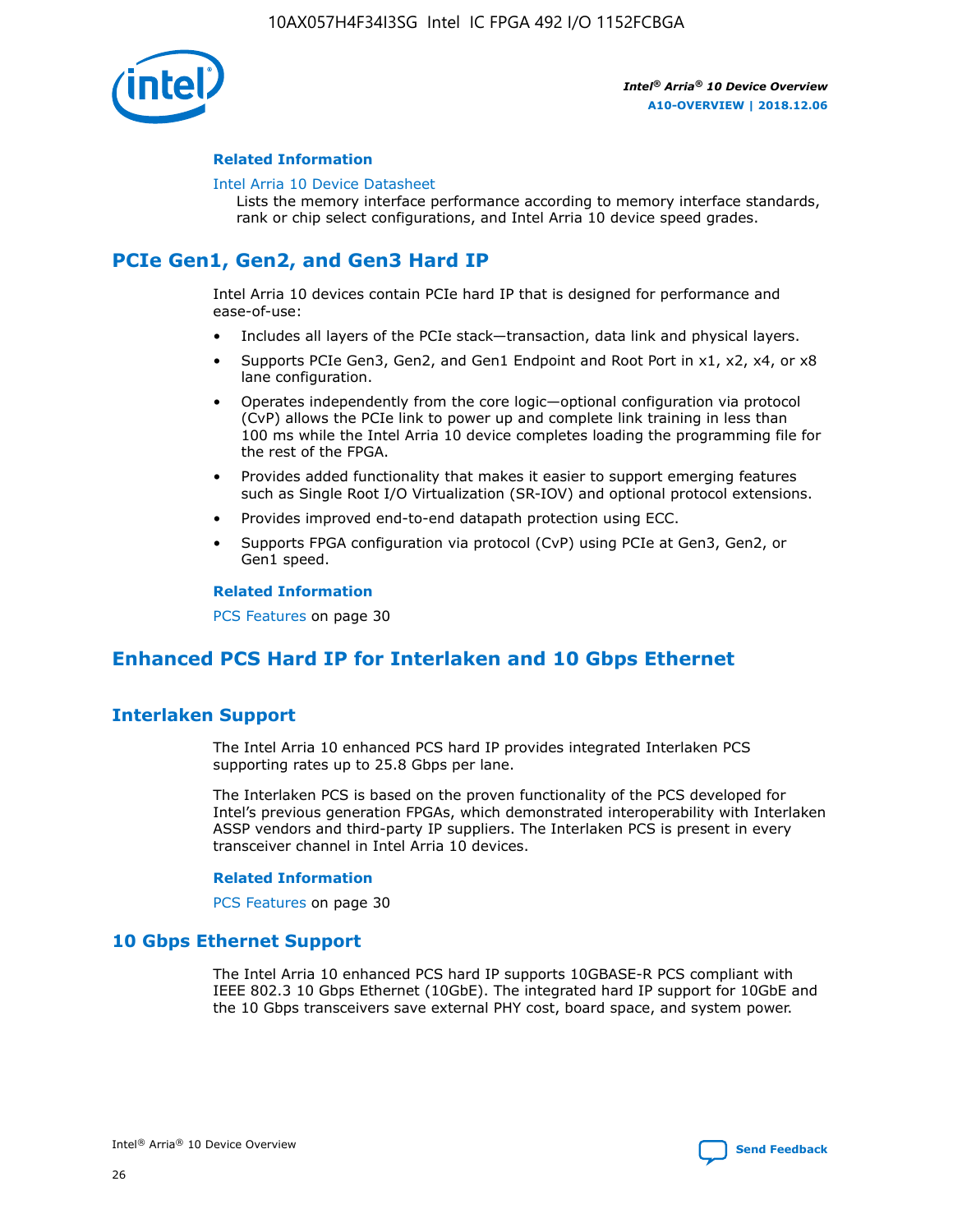

The scalable hard IP supports multiple independent 10GbE ports while using a single PLL for all the 10GBASE-R PCS instantiations, which saves on core logic resources and clock networks:

- Simplifies multiport 10GbE systems compared to XAUI interfaces that require an external XAUI-to-10G PHY.
- Incorporates Electronic Dispersion Compensation (EDC), which enables direct connection to standard 10 Gbps XFP and SFP+ pluggable optical modules.
- Supports backplane Ethernet applications and includes a hard 10GBASE-KR Forward Error Correction (FEC) circuit that you can use for 10 Gbps and 40 Gbps applications.

The 10 Gbps Ethernet PCS hard IP and 10GBASE-KR FEC are present in every transceiver channel.

#### **Related Information**

PCS Features on page 30

# **Low Power Serial Transceivers**

Intel Arria 10 FPGAs and SoCs include lowest power transceivers that deliver high bandwidth, throughput and low latency.

Intel Arria 10 devices deliver the industry's lowest power consumption per transceiver channel:

- 12.5 Gbps transceivers at as low as 242 mW
- 10 Gbps transceivers at as low as 168 mW
- 6 Gbps transceivers at as low as 117 mW

Intel Arria 10 transceivers support various data rates according to application:

- Chip-to-chip and chip-to-module applications—from 1 Gbps up to 25.8 Gbps
- Long reach and backplane applications—from 1 Gbps up to 12.5 with advanced adaptive equalization
- Critical power sensitive applications—from 1 Gbps up to 11.3 Gbps using lower power modes

The combination of 20 nm process technology and architectural advances provide the following benefits:

- Significant reduction in die area and power consumption
- Increase of up to two times in transceiver I/O density compared to previous generation devices while maintaining optimal signal integrity
- Up to 72 total transceiver channels—you can configure up to 6 of these channels to run as fast as 25.8 Gbps
- All channels feature continuous data rate support up to the maximum rated speed

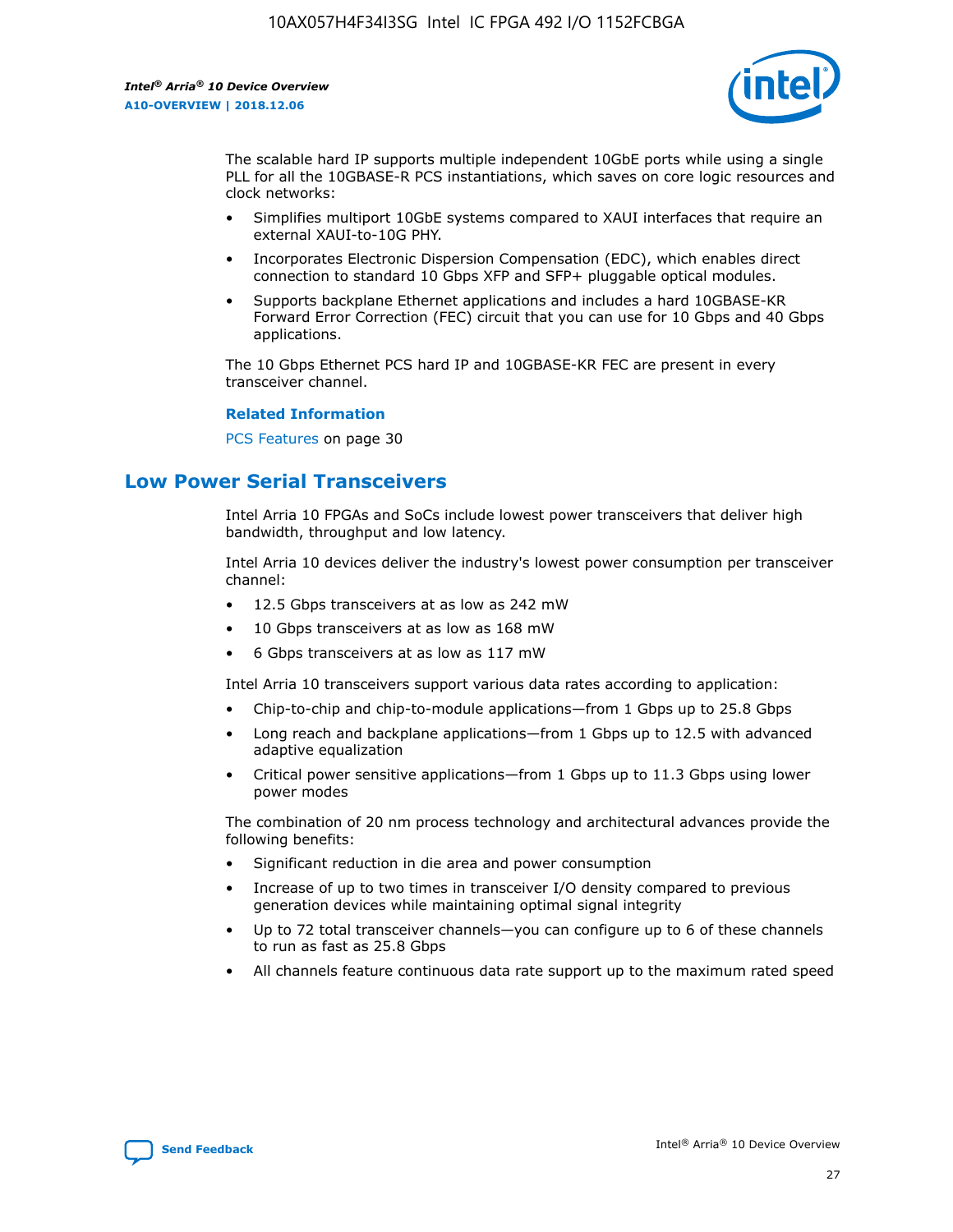



## **Figure 6. Intel Arria 10 Transceiver Block Architecture**

# **Transceiver Channels**

All transceiver channels feature a dedicated Physical Medium Attachment (PMA) and a hardened Physical Coding Sublayer (PCS).

- The PMA provides primary interfacing capabilities to physical channels.
- The PCS typically handles encoding/decoding, word alignment, and other preprocessing functions before transferring data to the FPGA core fabric.

A transceiver channel consists of a PMA and a PCS block. Most transceiver banks have 6 channels. There are some transceiver banks that contain only 3 channels.

A wide variety of bonded and non-bonded data rate configurations is possible using a highly configurable clock distribution network. Up to 80 independent transceiver data rates can be configured.

The following figures are graphical representations of top views of the silicon die, which correspond to reverse views for flip chip packages. Different Intel Arria 10 devices may have different floorplans than the ones shown in the figures.

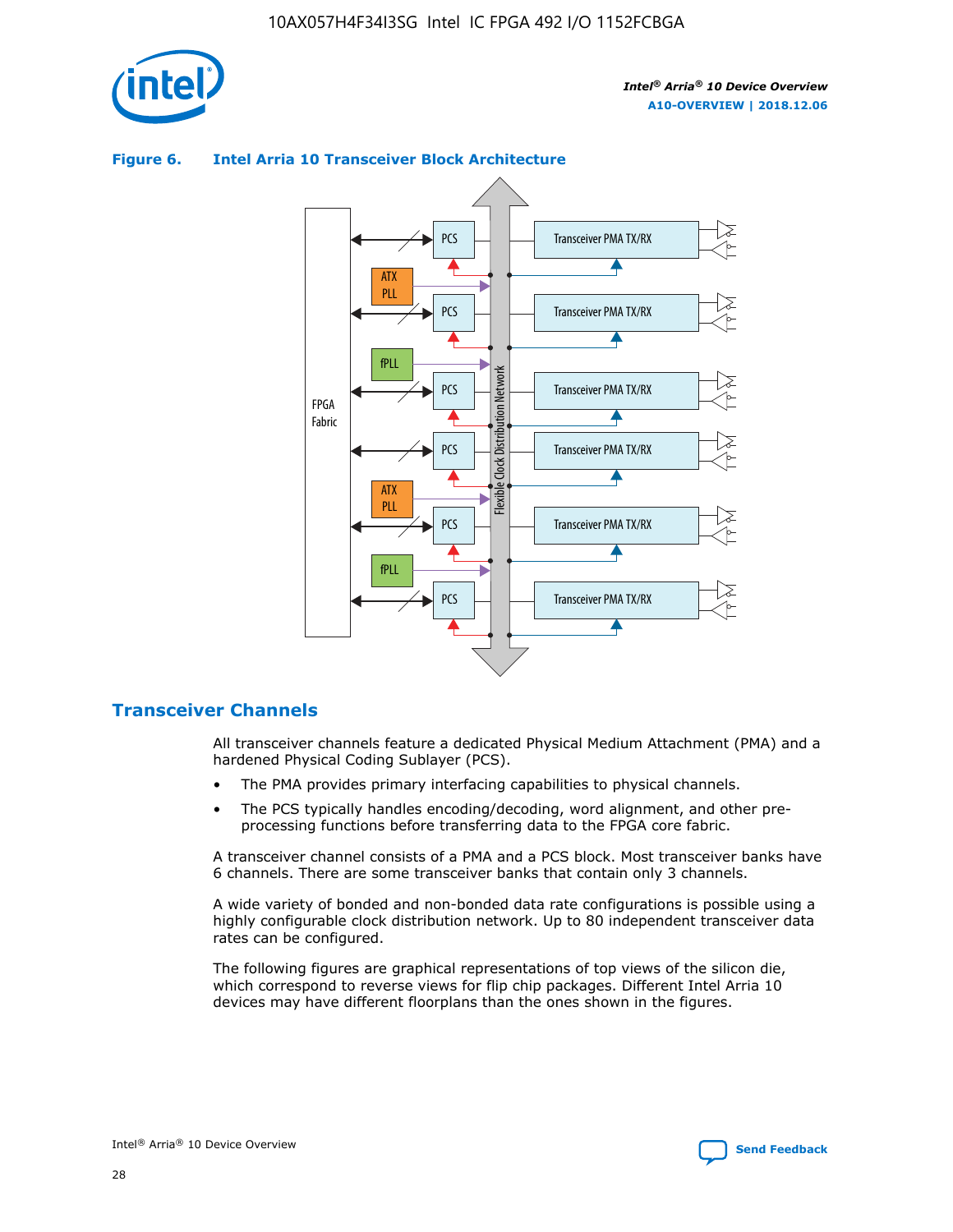

## **Figure 7. Device Chip Overview for Intel Arria 10 GX and GT Devices**





# **PMA Features**

Intel Arria 10 transceivers provide exceptional signal integrity at data rates up to 25.8 Gbps. Clocking options include ultra-low jitter ATX PLLs (LC tank based), clock multiplier unit (CMU) PLLs, and fractional PLLs.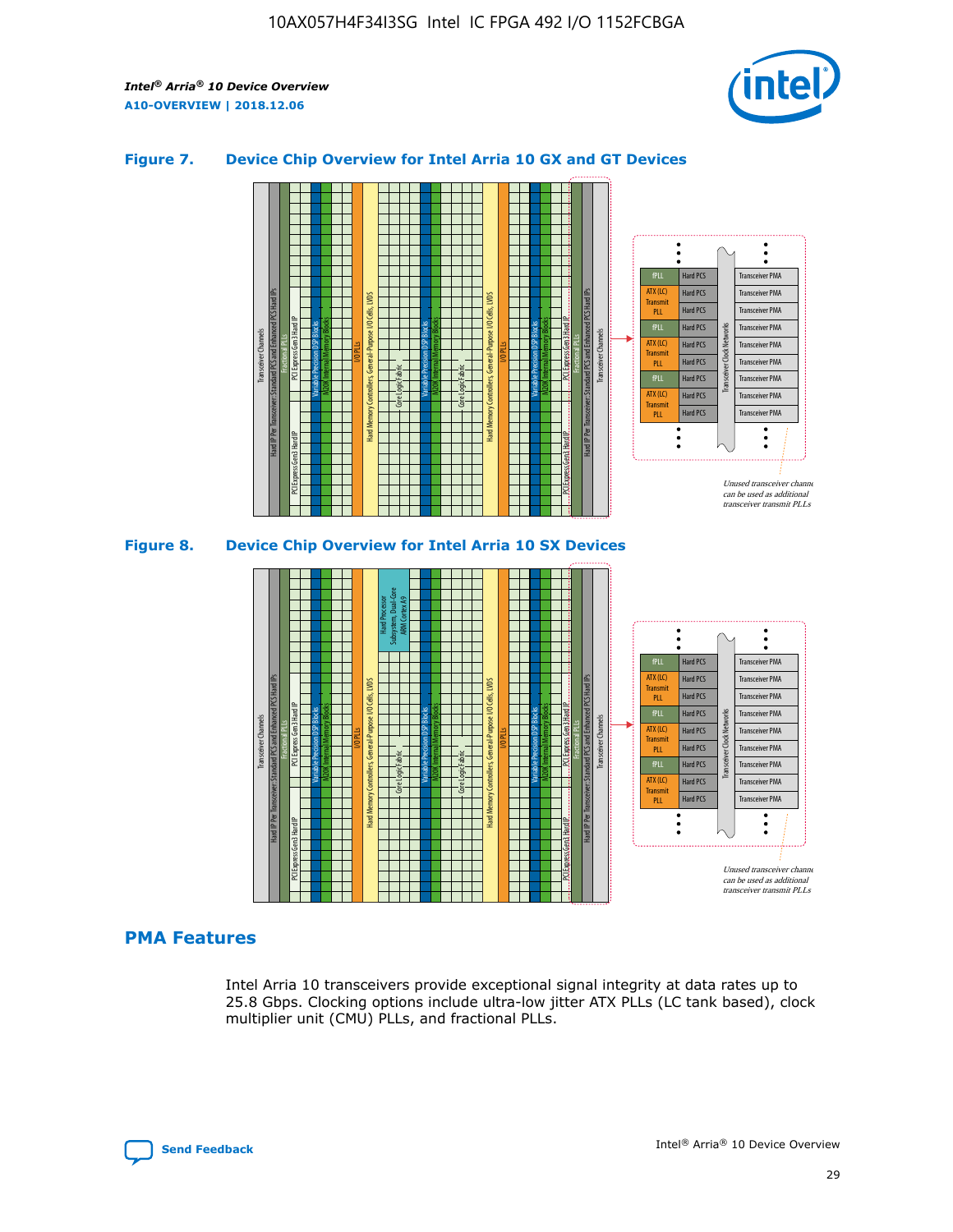

Each transceiver channel contains a channel PLL that can be used as the CMU PLL or clock data recovery (CDR) PLL. In CDR mode, the channel PLL recovers the receiver clock and data in the transceiver channel. Up to 80 independent data rates can be configured on a single Intel Arria 10 device.

## **Table 23. PMA Features of the Transceivers in Intel Arria 10 Devices**

| <b>Feature</b>                                             | <b>Capability</b>                                                                                                                                                                                                             |
|------------------------------------------------------------|-------------------------------------------------------------------------------------------------------------------------------------------------------------------------------------------------------------------------------|
| Chip-to-Chip Data Rates                                    | 1 Gbps to 17.4 Gbps (Intel Arria 10 GX devices)<br>1 Gbps to 25.8 Gbps (Intel Arria 10 GT devices)                                                                                                                            |
| Backplane Support                                          | Drive backplanes at data rates up to 12.5 Gbps                                                                                                                                                                                |
| Optical Module Support                                     | SFP+/SFP, XFP, CXP, QSFP/QSFP28, CFP/CFP2/CFP4                                                                                                                                                                                |
| Cable Driving Support                                      | SFP+ Direct Attach, PCI Express over cable, eSATA                                                                                                                                                                             |
| Transmit Pre-Emphasis                                      | 4-tap transmit pre-emphasis and de-emphasis to compensate for system channel loss                                                                                                                                             |
| Continuous Time Linear<br>Equalizer (CTLE)                 | Dual mode, high-gain, and high-data rate, linear receive equalization to compensate for<br>system channel loss                                                                                                                |
| Decision Feedback Equalizer<br>(DFE)                       | 7-fixed and 4-floating tap DFE to equalize backplane channel loss in the presence of<br>crosstalk and noisy environments                                                                                                      |
| Variable Gain Amplifier                                    | Optimizes the signal amplitude prior to the CDR sampling and operates in fixed and<br>adaptive modes                                                                                                                          |
| Altera Digital Adaptive<br>Parametric Tuning (ADAPT)       | Fully digital adaptation engine to automatically adjust all link equalization parameters-<br>including CTLE, DFE, and variable gain amplifier blocks—that provide optimal link margin<br>without intervention from user logic |
| Precision Signal Integrity<br>Calibration Engine (PreSICE) | Hardened calibration controller to quickly calibrate all transceiver control parameters on<br>power-up, which provides the optimal signal integrity and jitter performance                                                    |
| Advanced Transmit (ATX)<br>PLL                             | Low jitter ATX (LC tank based) PLLs with continuous tuning range to cover a wide range of<br>standard and proprietary protocols                                                                                               |
| <b>Fractional PLLs</b>                                     | On-chip fractional frequency synthesizers to replace on-board crystal oscillators and reduce<br>system cost                                                                                                                   |
| Digitally Assisted Analog<br><b>CDR</b>                    | Superior jitter tolerance with fast lock time                                                                                                                                                                                 |
| Dynamic Partial<br>Reconfiguration                         | Allows independent control of the Avalon memory-mapped interface of each transceiver<br>channel for the highest transceiver flexibility                                                                                       |
| Multiple PCS-PMA and PCS-<br>PLD interface widths          | 8-, 10-, 16-, 20-, 32-, 40-, or 64-bit interface widths for flexibility of deserialization width,<br>encoding, and reduced latency                                                                                            |

# **PCS Features**

This table summarizes the Intel Arria 10 transceiver PCS features. You can use the transceiver PCS to support a wide range of protocols ranging from 1 Gbps to 25.8 Gbps.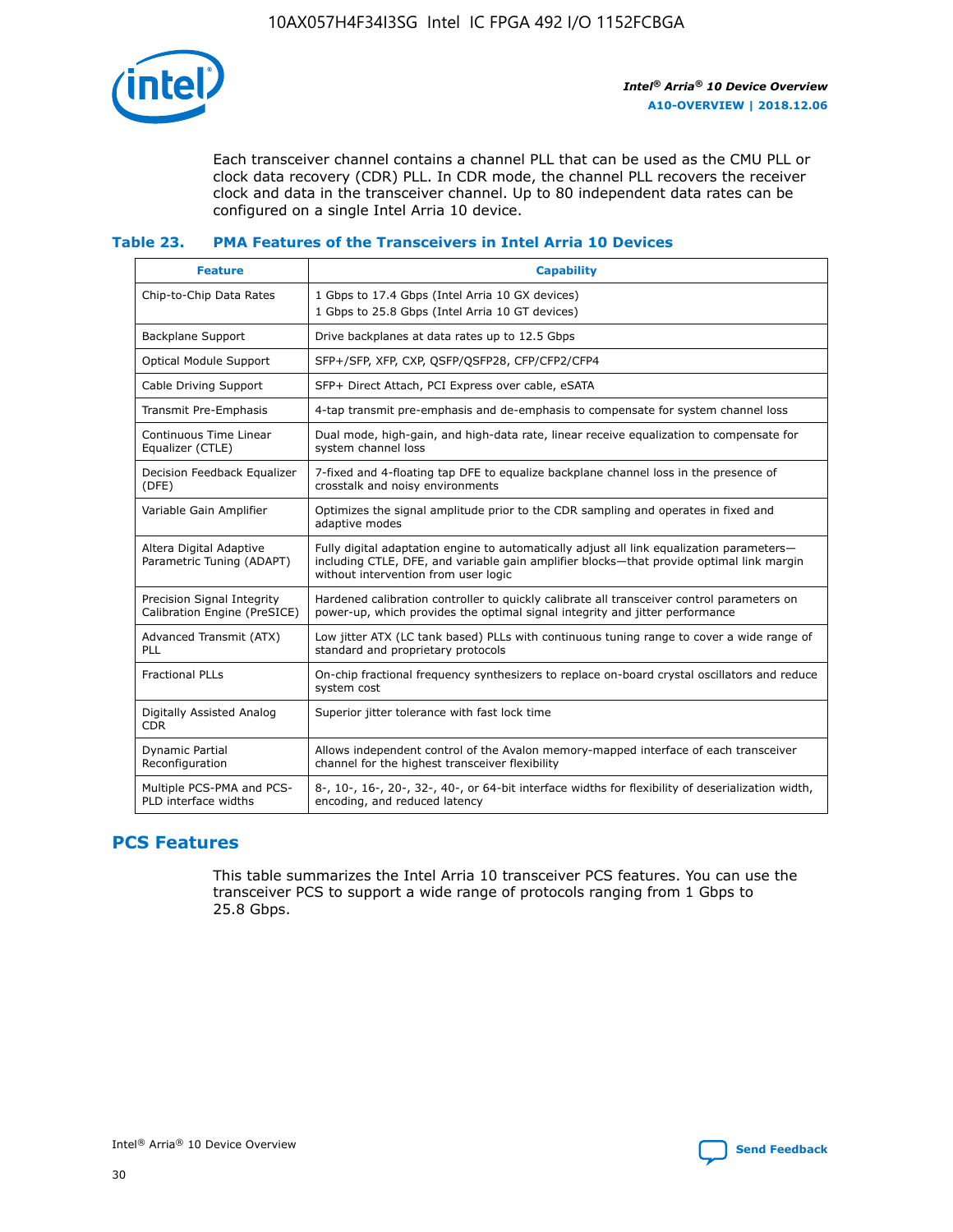

| <b>PCS</b>          | <b>Description</b>                                                                                                                                                                                                                                                                                                                                                                                             |
|---------------------|----------------------------------------------------------------------------------------------------------------------------------------------------------------------------------------------------------------------------------------------------------------------------------------------------------------------------------------------------------------------------------------------------------------|
| Standard PCS        | Operates at a data rate up to 12 Gbps<br>Supports protocols such as PCI-Express, CPRI 4.2+, GigE, IEEE 1588 in Hard PCS<br>Implements other protocols using Basic/Custom (Standard PCS) transceiver<br>configuration rules.                                                                                                                                                                                    |
| <b>Enhanced PCS</b> | Performs functions common to most serial data industry standards, such as word<br>alignment, encoding/decoding, and framing, before data is sent or received off-chip<br>through the PMA<br>• Handles data transfer to and from the FPGA fabric<br>Handles data transfer internally to and from the PMA<br>Provides frequency compensation<br>Performs channel bonding for multi-channel low skew applications |
| PCIe Gen3 PCS       | Supports the seamless switching of Data and Clock between the Gen1, Gen2, and Gen3<br>data rates<br>Provides support for PIPE 3.0 features<br>Supports the PIPE interface with the Hard IP enabled, as well as with the Hard IP<br>bypassed                                                                                                                                                                    |

#### **Related Information**

- PCIe Gen1, Gen2, and Gen3 Hard IP on page 26
- Interlaken Support on page 26
- 10 Gbps Ethernet Support on page 26

# **PCS Protocol Support**

This table lists some of the protocols supported by the Intel Arria 10 transceiver PCS. For more information about the blocks in the transmitter and receiver data paths, refer to the related information.

| <b>Protocol</b>                                 | <b>Data Rate</b><br>(Gbps) | <b>Transceiver IP</b>       | <b>PCS Support</b>                      |
|-------------------------------------------------|----------------------------|-----------------------------|-----------------------------------------|
| PCIe Gen3 x1, x2, x4, x8                        | 8.0                        | Native PHY (PIPE)           | Standard PCS and PCIe<br>Gen3 PCS       |
| PCIe Gen2 x1, x2, x4, x8                        | 5.0                        | Native PHY (PIPE)           | <b>Standard PCS</b>                     |
| PCIe Gen1 x1, x2, x4, x8                        | 2.5                        | Native PHY (PIPE)           | Standard PCS                            |
| 1000BASE-X Gigabit Ethernet                     | 1.25                       | Native PHY                  | <b>Standard PCS</b>                     |
| 1000BASE-X Gigabit Ethernet with<br>IEEE 1588v2 | 1.25                       | Native PHY                  | Standard PCS                            |
| 10GBASE-R                                       | 10.3125                    | Native PHY                  | <b>Enhanced PCS</b>                     |
| 10GBASE-R with IEEE 1588v2                      | 10.3125                    | Native PHY                  | <b>Enhanced PCS</b>                     |
| 10GBASE-R with KR FEC                           | 10.3125                    | Native PHY                  | <b>Enhanced PCS</b>                     |
| 10GBASE-KR and 1000BASE-X                       | 10.3125                    | 1G/10GbE and 10GBASE-KR PHY | Standard PCS and<br><b>Enhanced PCS</b> |
| Interlaken (CEI-6G/11G)                         | 3.125 to 17.4              | Native PHY                  | <b>Enhanced PCS</b>                     |
| SFI-S/SFI-5.2                                   | 11.2                       | Native PHY                  | <b>Enhanced PCS</b>                     |
| $10G$ SDI                                       | 10.692                     | Native PHY                  | <b>Enhanced PCS</b>                     |
|                                                 |                            |                             | continued                               |

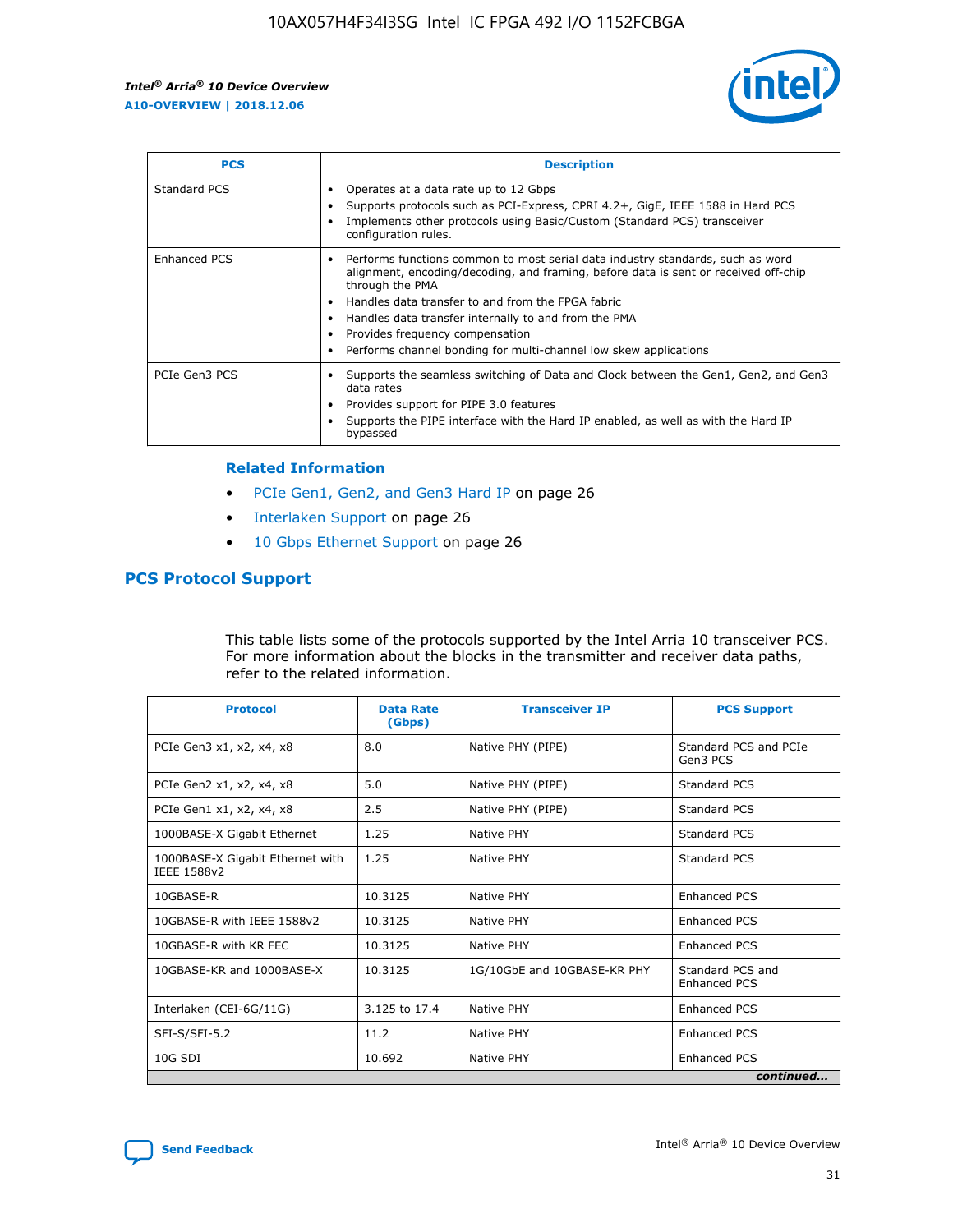

| <b>Protocol</b>      | <b>Data Rate</b><br>(Gbps) | <b>Transceiver IP</b> | <b>PCS Support</b> |
|----------------------|----------------------------|-----------------------|--------------------|
| CPRI 6.0 (64B/66B)   | 0.6144 to<br>10.1376       | Native PHY            | Enhanced PCS       |
| CPRI 4.2 (8B/10B)    | 0.6144 to<br>9.8304        | Native PHY            | Standard PCS       |
| OBSAI RP3 v4.2       | 0.6144 to 6.144            | Native PHY            | Standard PCS       |
| SD-SDI/HD-SDI/3G-SDI | $0.143(12)$ to<br>2.97     | Native PHY            | Standard PCS       |

## **Related Information**

#### [Intel Arria 10 Transceiver PHY User Guide](https://www.intel.com/content/www/us/en/programmable/documentation/nik1398707230472.html#nik1398707091164)

Provides more information about the supported transceiver protocols and PHY IP, the PMA architecture, and the standard, enhanced, and PCIe Gen3 PCS architecture.

# **SoC with Hard Processor System**

Each SoC device combines an FPGA fabric and a hard processor system (HPS) in a single device. This combination delivers the flexibility of programmable logic with the power and cost savings of hard IP in these ways:

- Reduces board space, system power, and bill of materials cost by eliminating a discrete embedded processor
- Allows you to differentiate the end product in both hardware and software, and to support virtually any interface standard
- Extends the product life and revenue through in-field hardware and software updates

 $(12)$  The 0.143 Gbps data rate is supported using oversampling of user logic that you must implement in the FPGA fabric.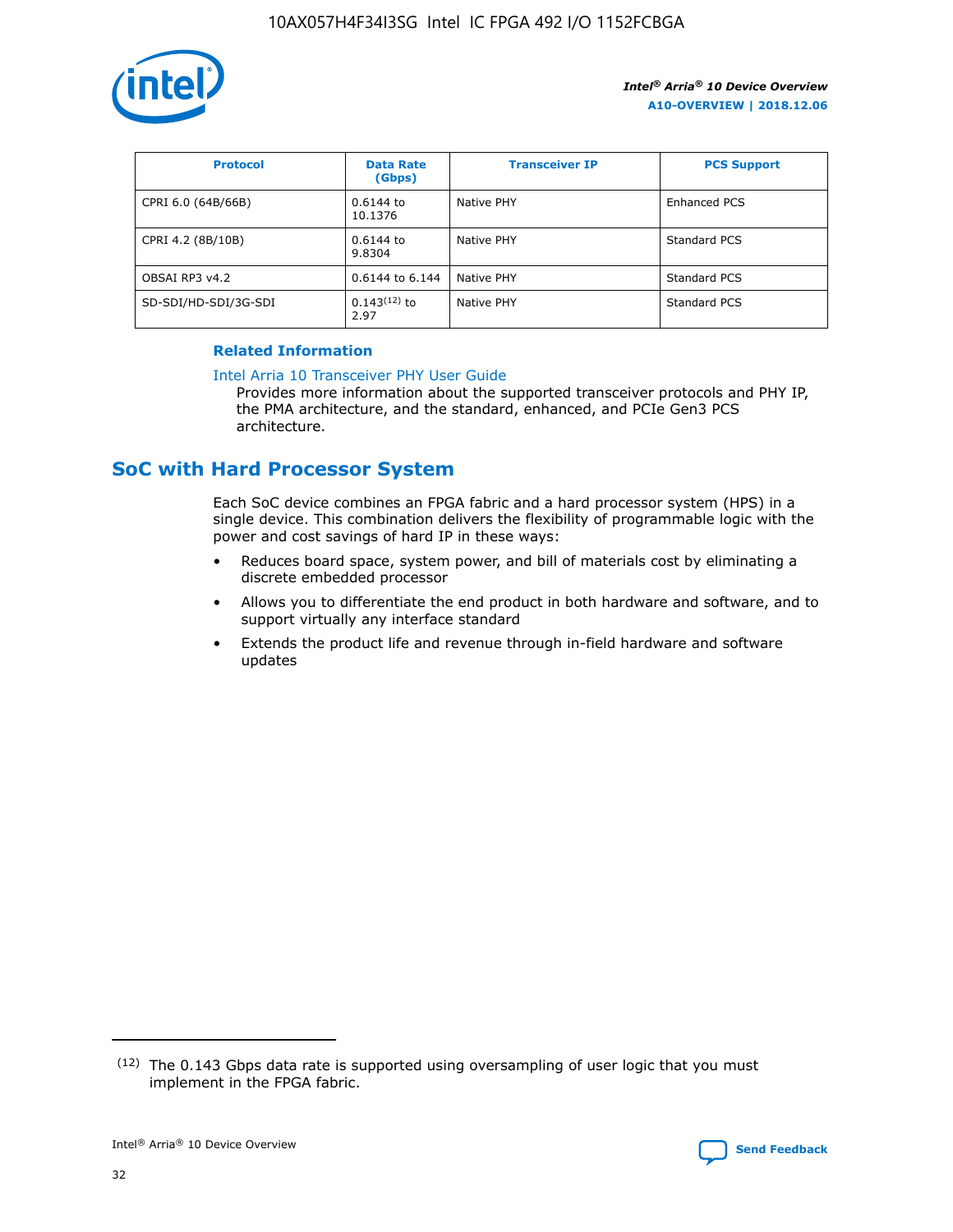

#### **Figure 9. HPS Block Diagram**

This figure shows a block diagram of the HPS with the dual ARM Cortex-A9 MPCore processor.



# **Key Advantages of 20-nm HPS**

The 20-nm HPS strikes a balance between enabling maximum software compatibility with 28-nm SoCs while still improving upon the 28-nm HPS architecture. These improvements address the requirements of the next generation target markets such as wireless and wireline communications, compute and storage equipment, broadcast and military in terms of performance, memory bandwidth, connectivity via backplane and security.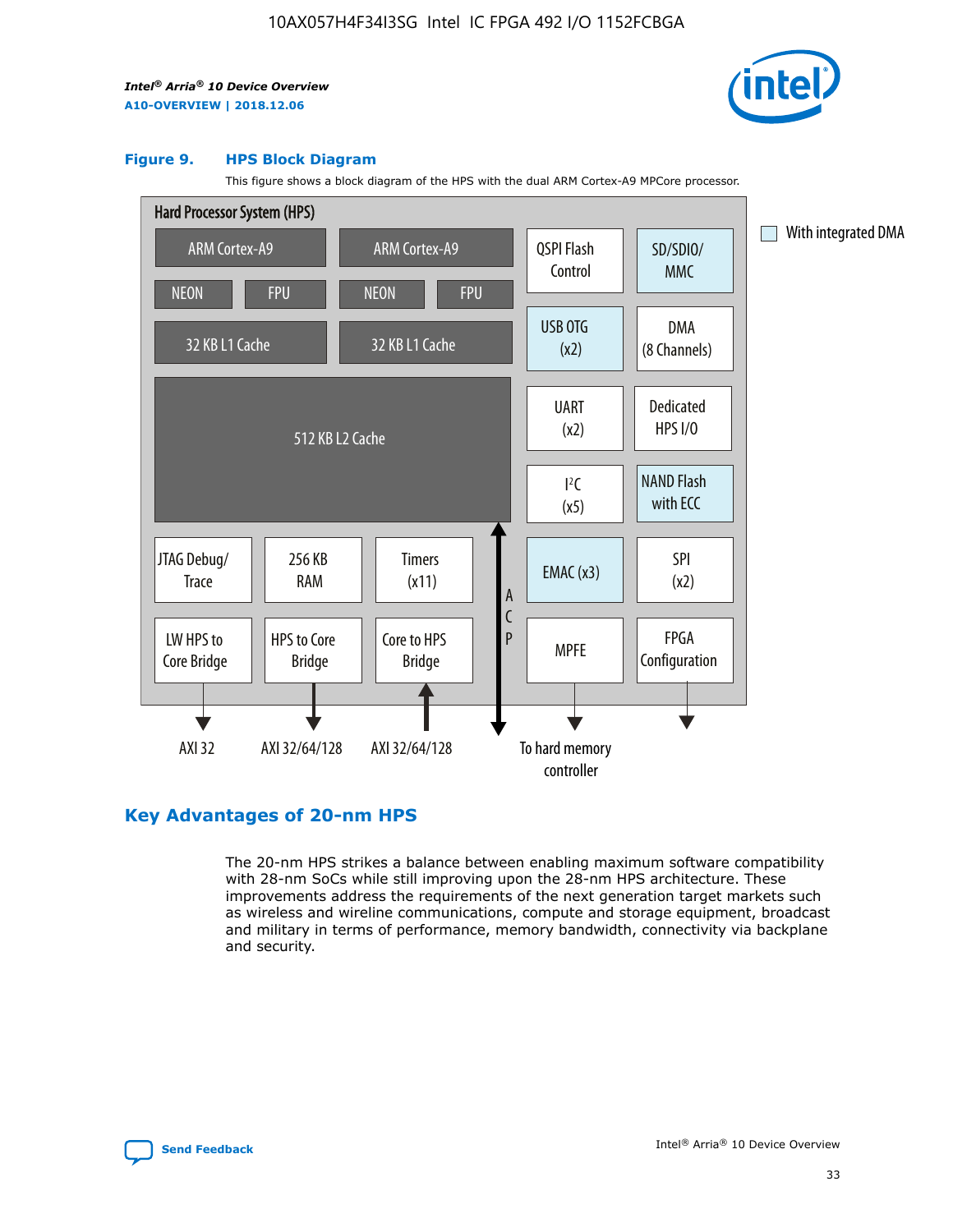

## **Table 24. Improvements in 20 nm HPS**

This table lists the key improvements of the 20 nm HPS compared to the 28 nm HPS.

| Advantages/<br><b>Improvements</b>                          | <b>Description</b>                                                                                                                                                                                                                                                                                                                                                                                                                                                                                                                                                                                                                                                                                                                                                                                                                                                                                                                                |
|-------------------------------------------------------------|---------------------------------------------------------------------------------------------------------------------------------------------------------------------------------------------------------------------------------------------------------------------------------------------------------------------------------------------------------------------------------------------------------------------------------------------------------------------------------------------------------------------------------------------------------------------------------------------------------------------------------------------------------------------------------------------------------------------------------------------------------------------------------------------------------------------------------------------------------------------------------------------------------------------------------------------------|
| Increased performance and<br>overdrive capability           | While the nominal processor frequency is 1.2 GHz, the 20 nm HPS offers an "overdrive"<br>feature which enables a higher processor operating frequency. This requires a higher supply<br>voltage value that is unique to the HPS and may require a separate regulator.                                                                                                                                                                                                                                                                                                                                                                                                                                                                                                                                                                                                                                                                             |
| Increased processor memory<br>bandwidth and DDR4<br>support | Up to 64-bit DDR4 memory at 2,400 Mbps support is available for the processor. The hard<br>memory controller for the HPS comprises a multi-port front end that manages connections<br>to a single port memory controller. The multi-port front end allows logic core and the HPS<br>to share ports and thereby the available bandwidth of the memory controller.                                                                                                                                                                                                                                                                                                                                                                                                                                                                                                                                                                                  |
| Flexible I/O sharing                                        | An advanced I/O pin muxing scheme allows improved sharing of I/O between the HPS and<br>the core logic. The following types of I/O are available for SoC:<br>$\bullet$<br>17 dedicated I/Os-physically located inside the HPS block and are not accessible to<br>logic within the core. The 17 dedicated I/Os are used for HPS clock, resets, and<br>interfacing with boot devices, QSPI, and SD/MMC.<br>48 direct shared I/O-located closest to the HPS block and are ideal for high speed HPS<br>$\bullet$<br>peripherals such as EMAC, USB, and others. There is one bank of 48 I/Os that supports<br>direct sharing where the 48 I/Os can be shared 12 I/Os at a time.<br>Standard (shared) I/O-all standard I/Os can be shared by the HPS peripherals and any<br>logic within the core. For designs where more than 48 I/Os are required to fully use all<br>the peripherals in the HPS, these I/Os can be connected through the core logic. |
| <b>EMAC</b> core                                            | Three EMAC cores are available in the HPS. The EMAC cores enable an application to<br>support two redundant Ethernet connections; for example, backplane, or two EMAC cores<br>for managing IEEE 1588 time stamp information while allowing a third EMAC core for debug<br>and configuration. All three EMACs can potentially share the same time stamps, simplifying<br>the 1588 time stamping implementation. A new serial time stamp interface allows core<br>logic to access and read the time stamp values. The integrated EMAC controllers can be<br>connected to external Ethernet PHY through the provided MDIO or I <sup>2</sup> C interface.                                                                                                                                                                                                                                                                                            |
| On-chip memory                                              | The on-chip memory is updated to 256 KB support and can support larger data sets and<br>real time algorithms.                                                                                                                                                                                                                                                                                                                                                                                                                                                                                                                                                                                                                                                                                                                                                                                                                                     |
| <b>ECC</b> enhancements                                     | Improvements in L2 Cache ECC management allow identification of errors down to the<br>address level. ECC enhancements also enable improved error injection and status reporting<br>via the introduction of new memory mapped access to syndrome and data signals.                                                                                                                                                                                                                                                                                                                                                                                                                                                                                                                                                                                                                                                                                 |
| HPS to FPGA Interconnect<br>Backbone                        | Although the HPS and the Logic Core can operate independently, they are tightly coupled<br>via a high-bandwidth system interconnect built from high-performance ARM AMBA AXI bus<br>bridges. IP bus masters in the FPGA fabric have access to HPS bus slaves via the FPGA-to-<br>HPS interconnect. Similarly, HPS bus masters have access to bus slaves in the core fabric<br>via the HPS-to-FPGA bridge. Both bridges are AMBA AXI-3 compliant and support<br>simultaneous read and write transactions. Up to three masters within the core fabric can<br>share the HPS SDRAM controller with the processor. Additionally, the processor can be used<br>to configure the core fabric under program control via a dedicated 32-bit configuration port.                                                                                                                                                                                            |
| FPGA configuration and HPS<br>booting                       | The FPGA fabric and HPS in the SoCs are powered independently. You can reduce the clock<br>frequencies or gate the clocks to reduce dynamic power.<br>You can configure the FPGA fabric and boot the HPS independently, in any order, providing<br>you with more design flexibility.                                                                                                                                                                                                                                                                                                                                                                                                                                                                                                                                                                                                                                                              |
| Security                                                    | New security features have been introduced for anti-tamper management, secure boot,<br>encryption (AES), and authentication (SHA).                                                                                                                                                                                                                                                                                                                                                                                                                                                                                                                                                                                                                                                                                                                                                                                                                |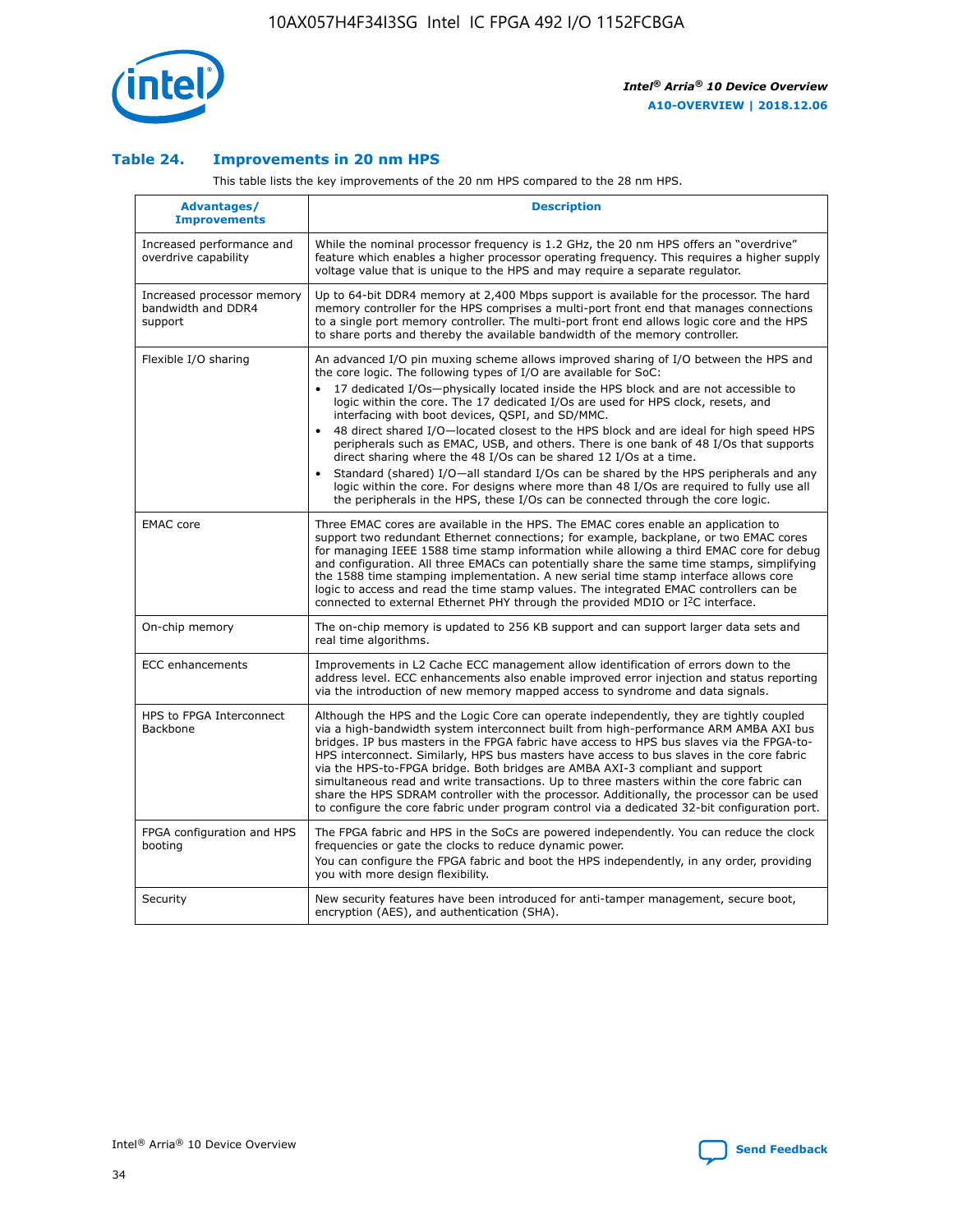

# **Features of the HPS**

The HPS has the following features:

- 1.2-GHz, dual-core ARM Cortex-A9 MPCore processor with up to 1.5-GHz via overdrive
	- ARMv7-A architecture that runs 32-bit ARM instructions, 16-bit and 32-bit Thumb instructions, and 8-bit Java byte codes in Jazelle style
	- Superscalar, variable length, out-of-order pipeline with dynamic branch prediction
	- Instruction Efficiency 2.5 MIPS/MHz, which provides total performance of 7500 MIPS at 1.5 GHz
- Each processor core includes:
	- 32 KB of L1 instruction cache, 32 KB of L1 data cache
	- Single- and double-precision floating-point unit and NEON media engine
	- CoreSight debug and trace technology
	- Snoop Control Unit (SCU) and Acceleration Coherency Port (ACP)
- 512 KB of shared L2 cache
- 256 KB of scratch RAM
- Hard memory controller with support for DDR3, DDR4 and optional error correction code (ECC) support
- Multiport Front End (MPFE) Scheduler interface to the hard memory controller
- 8-channel direct memory access (DMA) controller
- QSPI flash controller with SIO, DIO, QIO SPI Flash support
- NAND flash controller (ONFI 1.0 or later) with DMA and ECC support, updated to support 8 and 16-bit Flash devices and new command DMA to offload CPU for fast power down recovery
- Updated SD/SDIO/MMC controller to eMMC 4.5 with DMA with CE-ATA digital command support
- 3 10/100/1000 Ethernet media access control (MAC) with DMA
- 2 USB On-the-Go (OTG) controllers with DMA
- $\bullet$  5 I<sup>2</sup>C controllers (3 can be used by EMAC for MIO to external PHY)
- 2 UART 16550 Compatible controllers
- 4 serial peripheral interfaces (SPI) (2 Master, 2 Slaves)
- 62 programmable general-purpose I/Os, which includes 48 direct share I/Os that allows the HPS peripherals to connect directly to the FPGA I/Os
- 7 general-purpose timers
- 4 watchdog timers
- Anti-tamper, Secure Boot, Encryption (AES) and Authentication (SHA)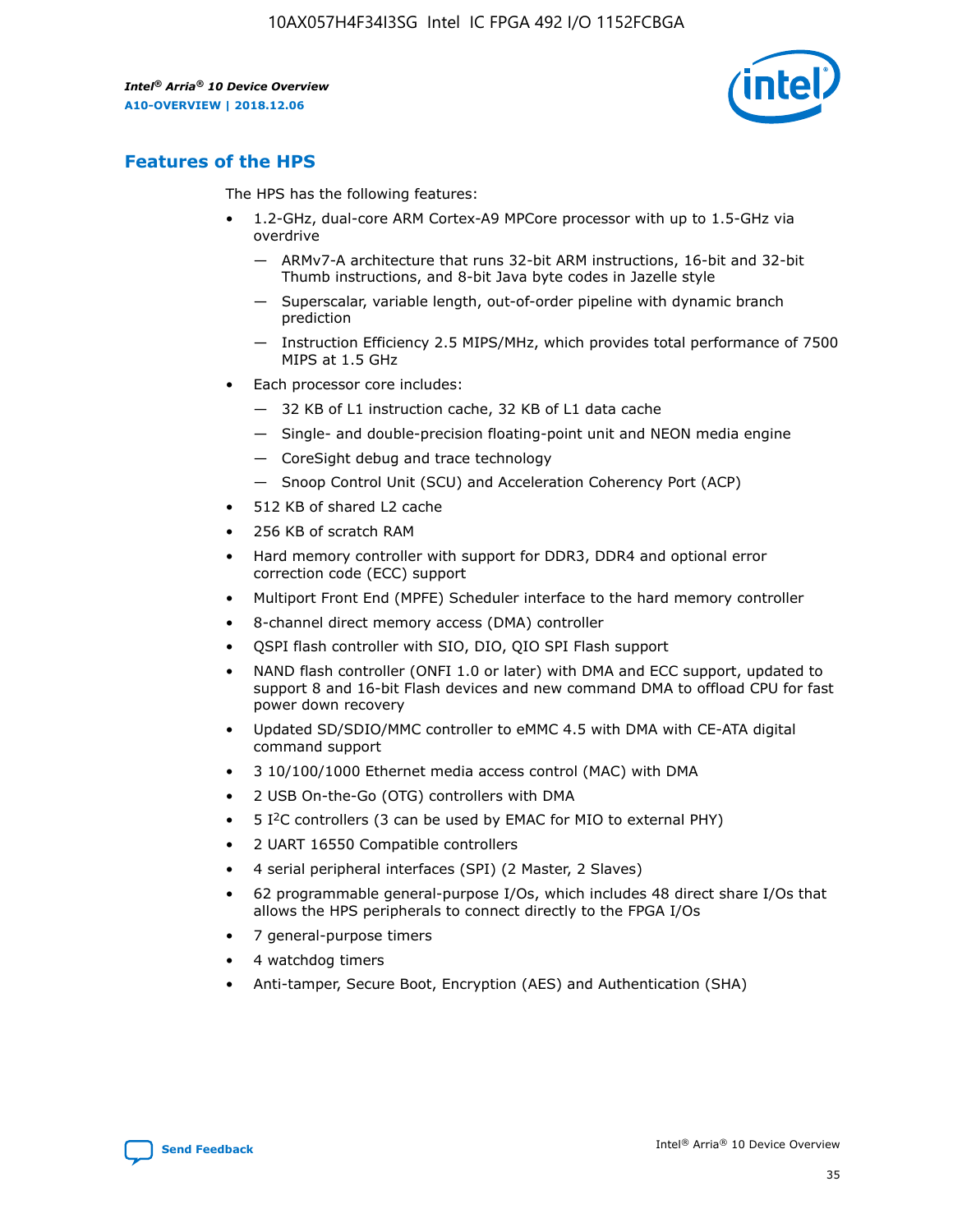

# **System Peripherals and Debug Access Port**

Each Ethernet MAC, USB OTG, NAND flash controller, and SD/MMC controller module has an integrated DMA controller. For modules without an integrated DMA controller, an additional DMA controller module provides up to eight channels of high-bandwidth data transfers. Peripherals that communicate off-chip are multiplexed with other peripherals at the HPS pin level. This allows you to choose which peripherals interface with other devices on your PCB.

The debug access port provides interfaces to industry standard JTAG debug probes and supports ARM CoreSight debug and core traces to facilitate software development.

## **HPS–FPGA AXI Bridges**

The HPS–FPGA bridges, which support the Advanced Microcontroller Bus Architecture (AMBA) Advanced eXtensible Interface (AXI™) specifications, consist of the following bridges:

- FPGA-to-HPS AMBA AXI bridge—a high-performance bus supporting 32, 64, and 128 bit data widths that allows the FPGA fabric to issue transactions to slaves in the HPS.
- HPS-to-FPGA Avalon/AMBA AXI bridge—a high-performance bus supporting 32, 64, and 128 bit data widths that allows the HPS to issue transactions to slaves in the FPGA fabric.
- Lightweight HPS-to-FPGA AXI bridge—a lower latency 32 bit width bus that allows the HPS to issue transactions to soft peripherals in the FPGA fabric. This bridge is primarily used for control and status register (CSR) accesses to peripherals in the FPGA fabric.

The HPS–FPGA AXI bridges allow masters in the FPGA fabric to communicate with slaves in the HPS logic, and vice versa. For example, the HPS-to-FPGA AXI bridge allows you to share memories instantiated in the FPGA fabric with one or both microprocessors in the HPS, while the FPGA-to-HPS AXI bridge allows logic in the FPGA fabric to access the memory and peripherals in the HPS.

Each HPS–FPGA bridge also provides asynchronous clock crossing for data transferred between the FPGA fabric and the HPS.

#### **HPS SDRAM Controller Subsystem**

The HPS SDRAM controller subsystem contains a multiport SDRAM controller and DDR PHY that are shared between the FPGA fabric (through the FPGA-to-HPS SDRAM interface), the level 2 (L2) cache, and the level 3 (L3) system interconnect. The FPGA-to-HPS SDRAM interface supports AMBA AXI and Avalon® Memory-Mapped (Avalon-MM) interface standards, and provides up to six individual ports for access by masters implemented in the FPGA fabric.

The HPS SDRAM controller supports up to 3 masters (command ports), 3x 64-bit read data ports and 3x 64-bit write data ports.

To maximize memory performance, the SDRAM controller subsystem supports command and data reordering, deficit round-robin arbitration with aging, and high-priority bypass features.

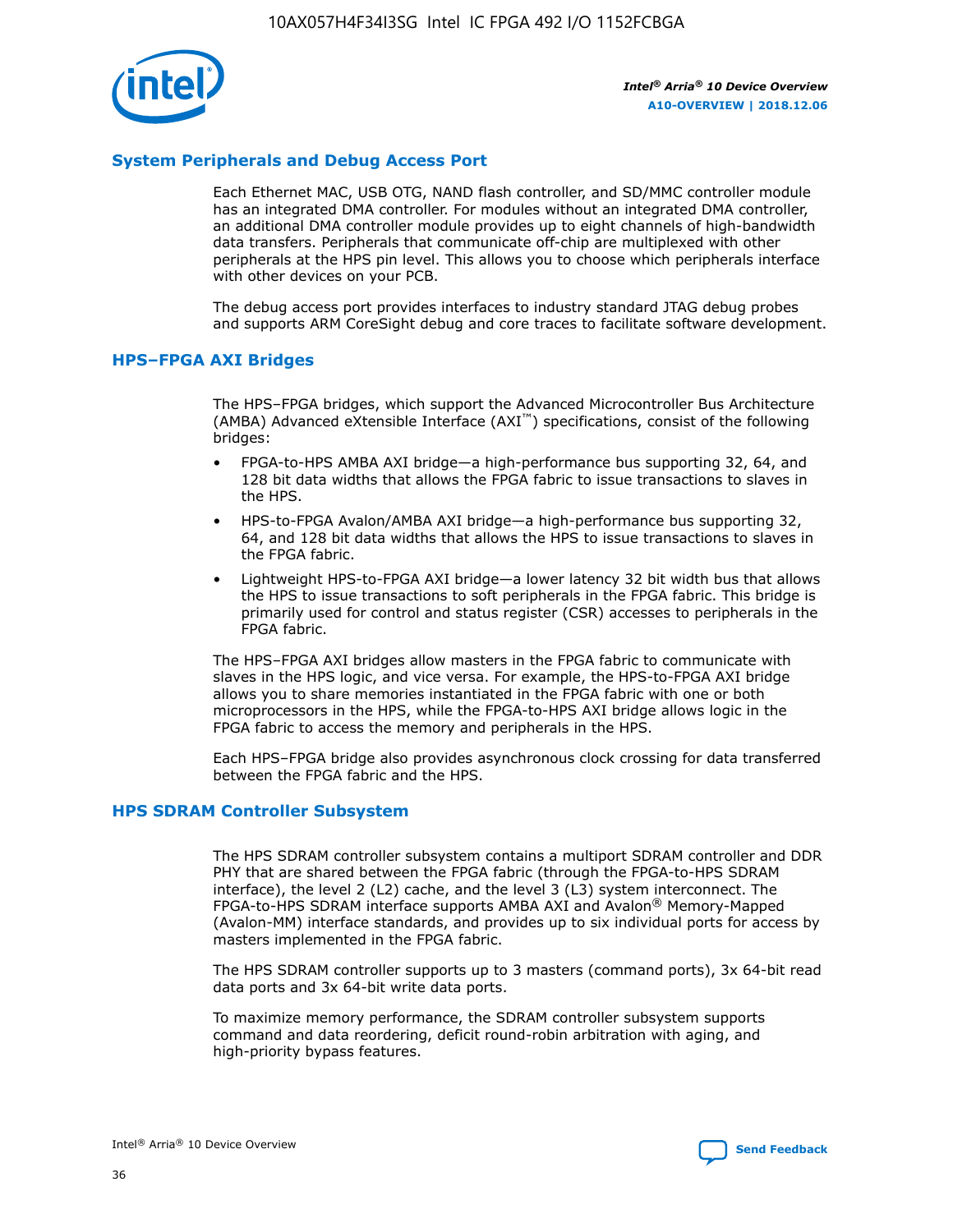

# **FPGA Configuration and HPS Booting**

The FPGA fabric and HPS in the SoC FPGA must be powered at the same time. You can reduce the clock frequencies or gate the clocks to reduce dynamic power.

Once powered, the FPGA fabric and HPS can be configured independently thus providing you with more design flexibility:

- You can boot the HPS independently. After the HPS is running, the HPS can fully or partially reconfigure the FPGA fabric at any time under software control. The HPS can also configure other FPGAs on the board through the FPGA configuration controller.
- Configure the FPGA fabric first, and then boot the HPS from memory accessible to the FPGA fabric.

## **Hardware and Software Development**

For hardware development, you can configure the HPS and connect your soft logic in the FPGA fabric to the HPS interfaces using the Platform Designer system integration tool in the Intel Quartus Prime software.

For software development, the ARM-based SoC FPGA devices inherit the rich software development ecosystem available for the ARM Cortex-A9 MPCore processor. The software development process for Intel SoC FPGAs follows the same steps as those for other SoC devices from other manufacturers. Support for Linux\*, VxWorks\*, and other operating systems are available for the SoC FPGAs. For more information on the operating systems support availability, contact the Intel FPGA sales team.

You can begin device-specific firmware and software development on the Intel SoC FPGA Virtual Target. The Virtual Target is a fast PC-based functional simulation of a target development system—a model of a complete development board. The Virtual Target enables the development of device-specific production software that can run unmodified on actual hardware.

# **Dynamic and Partial Reconfiguration**

The Intel Arria 10 devices support dynamic and partial reconfiguration. You can use dynamic and partial reconfiguration simultaneously to enable seamless reconfiguration of both the device core and transceivers.

# **Dynamic Reconfiguration**

You can reconfigure the PMA and PCS blocks while the device continues to operate. This feature allows you to change the data rates, protocol, and analog settings of a channel in a transceiver bank without affecting on-going data transfer in other transceiver banks. This feature is ideal for applications that require dynamic multiprotocol or multirate support.

# **Partial Reconfiguration**

Using partial reconfiguration, you can reconfigure some parts of the device while keeping the device in operation.

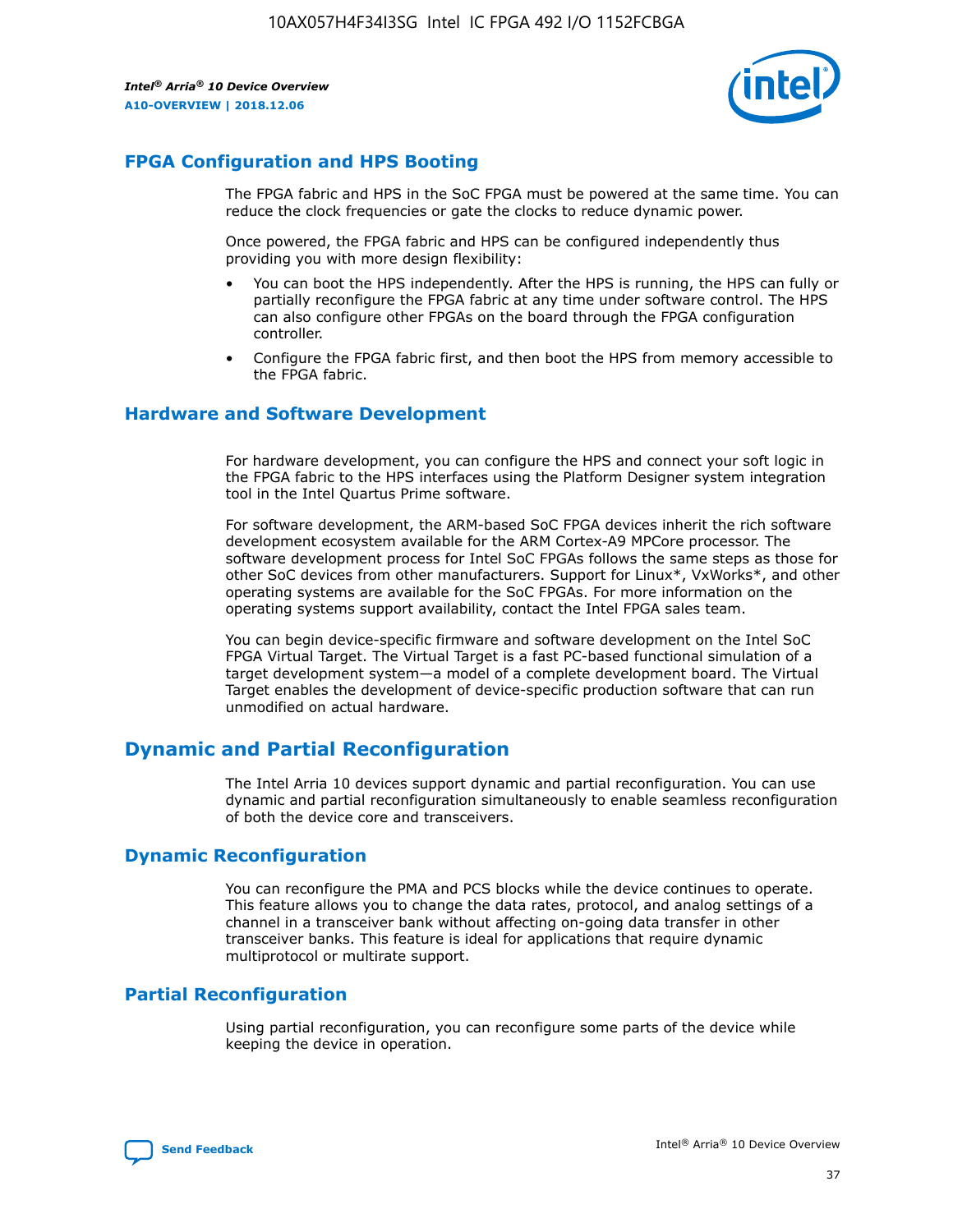

Instead of placing all device functions in the FPGA fabric, you can store some functions that do not run simultaneously in external memory and load them only when required. This capability increases the effective logic density of the device, and lowers cost and power consumption.

In the Intel solution, you do not have to worry about intricate device architecture to perform a partial reconfiguration. The partial reconfiguration capability is built into the Intel Quartus Prime design software, making such time-intensive task simple.

Intel Arria 10 devices support partial reconfiguration in the following configuration options:

- Using an internal host:
	- All supported configuration modes where the FPGA has access to external memory devices such as serial and parallel flash memory.
	- Configuration via Protocol [CvP (PCIe)]
- Using an external host—passive serial (PS), fast passive parallel (FPP) x8, FPP x16, and FPP x32 I/O interface.

# **Enhanced Configuration and Configuration via Protocol**

# **Table 25. Configuration Schemes and Features of Intel Arria 10 Devices**

Intel Arria 10 devices support 1.8 V programming voltage and several configuration schemes.

| <b>Scheme</b>                                                          | <b>Data</b><br><b>Width</b> | <b>Max Clock</b><br>Rate<br>(MHz) | <b>Max Data</b><br>Rate<br>(Mbps)<br>(13) | <b>Decompression</b> | <b>Design</b><br>Security <sup>(1</sup><br>4) | <b>Partial</b><br>Reconfiguration<br>(15) | <b>Remote</b><br><b>System</b><br><b>Update</b> |
|------------------------------------------------------------------------|-----------------------------|-----------------------------------|-------------------------------------------|----------------------|-----------------------------------------------|-------------------------------------------|-------------------------------------------------|
| <b>JTAG</b>                                                            | 1 bit                       | 33                                | 33                                        |                      |                                               | Yes(16)                                   |                                                 |
| Active Serial (AS)<br>through the<br>EPCO-L<br>configuration<br>device | 1 bit,<br>4 bits            | 100                               | 400                                       | Yes                  | Yes                                           | Yes(16)                                   | Yes                                             |
| Passive serial (PS)<br>through CPLD or<br>external<br>microcontroller  | 1 bit                       | 100                               | 100                                       | Yes                  | Yes                                           | Yes <sup>(16)</sup>                       | Parallel<br>Flash<br>Loader<br>(PFL) IP<br>core |
|                                                                        |                             |                                   |                                           |                      |                                               |                                           | continued                                       |

<sup>(13)</sup> Enabling either compression or design security features affects the maximum data rate. Refer to the Intel Arria 10 Device Datasheet for more information.

<sup>(14)</sup> Encryption and compression cannot be used simultaneously.

 $(15)$  Partial reconfiguration is an advanced feature of the device family. If you are interested in using partial reconfiguration, contact Intel for support.

 $(16)$  Partial configuration can be performed only when it is configured as internal host.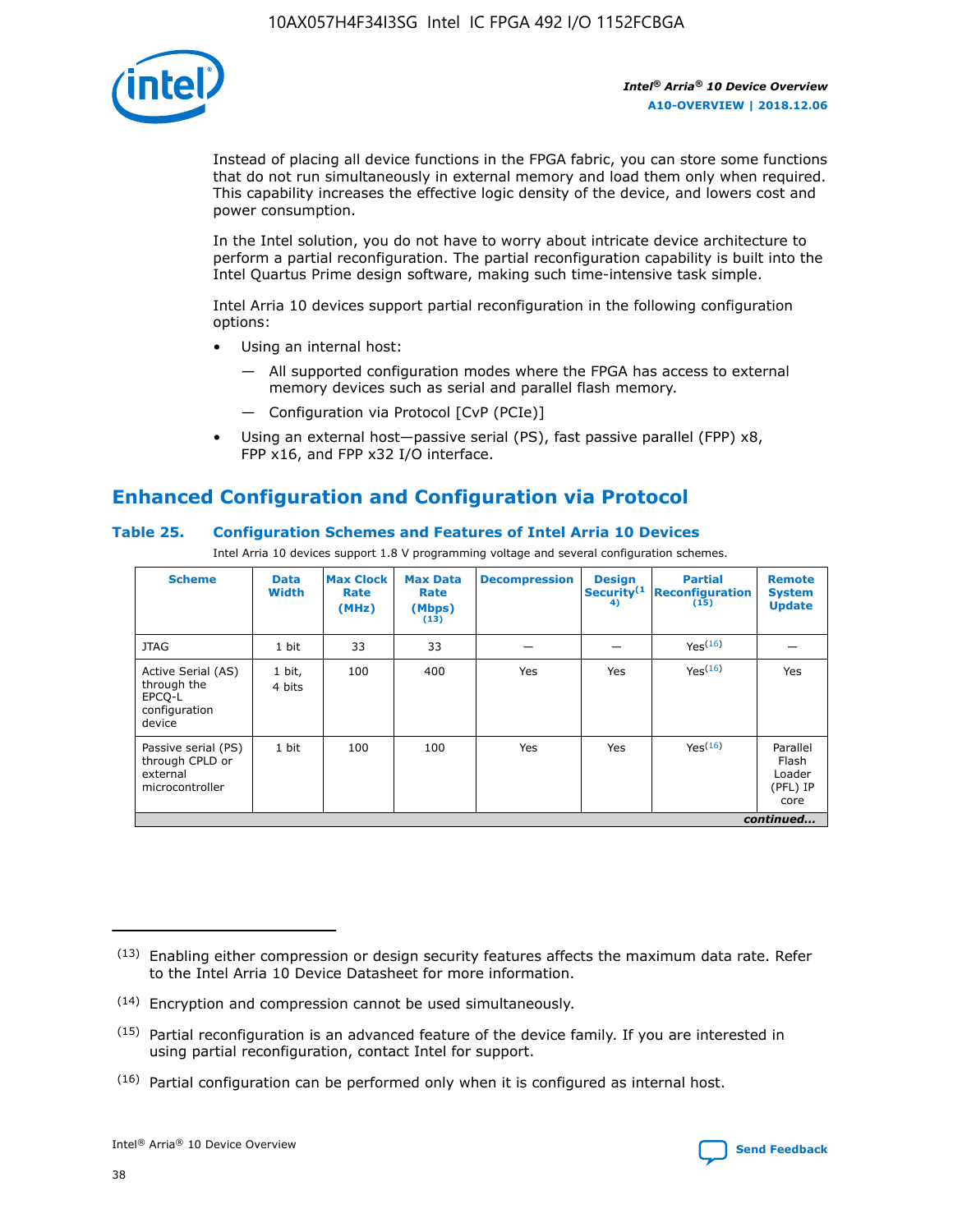

| <b>Scheme</b>                                    | <b>Data</b><br><b>Width</b> | <b>Max Clock</b><br>Rate<br>(MHz) | <b>Max Data</b><br>Rate<br>(Mbps)<br>(13) | <b>Decompression</b> | <b>Design</b><br>Security <sup>(1</sup><br>4) | <b>Partial</b><br><b>Reconfiguration</b><br>(15) | <b>Remote</b><br><b>System</b><br><b>Update</b> |
|--------------------------------------------------|-----------------------------|-----------------------------------|-------------------------------------------|----------------------|-----------------------------------------------|--------------------------------------------------|-------------------------------------------------|
| Fast passive                                     | 8 bits                      | 100                               | 3200                                      | Yes                  | Yes                                           | Yes <sup>(17)</sup>                              | PFL IP                                          |
| parallel (FPP)<br>through CPLD or                | 16 bits                     |                                   |                                           | Yes                  | Yes                                           |                                                  | core                                            |
| external<br>microcontroller                      | 32 bits                     |                                   |                                           | Yes                  | Yes                                           |                                                  |                                                 |
| Configuration via                                | 16 bits                     | 100                               | 3200                                      | Yes                  | Yes                                           | Yes <sup>(17)</sup>                              |                                                 |
| <b>HPS</b>                                       | 32 bits                     |                                   |                                           | Yes                  | Yes                                           |                                                  |                                                 |
| Configuration via<br>Protocol [CvP<br>$(PCIe^*)$ | x1, x2,<br>x4, x8<br>lanes  |                                   | 8000                                      | Yes                  | Yes                                           | Yes <sup>(16)</sup>                              |                                                 |

You can configure Intel Arria 10 devices through PCIe using Configuration via Protocol (CvP). The Intel Arria 10 CvP implementation conforms to the PCIe 100 ms power-up-to-active time requirement.

#### **Related Information**

[Configuration via Protocol \(CvP\) Implementation in Intel FPGAs User Guide](https://www.intel.com/content/www/us/en/programmable/documentation/dsu1441819344145.html#dsu1442269728522) Provides more information about the CvP configuration scheme.

# **SEU Error Detection and Correction**

Intel Arria 10 devices offer robust and easy-to-use single-event upset (SEU) error detection and correction circuitry.

The detection and correction circuitry includes protection for Configuration RAM (CRAM) programming bits and user memories. The CRAM is protected by a continuously running CRC error detection circuit with integrated ECC that automatically corrects one or two errors and detects higher order multi-bit errors. When more than two errors occur, correction is available through reloading of the core programming file, providing a complete design refresh while the FPGA continues to operate.

The physical layout of the Intel Arria 10 CRAM array is optimized to make the majority of multi-bit upsets appear as independent single-bit or double-bit errors which are automatically corrected by the integrated CRAM ECC circuitry. In addition to the CRAM protection, the M20K memory blocks also include integrated ECC circuitry and are layout-optimized for error detection and correction. The MLAB does not have ECC.

(14) Encryption and compression cannot be used simultaneously.

<sup>(17)</sup> Supported at a maximum clock rate of 100 MHz.



 $(13)$  Enabling either compression or design security features affects the maximum data rate. Refer to the Intel Arria 10 Device Datasheet for more information.

 $(15)$  Partial reconfiguration is an advanced feature of the device family. If you are interested in using partial reconfiguration, contact Intel for support.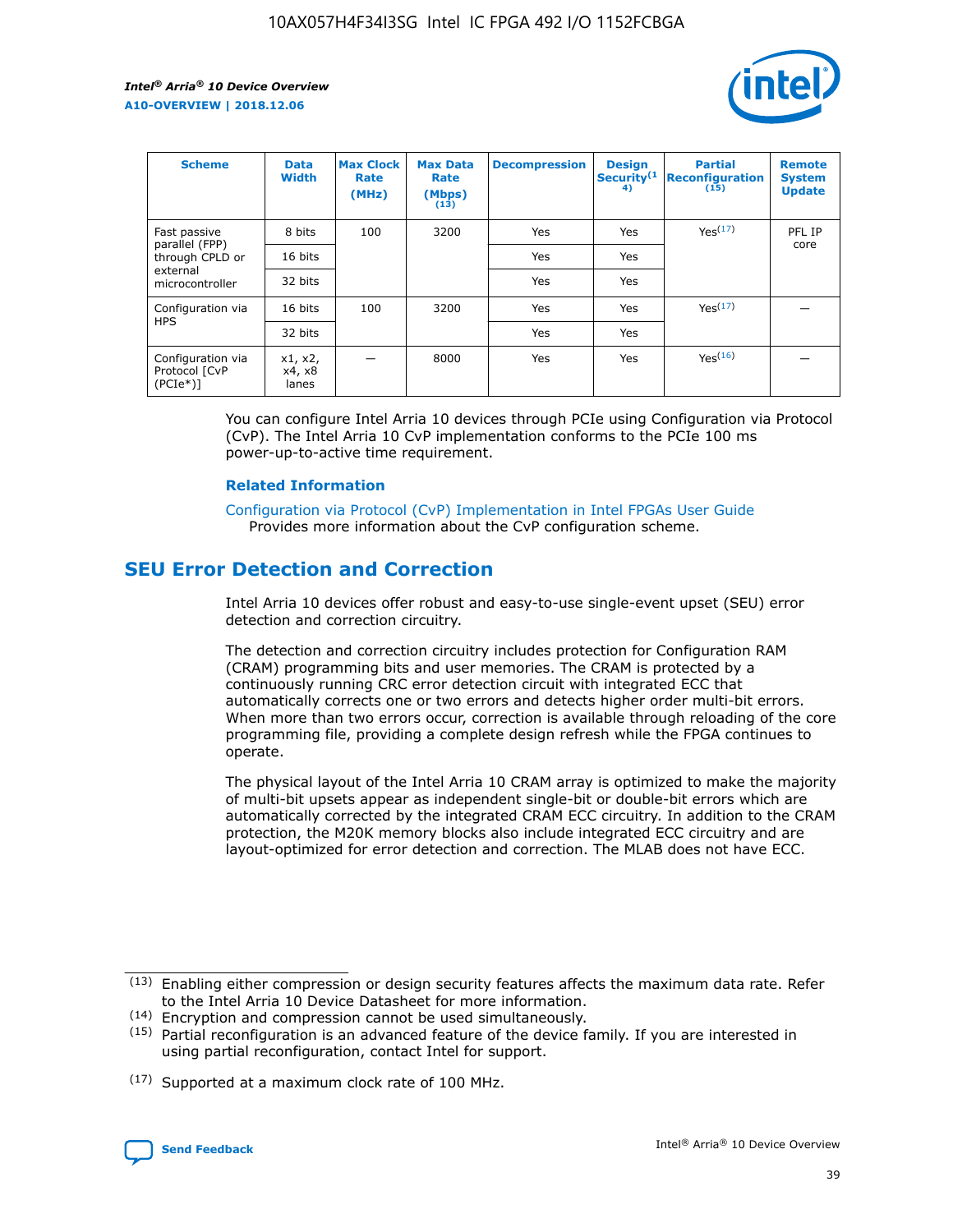

# **Power Management**

Intel Arria 10 devices leverage the advanced 20 nm process technology, a low 0.9 V core power supply, an enhanced core architecture, and several optional power reduction techniques to reduce total power consumption by as much as 40% compared to Arria V devices and as much as 60% compared to Stratix V devices.

The optional power reduction techniques in Intel Arria 10 devices include:

- **SmartVID**—a code is programmed into each device during manufacturing that allows a smart regulator to operate the device at lower core  $V_{CC}$  while maintaining performance
- **Programmable Power Technology**—non-critical timing paths are identified by the Intel Quartus Prime software and the logic in these paths is biased for low power instead of high performance
- **Low Static Power Options**—devices are available with either standard static power or low static power while maintaining performance

Furthermore, Intel Arria 10 devices feature Intel's industry-leading low power transceivers and include a number of hard IP blocks that not only reduce logic resources but also deliver substantial power savings compared to soft implementations. In general, hard IP blocks consume up to 90% less power than the equivalent soft logic implementations.

# **Incremental Compilation**

The Intel Quartus Prime software incremental compilation feature reduces compilation time and helps preserve performance to ease timing closure. The incremental compilation feature enables the partial reconfiguration flow for Intel Arria 10 devices.

Incremental compilation supports top-down, bottom-up, and team-based design flows. This feature facilitates modular, hierarchical, and team-based design flows where different designers compile their respective design sections in parallel. Furthermore, different designers or IP providers can develop and optimize different blocks of the design independently. These blocks can then be imported into the top level project.

# **Document Revision History for Intel Arria 10 Device Overview**

| <b>Document</b><br><b>Version</b> | <b>Changes</b>                                                                                                                                                                                                                                                              |
|-----------------------------------|-----------------------------------------------------------------------------------------------------------------------------------------------------------------------------------------------------------------------------------------------------------------------------|
| 2018.12.06                        | Added links to Intel Arria 10 device errata documents.<br>Removed automotive temperature option from the Intel Arria 10 GX devices.<br>Removed -3 fabric speed grade from the Intel Arria 10 GT devices.<br>Updated power options for the Intel Arria 10 GX and GT devices. |
| 2018.04.09                        | Updated the lowest $V_{CC}$ from 0.83 V to 0.82 V in the topic listing a summary of the device features.                                                                                                                                                                    |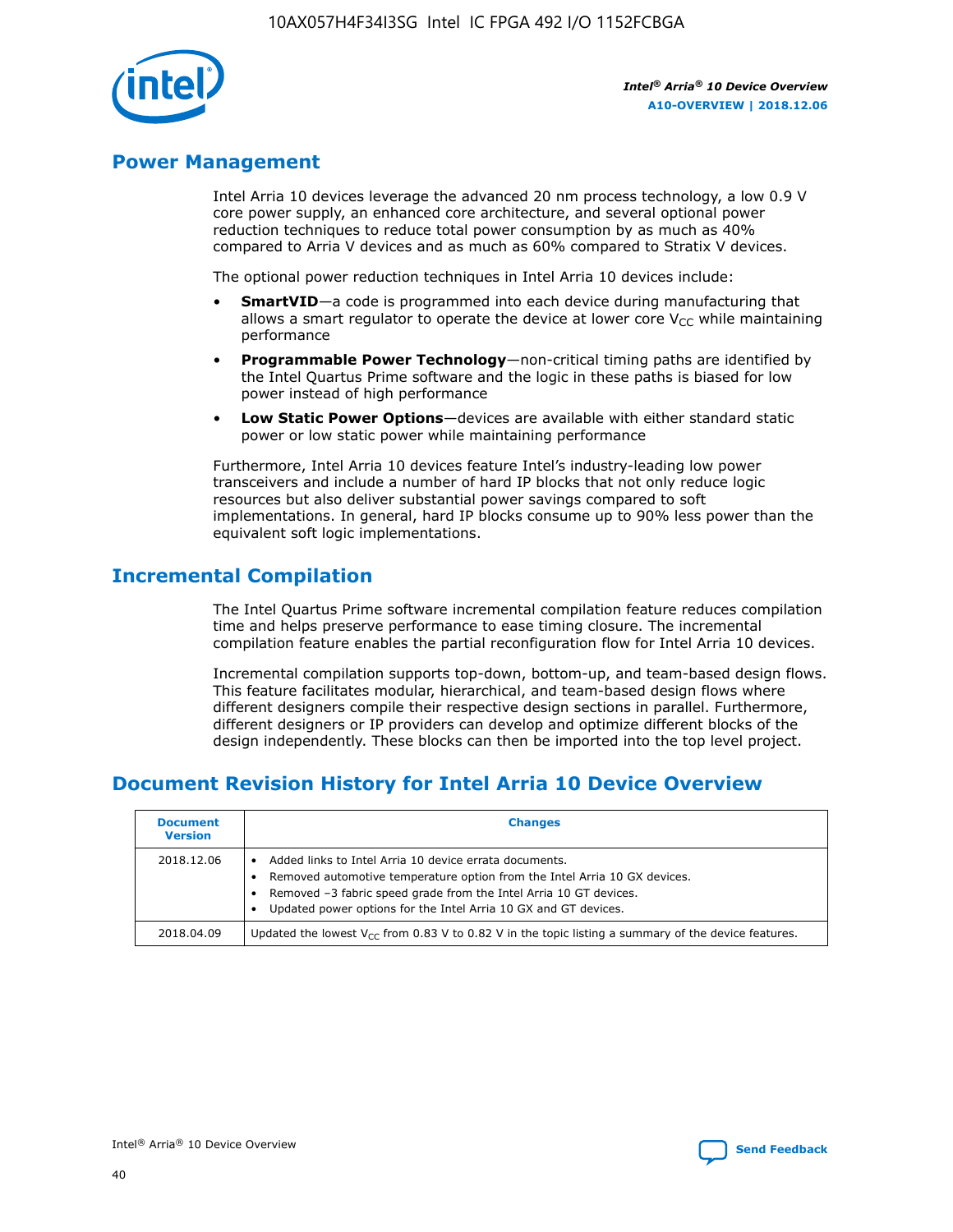*Intel® Arria® 10 Device Overview* **A10-OVERVIEW | 2018.12.06**



| <b>Date</b>    | <b>Version</b> | <b>Changes</b>                                                                                                                                                                                                                                                                                                                                                                                                                                                                                                                                                                                                                                                                                                                                                                                                                                                                                                                                                            |
|----------------|----------------|---------------------------------------------------------------------------------------------------------------------------------------------------------------------------------------------------------------------------------------------------------------------------------------------------------------------------------------------------------------------------------------------------------------------------------------------------------------------------------------------------------------------------------------------------------------------------------------------------------------------------------------------------------------------------------------------------------------------------------------------------------------------------------------------------------------------------------------------------------------------------------------------------------------------------------------------------------------------------|
| January 2018   | 2018.01.17     | Updated the maximum data rate for HPS (Intel Arria 10 SX devices<br>external memory interface DDR3 controller from 2,166 Mbps to 2,133<br>Mbps.<br>Updated maximum frequency supported for half rate QDRII and QDRII<br>+ SRAM to 633 MHz in Memory Standards Supported by the Soft<br>Memory Controller table.<br>Updated transceiver backplane capability to 12.5 Gbps.<br>$\bullet$<br>Removed transceiver speed grade 5 in Sample Ordering Core and<br>Available Options for Intel Arria 10 GX Devices figure.<br>Removed package code 40, low static power, SmartVID, industrial, and<br>military operating temperature support from Sample Ordering Core and<br>Available Options for Intel Arria 10 GT Devices figure.<br>Updated short reach transceiver rate for Intel Arria 10 GT devices to<br>25.8 Gbps.<br>Removed On-Die Instrumentation - EyeQ and Jitter Margin Tool<br>support from PMA Features of the Transceivers in Intel Arria 10 Devices<br>table. |
| September 2017 | 2017.09.20     | Updated the maximum speed of the DDR4 external memory interface from<br>1,333 MHz/2,666 Mbps to 1,200 MHz/2,400 Mbps.                                                                                                                                                                                                                                                                                                                                                                                                                                                                                                                                                                                                                                                                                                                                                                                                                                                     |
| July 2017      | 2017.07.13     | Corrected the automotive temperature range in the figure showing the<br>available options for the Intel Arria 10 GX devices from "-40°C to 100°C"<br>to "-40°C to 125°C".                                                                                                                                                                                                                                                                                                                                                                                                                                                                                                                                                                                                                                                                                                                                                                                                 |
| July 2017      | 2017.07.06     | Added automotive temperature option to Intel Arria 10 GX device family.                                                                                                                                                                                                                                                                                                                                                                                                                                                                                                                                                                                                                                                                                                                                                                                                                                                                                                   |
| May 2017       | 2017.05.08     | Corrected protocol names with "1588" to "IEEE 1588v2".<br>$\bullet$<br>Updated the vertical migration table to remove vertical migration<br>$\bullet$<br>between Intel Arria 10 GX and Intel Arria 10 SX device variants.<br>Removed all "Preliminary" marks.<br>$\bullet$                                                                                                                                                                                                                                                                                                                                                                                                                                                                                                                                                                                                                                                                                                |
| March 2017     | 2017.03.15     | Removed the topic about migration from Intel Arria 10 to Intel Stratix<br>10 devices.<br>Rebranded as Intel.<br>$\bullet$                                                                                                                                                                                                                                                                                                                                                                                                                                                                                                                                                                                                                                                                                                                                                                                                                                                 |
| October 2016   | 2016.10.31     | Removed package F36 from Intel Arria 10 GX devices.<br>Updated Intel Arria 10 GT sample ordering code and maximum GX<br>$\bullet$<br>transceiver count. Intel Arria 10 GT devices are available only in the<br>SF45 package option with a maximum of 72 transceivers.                                                                                                                                                                                                                                                                                                                                                                                                                                                                                                                                                                                                                                                                                                     |
| May 2016       | 2016.05.02     | Updated the FPGA Configuration and HPS Booting topic.<br>$\bullet$<br>Remove V <sub>CC</sub> PowerManager from the Summary of Features, Power<br>Management and Arria 10 Device Variants and packages topics. This<br>feature is no longer supported in Arria 10 devices.<br>Removed LPDDR3 from the Memory Standards Supported by the HPS<br>Hard Memory Controller table in the Memory Standards Supported by<br>Intel Arria 10 Devices topic. This standard is only supported by the<br>FPGA.<br>Removed transceiver speed grade 5 from the Device Variants and<br>Packages topic for Arria 10 GX and SX devices.                                                                                                                                                                                                                                                                                                                                                      |
| February 2016  | 2016.02.11     | Changed the maximum Arria 10 GT datarate to 25.8 Gbps and the<br>minimum datarate to 1 Gbps globally.<br>Revised the state for Core clock networks in the Summary of Features<br>$\bullet$<br>topic.<br>Changed the transceiver parameters in the "Summary of Features for<br>$\bullet$<br>Arria 10 Devices" table.<br>• Changed the transceiver parameters in the "Maximum Resource Counts<br>for Arria 10 GT Devices" table.<br>Changed the package availability for GT devices in the "Package Plan<br>for Arria 10 GT Devices" table.<br>Changed the package configurations for GT devices in the "Migration"<br>Capability Across Arria 10 Product Lines" figure.<br>continued                                                                                                                                                                                                                                                                                       |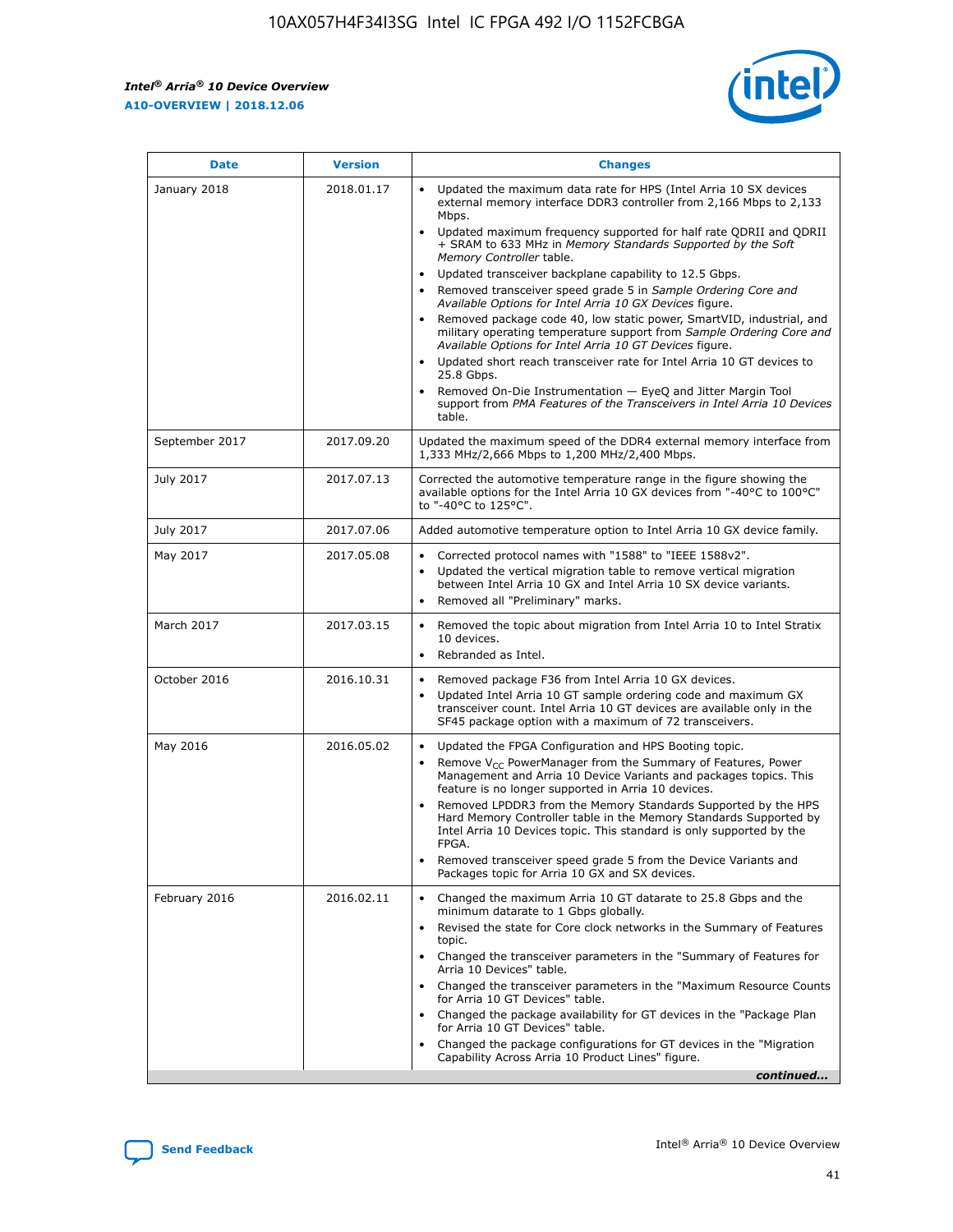

| <b>Date</b>   | <b>Version</b> | <b>Changes</b>                                                                                                                                                               |
|---------------|----------------|------------------------------------------------------------------------------------------------------------------------------------------------------------------------------|
|               |                | • Changed transceiver parameters in the "Low Power Serial Transceivers"<br>section.                                                                                          |
|               |                | • Changed the transceiver descriptions in the "Device Variants for the<br>Arria 10 Device Family" table.                                                                     |
|               |                | Changed the "Sample Ordering Code and Available Options for Arria 10<br>$\bullet$<br>GT Devices" figure.                                                                     |
|               |                | Changed the datarates for GT devices in the "PMA Features" section.                                                                                                          |
|               |                | Changed the datarates for GT devices in the "PCS Features" section.<br>$\bullet$                                                                                             |
| December 2015 | 2015.12.14     | Updated the number of M20K memory blocks for Arria 10 GX 660 from<br>2133 to 2131 and corrected the total RAM bit from 48,448 Kb to<br>48,408 Kb.                            |
|               |                | Corrected the number of DSP blocks for Arria 10 GX 660 from 1688 to<br>1687 in the table listing floating-point arithmetic resources.                                        |
| November 2015 | 2015.11.02     | Updated the maximum resources for Arria 10 GX 220, GX 320, GX 480,<br>$\bullet$<br>GX 660, SX 220, SX 320, SX 480, and SX 660.                                               |
|               |                | • Updated resource count for Arria 10 GX 320, GX 480, GX 660, SX 320,<br>SX 480, a SX 660 devices in Number of Multipliers in Intel Arria 10<br><b>Devices</b> table.        |
|               |                | Updated the available options for Arria 10 GX, GT, and SX.                                                                                                                   |
|               |                | Changed instances of Quartus II to Quartus Prime.<br>$\bullet$                                                                                                               |
| June 2015     | 2015.06.15     | Corrected label for Intel Arria 10 GT product lines in the vertical migration<br>figure.                                                                                     |
| May 2015      | 2015.05.15     | Corrected the DDR3 half rate and quarter rate maximum frequencies in the<br>table that lists the memory standards supported by the Intel Arria 10 hard<br>memory controller. |
| May 2015      | 2015.05.04     | • Added support for 13.5G JESD204b in the Summary of Features table.                                                                                                         |
|               |                | • Added a link to Arria 10 GT Channel Usage in the Arria 10 GT Package<br>Plan topic.                                                                                        |
|               |                | • Added a note to the table, Maximum Resource Counts for Arria 10 GT<br>devices.                                                                                             |
|               |                | • Updated the power requirements of the transceivers in the Low Power<br>Serial Transceivers topic.                                                                          |
| January 2015  | 2015.01.23     | • Added floating point arithmetic features in the Summary of Features<br>table.                                                                                              |
|               |                | • Updated the total embedded memory from 38.38 megabits (Mb) to<br>65.6 Mb.                                                                                                  |
|               |                | • Updated the table that lists the memory standards supported by Intel<br>Arria 10 devices.                                                                                  |
|               |                | Removed support for DDR3U, LPDDR3 SDRAM, RLDRAM 2, and DDR2.                                                                                                                 |
|               |                | Moved RLDRAM 3 support from hard memory controller to soft memory<br>controller. RLDRAM 3 support uses hard PHY with soft memory<br>controller.                              |
|               |                | Added soft memory controller support for QDR IV.<br>٠                                                                                                                        |
|               |                | Updated the maximum resource count table to include the number of<br>hard memory controllers available in each device variant.                                               |
|               |                | Updated the transceiver PCS data rate from 12.5 Gbps to 12 Gbps.<br>$\bullet$                                                                                                |
|               |                | Updated the max clock rate of PS, FPP x8, FPP x16, and Configuration<br>via HPS from 125 MHz to 100 MHz.                                                                     |
|               |                | Added a feature for fractional synthesis PLLs: PLL cascading.                                                                                                                |
|               |                | Updated the HPS programmable general-purpose I/Os from 54 to 62.<br>$\bullet$                                                                                                |
|               |                | continued                                                                                                                                                                    |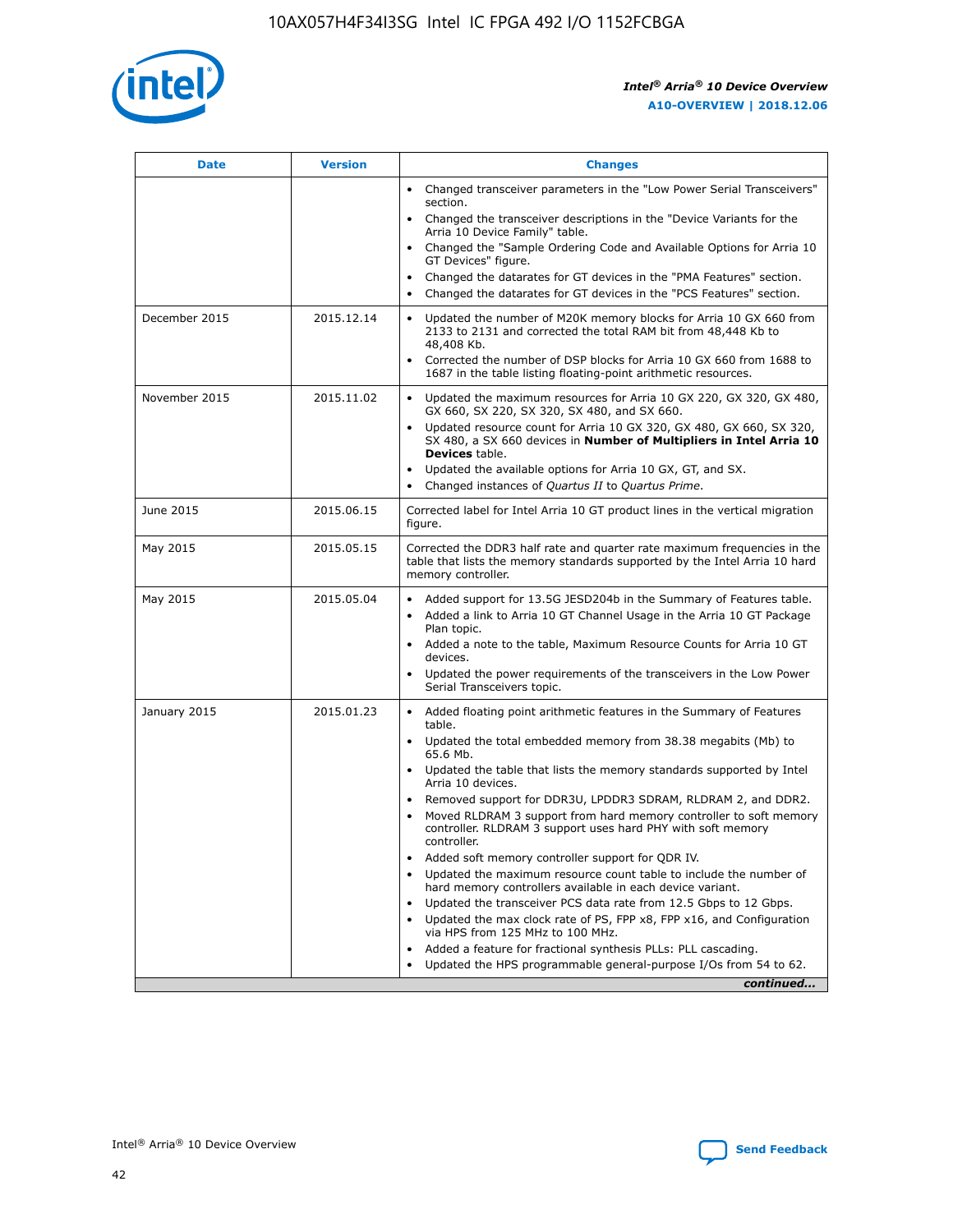r



| <b>Date</b>    | <b>Version</b> | <b>Changes</b>                                                                                                                                                                                                                                                                                                                                                                                                                                                                                                                         |
|----------------|----------------|----------------------------------------------------------------------------------------------------------------------------------------------------------------------------------------------------------------------------------------------------------------------------------------------------------------------------------------------------------------------------------------------------------------------------------------------------------------------------------------------------------------------------------------|
| September 2014 | 2014.09.30     | Corrected the 3 V I/O and LVDS I/O counts for F35 and F36 packages<br>of Arria 10 GX.<br>Corrected the 3 V I/O, LVDS I/O, and transceiver counts for the NF40<br>$\bullet$<br>package of the Arria GX 570 and 660.<br>Removed 3 V I/O, LVDS I/O, and transceiver counts for the NF40<br>package of the Arria GX 900 and 1150. The NF40 package is not<br>available for Arria 10 GX 900 and 1150.                                                                                                                                       |
| August 2014    | 2014.08.18     | Updated Memory (Kb) M20K maximum resources for Arria 10 GX 660<br>devices from 42,660 to 42,620.<br>Added GPIO columns consisting of LVDS I/O Bank and 3V I/O Bank in<br>$\bullet$<br>the Package Plan table.<br>Added how to use memory interface clock frequency higher than 533<br>$\bullet$<br>MHz in the I/O vertical migration.<br>Added information to clarify that RLDRAM3 support uses hard PHY with<br>$\bullet$<br>soft memory controller.<br>Added variable precision DSP blocks support for floating-point<br>arithmetic. |
| June 2014      | 2014.06.19     | Updated number of dedicated I/Os in the HPS block to 17.                                                                                                                                                                                                                                                                                                                                                                                                                                                                               |
| February 2014  | 2014.02.21     | Updated transceiver speed grade options for GT devices in Figure 2.                                                                                                                                                                                                                                                                                                                                                                                                                                                                    |
| February 2014  | 2014.02.06     | Updated data rate for Arria 10 GT devices from 28.1 Gbps to 28.3 Gbps.                                                                                                                                                                                                                                                                                                                                                                                                                                                                 |
| December 2013  | 2013.12.10     | Updated the HPS memory standards support from LPDDR2 to LPDDR3.<br>Updated HPS block diagram to include dedicated HPS I/O and FPGA<br>$\bullet$<br>Configuration blocks as well as repositioned SD/SDIO/MMC, DMA, SPI<br>and NAND Flash with ECC blocks.                                                                                                                                                                                                                                                                               |
| December 2013  | 2013.12.02     | Initial release.                                                                                                                                                                                                                                                                                                                                                                                                                                                                                                                       |